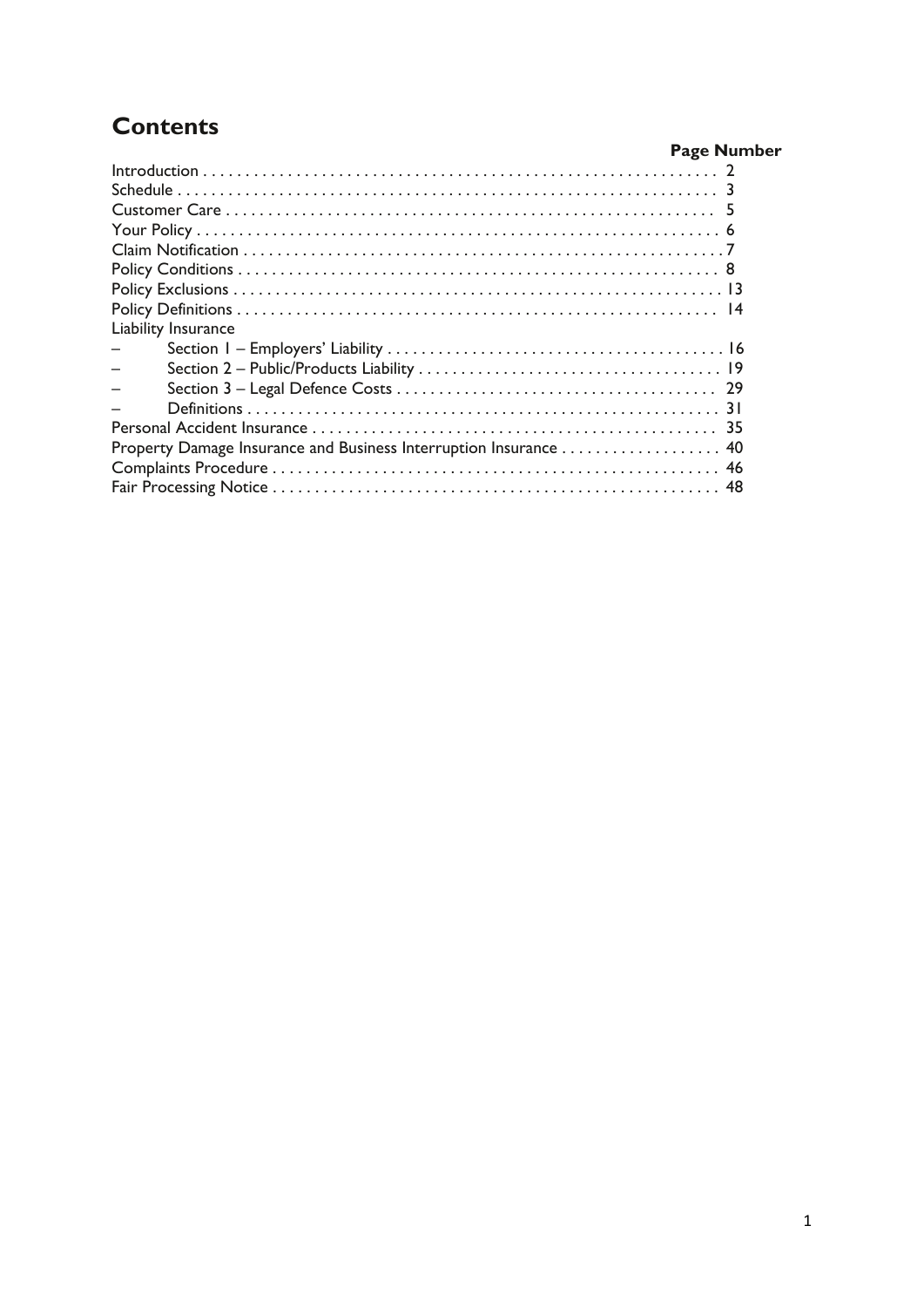

## **Introduction**

Welcome to RSA. Thank you for choosing us as your insurer. Your Policy (including the Schedule, Clauses and Certificates) is evidence of a legal contract and the document should be kept in a safe place.

We are happy to provide duplicates if you mislay any part of your Policy documentation.

Please read the Policy, Schedule and Certificate carefully and if they do not meet your needs return them to us or your insurance intermediary.

## **This Policy is arranged by**

Alan Boswell Insurance Brokers Limited Prospect House, Rouen Road, Norwich, NR1 1RE Authorised and Regulated by the Financial Conduct Authority

## **And underwritten by**

Royal & Sun Alliance Insurance plc (No93792) Registered in England and Wales at St Marks Court Chart Way, Horsham, West Sussex, RH12 1XL Authorised by the Prudential Regulation Authority and regulated by the Financial Conduct Authority and the Prudential Regulation Authority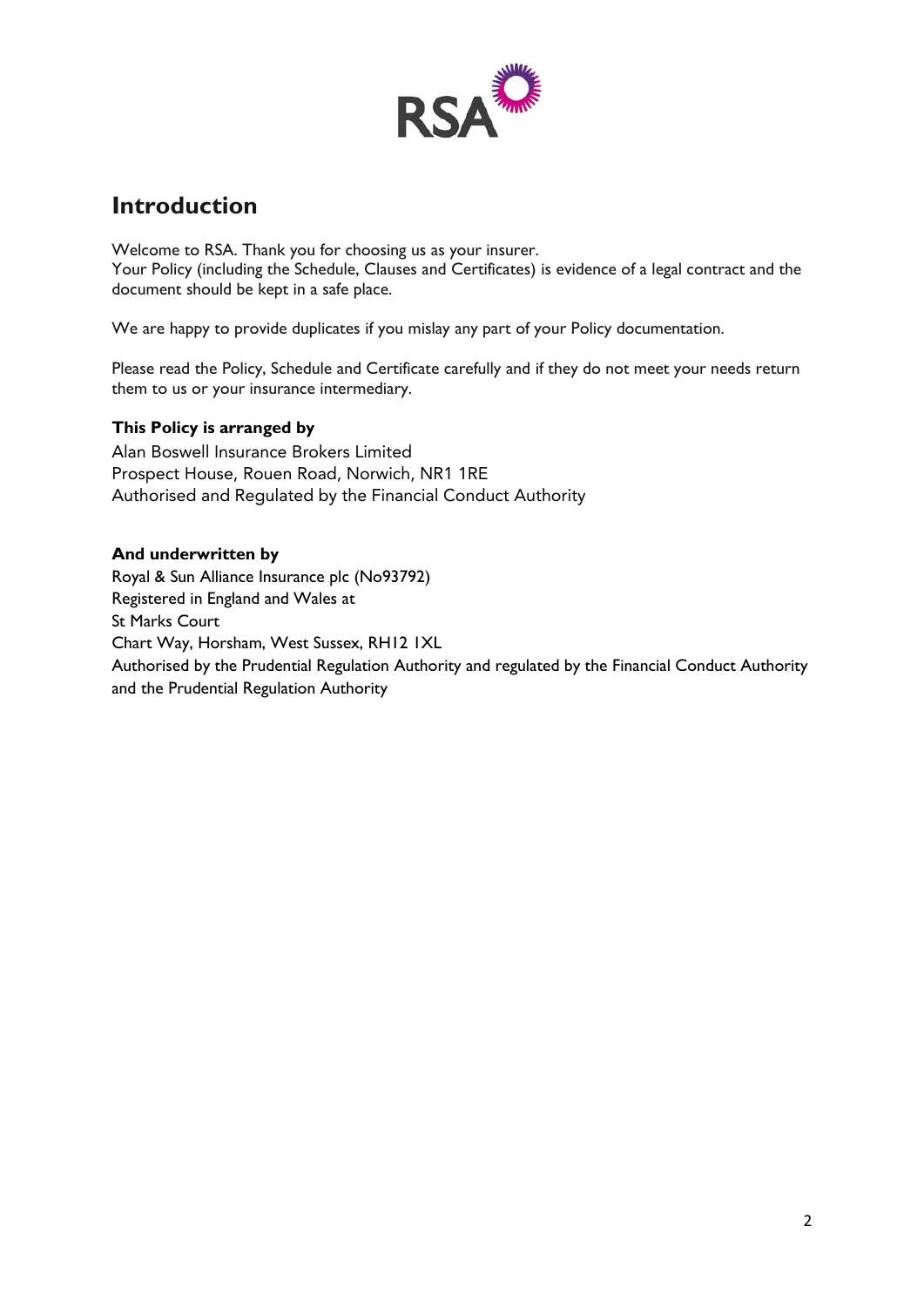# **Schedule**

| <b>Policy Numbers:</b>                              |                                                                                                                                                                                                         | RTT208136 & RTT208137                                                                                                   |                                                               |  |
|-----------------------------------------------------|---------------------------------------------------------------------------------------------------------------------------------------------------------------------------------------------------------|-------------------------------------------------------------------------------------------------------------------------|---------------------------------------------------------------|--|
| <b>Policyholder:</b><br><b>Occupation/Business:</b> |                                                                                                                                                                                                         | Association of Reflexologists                                                                                           | The Certificate Holder who shall be a member of the           |  |
|                                                     |                                                                                                                                                                                                         | As agreed with Brokers and shown on the valid Certificate of<br>Insurance                                               |                                                               |  |
| <b>Premises:</b>                                    |                                                                                                                                                                                                         | As shown on the valid Certificate of Insurance                                                                          |                                                               |  |
| <b>Period of Insurance:</b>                         |                                                                                                                                                                                                         | The Policy is due for renewal on 01 April annually and is valid for<br>the period shown on the Certificate of Insurance |                                                               |  |
|                                                     |                                                                                                                                                                                                         |                                                                                                                         | Limit of Indemnity<br>/Sum Insured                            |  |
| <b>Section I</b>                                    | Employers' Liability<br>Any one Event                                                                                                                                                                   |                                                                                                                         | As shown on the valid<br>Certificate of Insurance             |  |
| <b>Section 2</b>                                    | Public/Products Liability<br>A) Any one Event                                                                                                                                                           |                                                                                                                         | As shown on the valid<br>Certificate of Insurance             |  |
|                                                     |                                                                                                                                                                                                         | B) All Events happening during any Period of Insurance<br>in respect of products supplied                               | As shown on the valid<br>Certificate of Insurance             |  |
|                                                     | C) All incidents considered to have occurred during any<br>Period of Insurance in respect of pollution or<br>contamination of buildings or other structures or of<br>water or land or of the atmosphere |                                                                                                                         | As shown on the valid<br>Certificate of Insurance             |  |
| <b>Section 3</b>                                    | <b>Legal Defence Costs</b><br>All Events happening during any Period of Insurance                                                                                                                       |                                                                                                                         | As shown on the valid<br>Certificate of Insurance             |  |
| <b>Section 4</b>                                    | <b>Personal Accident</b>                                                                                                                                                                                |                                                                                                                         | Benefits as shown on the<br>valid Certificate of<br>Insurance |  |
| <b>Section 5</b>                                    | <b>Commercial 'All Risks'</b><br>Situation                                                                                                                                                              | <b>Property Insured - Business Equipment</b>                                                                            | As shown on the valid<br>Certificate of Insurance             |  |
| Section 6                                           | <b>Business Interruption</b><br><b>Gross Revenue</b>                                                                                                                                                    |                                                                                                                         | As specified in the Policy<br>wording                         |  |
|                                                     | Increase Cost of Working                                                                                                                                                                                |                                                                                                                         |                                                               |  |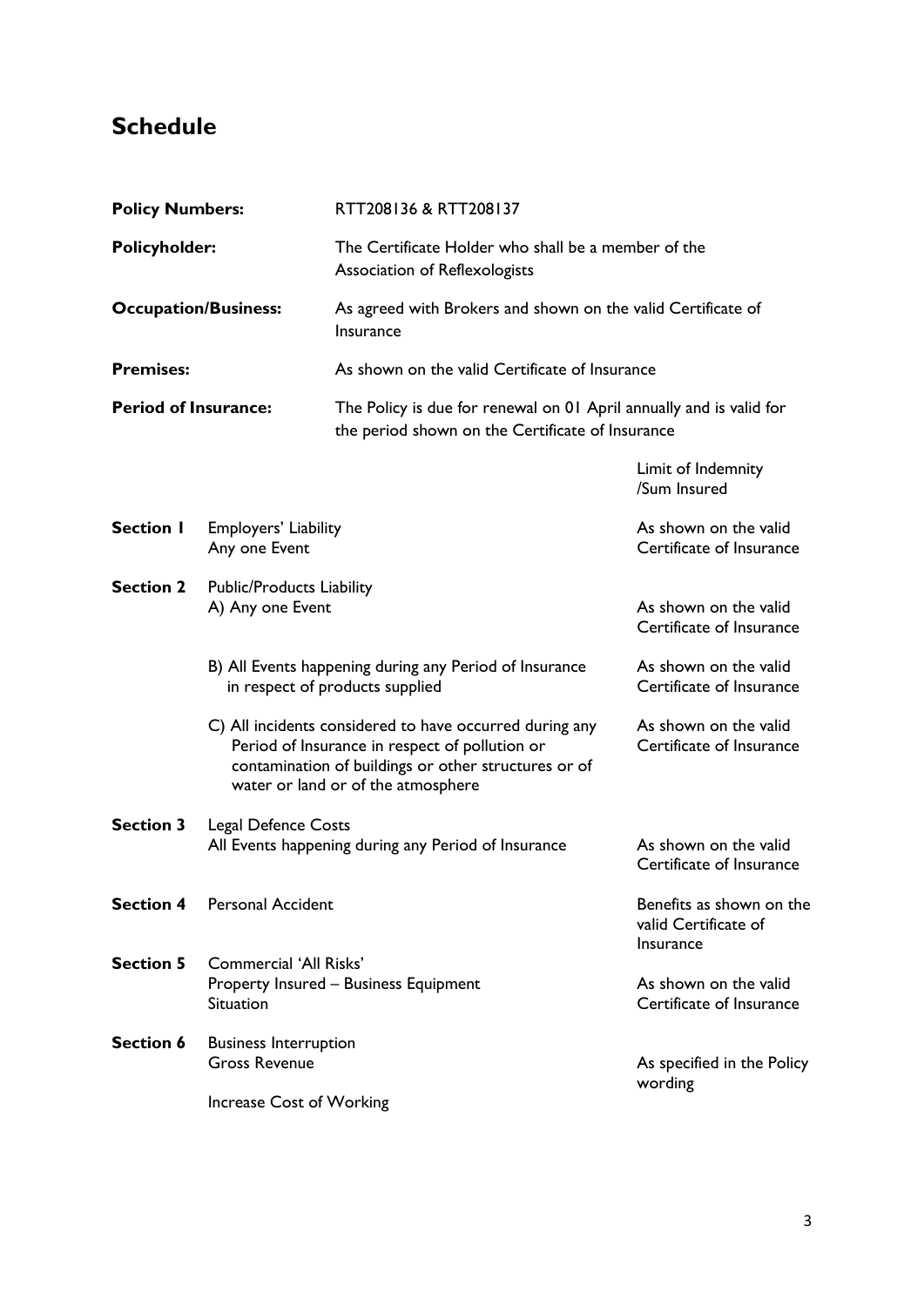## **Student Insurance Extension**

This policy is extended to include paid up members of the Association of Reflexologists (AOR) – including Students (but excluding friend members) - who require cover under this Policy whilst being students in other therapies if they are already qualified reflexologists or are in the process of completing their Reflexology training.

Subject to Terms Conditions and Exclusions of this Policy

Effective date 31/12/2008

## **Retroactive Cover Extension**

This policy is extended to include claims made against the Insured first notified during the currency of this insurance but occurring prior to the 31st of December 2006

The company shall not be liable for any claims under this extension happening prior to the 31<sup>st</sup> of December 2003 or the date of commencement of insurance whichever is the later.

Subject to the Terms Conditions and Exclusion of this Policy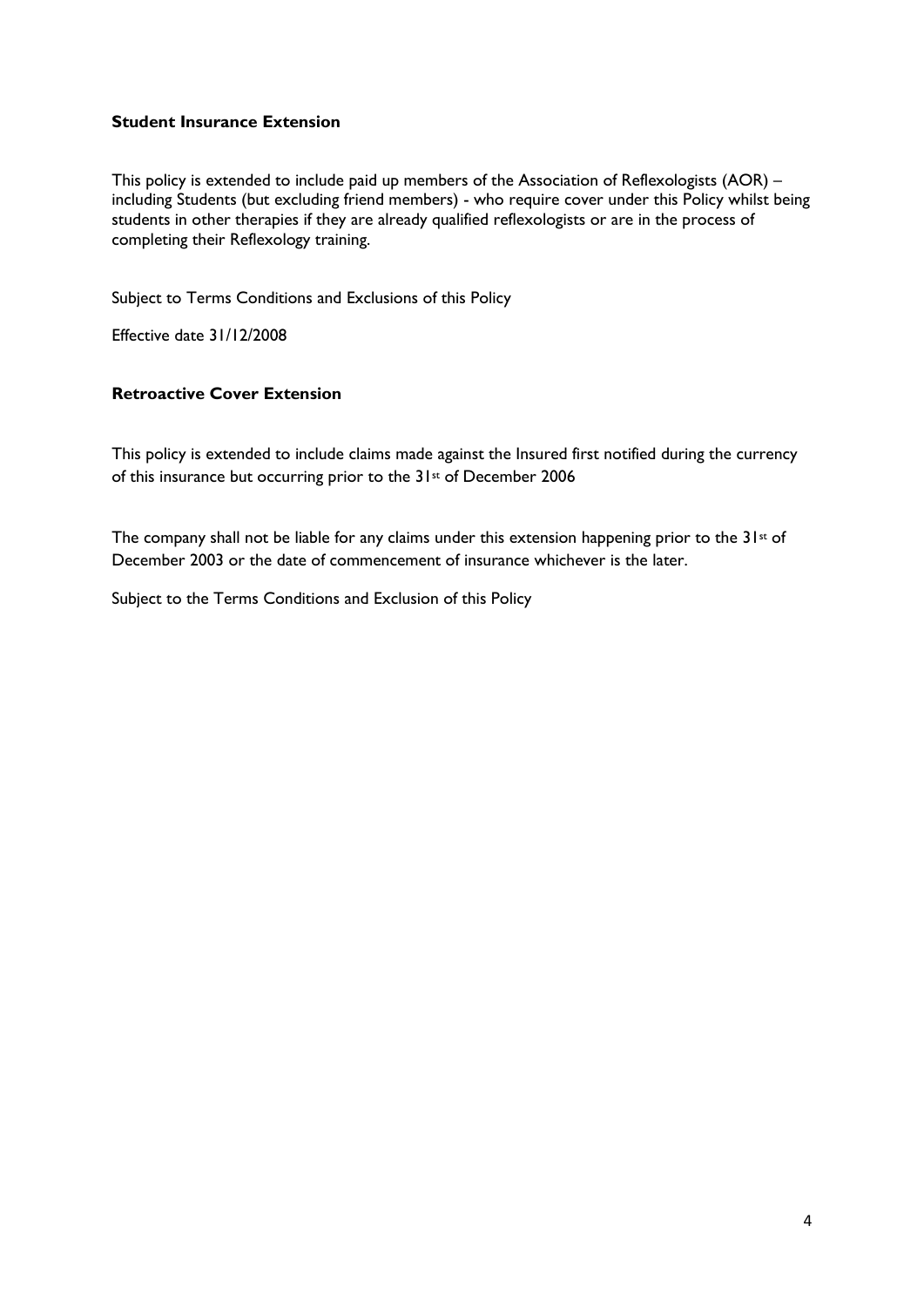## **Customer Care**

In the event of a loss or for any general claims queries please contact:

Mark Davenport at Alan Boswell Insurance Brokers Limited, Prospect House, Rouen Road, Norwich, NR1 1RE. Tel No 01603 218036 mdavenport@alanboswell.com

## **RSA Claims Helpline**

We recognise that losses mean disruption to your business and that the ultimate test of any insurance policy is providing a fast, effective claims service. We also realise that running a business means that it might not be convenient for you to report a claim to us during normal office hours. That's why you can now notify us of any claim when it suits you – any time of the day or night. All you have to do is call.

Further details are contained in the Summary of Cover provided with your Policy

## **RSA 24 hour Claims Helpline 1200 1200 1200 1345 300 4006**

(Please quote your Policy Number which can be found on your Schedule /Certificate).

## **Emergency Repairs**

Should emergency repairs be needed to your property, we will put you in touch with a tradesman from our carefully selected panel. You will have to pay the cost of any work done, but where the damage is caused by an insured event, you can of course submit the cost as part of your claim. Whatever the nature of the emergency, you just need to make a single phone call.

## **Catastrophe Claim**

If you are faced with a major catastrophe, such as a serious fire or food, we recognise that you will need expert assistance immediately. We will send a representative to help you in a major crisis, 24 hours a day, 365 days a year.

## **Advice Lines**

Where do you turn for answers to questions that affect your business? Our advice lines will put you in touch with highly qualified experts who can offer information and assistance on a wide range of issues:

- Legal assistance
- Health and Safety issues
- Tax advice.

Please call the RSA 24 hour Helpline **0345 078 7543** quoting code **70201.**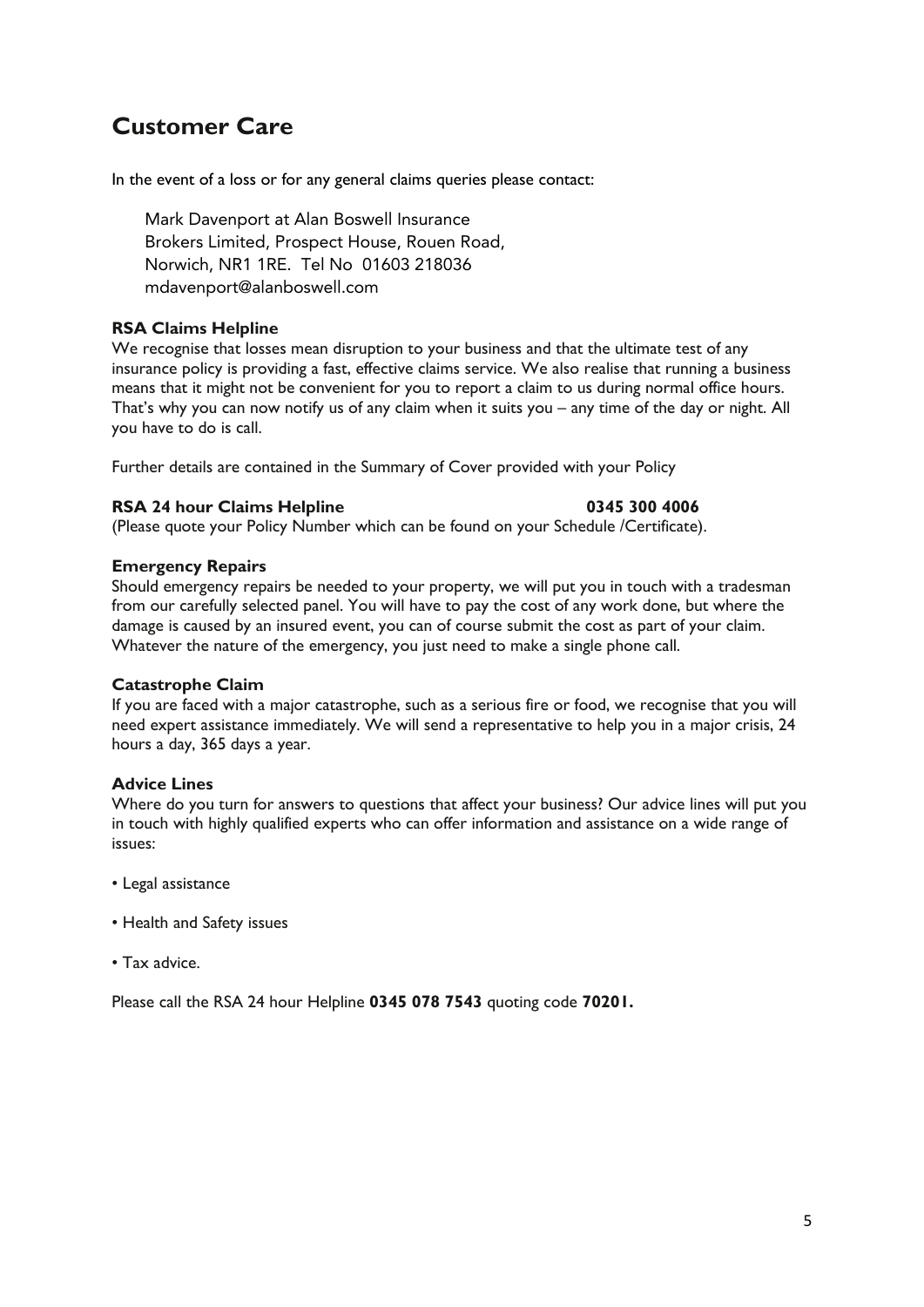## **Your Policy**

This Policy is a contract between you (also referred to as the Policyholder or your) and us (also referred to as the Company, we, our or RSA).

We would advise for clarity that although there may be more than one party detailed as Policyholder in the Certificate, in terms of the application of Sums Insured, Limits of indemnity or cover under the Policy, there is still only one Policyholder or one party or legal entity so there will only be two parties to the contract of insurance.

This Policy and any Schedule, Clauses and Certificates should be read as if they are one document.

Our acceptance of this risk is based on the information presented to us being a fair presentation of your business including any unusual or special circumstances which increase the risk and any particular concerns which have led you to seek insurance.

We would draw your attention to the Policy Conditions – Policy Voidable where in the event of deliberate or reckless misrepresentation and/or non-disclosure of any unusual or special circumstances which increase the risk, we may void the policy.

Our continued acceptance is based on any changes from the original information presented being advised and accepted by us.

We also draw your attention to the Policy Conditions – Alterations where a change in risk shall allow us to avoid a claim or impose additional terms or conditions.

Any reference to the singular will include the plural or vice versa.

Any reference to any statute or statutory instrument will include any modifications or re-enactment thereto.

Any heading in this Policy is for ease of reference only and does not affect its interpretation. In the United Kingdom the law allows both parties, both you and us, to choose the law applicable to this contract. This Policy will be subject to the relevant law of the United Kingdom, the Isle of Man or the Channel Islands depending upon your address as shown in the Certificate. If there is any dispute as to which law applies it will be English Law.

You agree to submit to the exclusive jurisdiction of the English courts.

This Policy may be cancelled:

A) by us giving 30 days notice, in writing to you at your last known address. B) by you giving 30 days notice in writing to us at the address shown in the Policy wording.

For and on behalf of Royal and Sun Alliance Insurance plc. Steve Lewis

Chief Executive, UK & Western Europe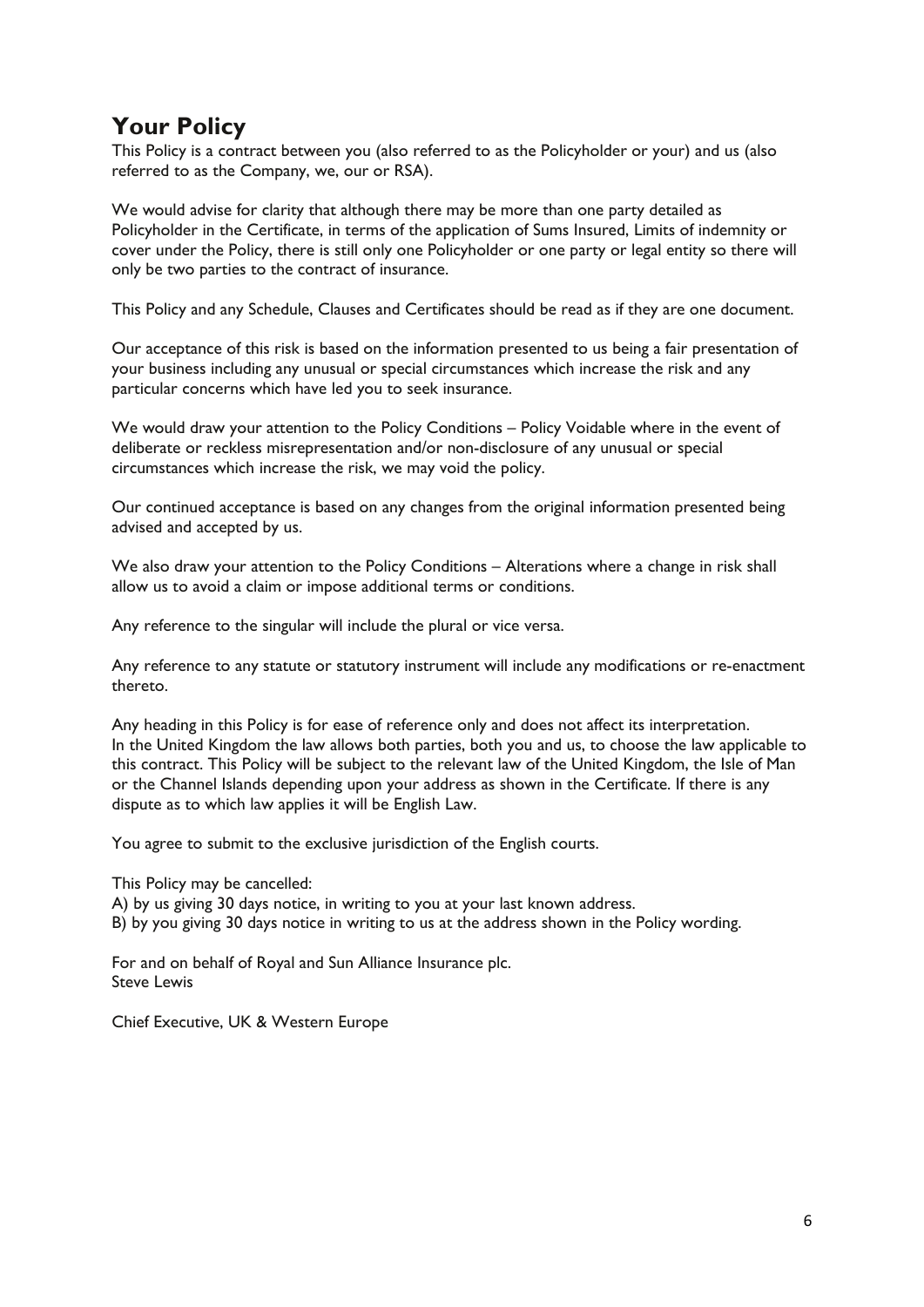## **Claim Notification**

Conditions that apply to this Policy in the event of a claim are set out in the Policy Conditions pages of this Policy. It is important that you comply with all Policy Conditions and you should familiarise yourself with their requirements.

Directions for claim notification are included in the Policy Conditions. Please remember that events that may give rise to a claim under this insurance must be notified as soon as reasonably possible although there are some situations where immediate notification is required.

The Policy Conditions require you to provide us with any reasonable assistance and evidence that we may require concerning the cause and value of any claim. Ideally, as part of your initial claim notification, you should provide:

- Your name, address, and your email and contact numbers
- Personal details necessary to confirm your identity
- Policy number and Certificate number
- The date of the incident
- The cause of the loss or damage
- Details of the loss or damage together with claim value if known or in respect of injury the nature and extent
- The crime reference number where applicable

• Names and addresses of any other parties involved or responsible for the incident (including details of injuries) and addresses of any witnesses

This information will enable us to make an initial evaluation on policy liability and claim value. We may, however, request additional information depending upon circumstances and value which may include the following:

- Original purchase receipts, invoices, instruction booklets or photographs
- Purchase dates and location of lost or damaged property
- For damaged property, confirmation from a suitably qualified expert that the item you are claiming for is beyond repair

Sometimes we or someone acting on our behalf, may wish to meet with you to discuss the circumstances of the claim, to inspect the damage or to undertake further investigations. We take pride in the claims service we offer to our customers. Our philosophy is to repair or replace lost or damaged property, where we consider it appropriate, and we have developed a network of contractors, repairers and product suppliers dedicated to providing claim solutions. Where we can offer repair or replacement through a preferred supplier but we agree to pay a cash settlement, then payment will normally not exceed the amount we would have paid our preferred supplier.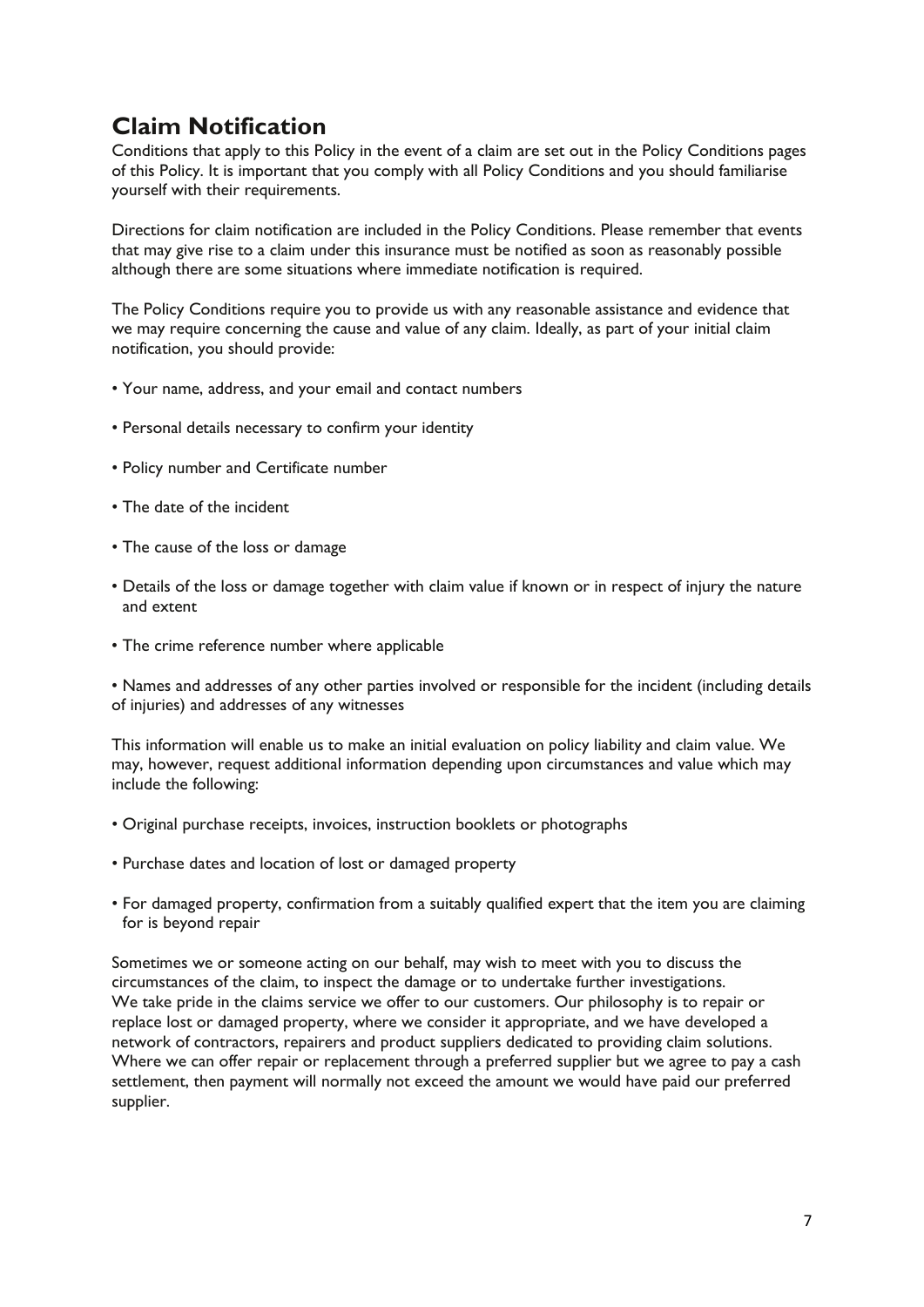## **Policy Conditions**

It is a requirement of the Company that the following Policy Conditions apply as stated except so far as is necessary to comply with the requirements of any legislation enacted in Great Britain, Northern Ireland the Channel Islands or the Isle of Man relating to compulsory insurance of legal liability to Employees.

Applicable to the whole Policy unless otherwise stated:

## **1 Action by the Policyholder**

On the discovery of any circumstance or event which may give rise to a claim under this Policy the Policyholder shall:

- A) notify the Company as soon as reasonably possible,
- B) give notice within 24 hours to the Police Authority in respect of Damage (other than by fire or explosion) caused by malicious persons or thieves if insured by this Policy,
- C) carry out and permit to be taken any action which may be reasonably possible to prevent further Damage and to minimise or check any interruption of or interference with the Business or to avoid or diminish the loss,
- D) within 30 days after the circumstances or event or of the expiry of the Indemnity Period or such further time as the Company may allow, and at his own expense, deliver to the Company:
	- i) full information in writing of the claim,
	- ii) details of any other insurance relating to the claim,
	- iii) all such business books, documents, proofs, information, explanation and other evidence as may be reasonably required all of which information and details may be produced by the Policyholder's professional accountants or auditors who are regularly acting as such, their report being prima facie evidence of such information and details,
	- iv) if demanded a statutory declaration of the truth of the claim and of any matter connected with it.
- E) in respect of Liability Insurance:
	- i) Every letter, claim, writ or summons and process in connection with such circumstances shall be forwarded to the Company without undue delay on receipt,
	- ii) Written notice shall also be given without undue delay by the Policyholder to the Company immediately the Policyholder shall have knowledge of any prosecution, inquest or inquiry in connection with any circumstance which may give rise to liability under this Policy.
- F) in respect of Personal Accident Insurance:
	- i) provide all medical certificates, reports, information and evidence required by the Company to substantiate that claim. Refer to the Evidence Required Condition under each section for full details.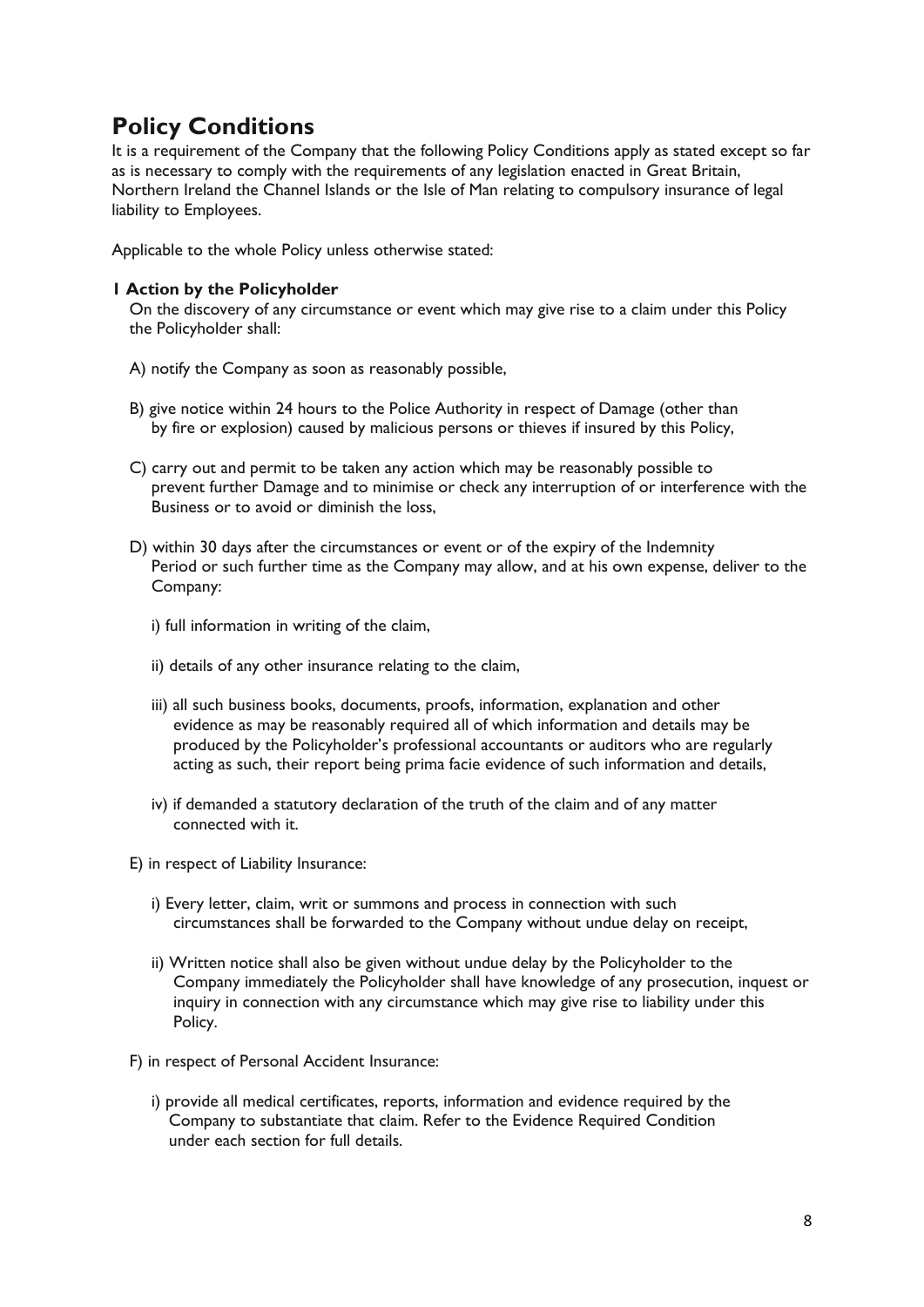If the terms of this Condition have not been complied with, and as a direct consequence, the amount for which the Company is liable under this Policy has increased, then no payment shall be made by the Company in respect of the amount of such increase.

## **2 Alterations**

This Policy shall be terminated if:

- A) the Business is wound up or carried on by a liquidator or receiver or permanently discontinued or
- B) the Policyholder's Interest ceases otherwise than by death or
- C) any alteration is made either in the Business or in the Premises or Property therein or any other circumstances whereby the risk is increased unless otherwise stated.

at any time after the commencement of this Policy unless its continuance be admitted by the Company and in respect of 2C) the Company agree not to avoid the Policy provided that:

- i) such alteration is not of such a nature that if the alteration had occurred prior to the commencement of this Policy the Company would not have entered into this Policy on any terms,
- ii) the Policyholder shall pay an appropriate additional Premium if required by the Company with effect from the date of the alteration,
- iii) the Company shall be entitled to impose appropriate additional terms, other than Premium, with effect from the date of the alteration.

## **3 Arbitration**

## **Not applicable to Liability Insurances**

If any difference arises as to the amount to be paid under this Policy (liability being otherwise admitted) such difference shall be referred to an arbitrator to be appointed by the parties in accordance with the statutory provisions.

Where any difference is, by this condition, to be referred to arbitration, the making of an award shall be a requirement to any right of action against the Company.

## **4 Contribution**

## **A) Applicable to Property Damage, Business Interruption Insurances only:**

If at the time of any claim, there is any other insurance covering the Policyholder's interest in the Property Damaged, the Company's liability under this Policy shall be limited to its rateable proportion of such claim, and will be subject to any Underinsurance Provision.

In respect of Property Damage only:

- i) If any such other insurance is subject to any Underinsurance Provision, this Policy, if not already subject to any Underinsurance Provision shall be subject to the Provision in like manner.
- ii) If any other insurance effected by or on behalf of the Policyholder is expressed to cover any of the Property insured but is subject to any provision whereby it is excluded from ranking concurrently with this Policy either in whole or in part or from contributing rateably to Damage, the Company's liability shall be limited to such proportion of the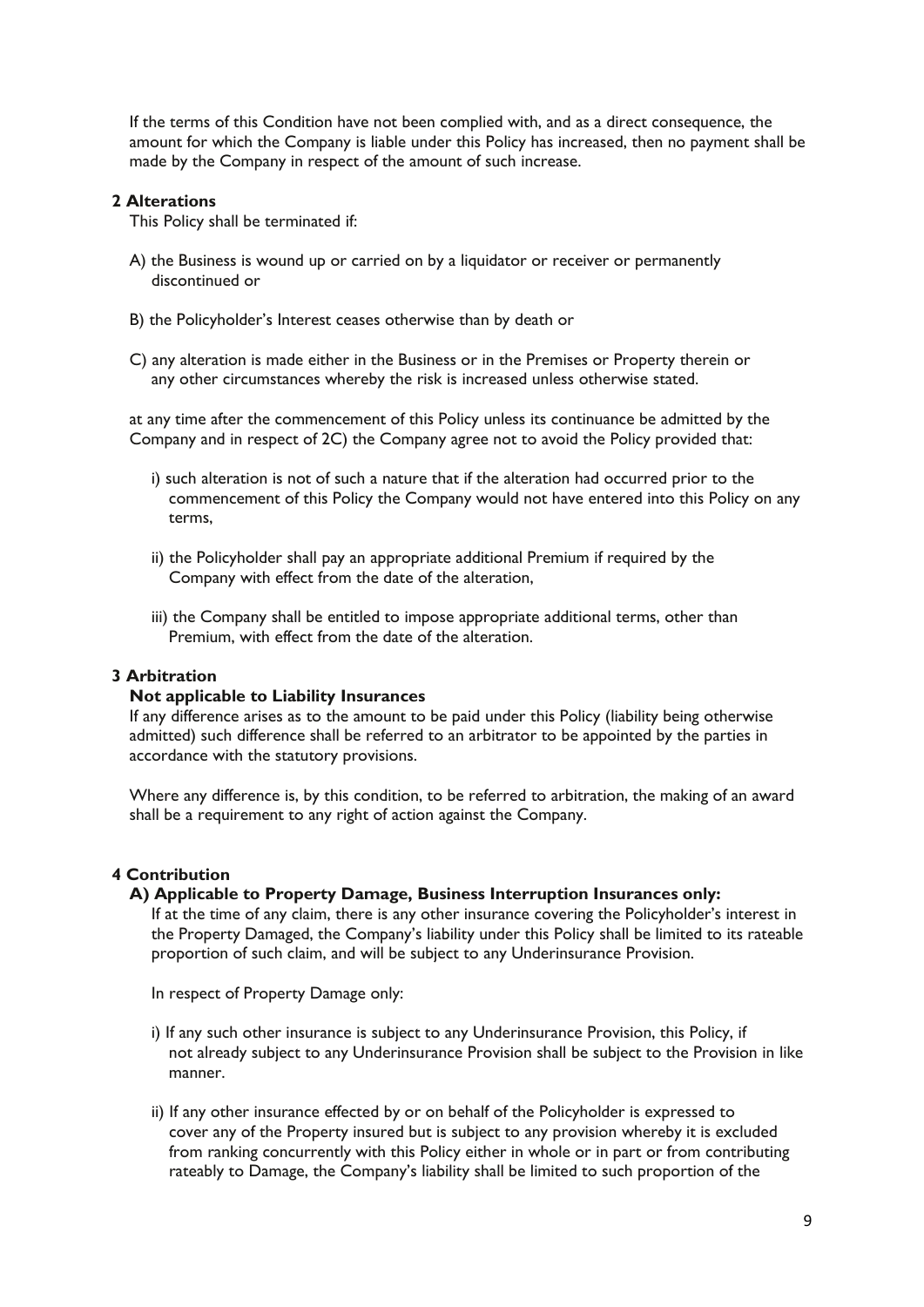Damage as the Sum Insured bears to the value of the Property.

## **B) Applicable to Liability Insurance**

Other than in respect of Extension 3 (Contingent Motor Liability) to Section 2 (Public/Products Liability), if at the time of any claim there is or, but for the existence there would be, any other insurances covering the same legal liability, the indemnity will not apply except in respect of any amount beyond that which would have been payable under such insurances had this not been effected.

Where a claim includes the defence of criminal proceedings brought or in appeal against conviction the Company will not pay any costs or expenses where cover is provided by any other insurance or where but for the existence of this Policy it would have been provided by such insurance.

## **5 Financial or Trade Sanctions**

The Company shall not provide coverage or be liable to provide any indemnity or payment or other benefit under this Policy if and to the extent that doing so would breach any prohibition or restriction imposed by law or regulation.

If any such prohibition or restriction takes effect during the Policy period the Policyholder or the Company may cancel that part of this Policy which is prohibited or restricted with immediate effect by giving written notice to the other at their last known address.

If the whole or any part of the Policy is cancelled the Company shall return a proportionate amount of the premium for the unexpired period subject to minimum premium requirements and provided no claims have been paid or are outstanding.

## **6 Fraud**

If a claim is in any respect fraudulent or if any fraudulent means or devices be used by the Policyholder or anyone appointed to act on their behalf to obtain any benefit under this Policy or if any Damage, claim or loss is caused by the wilful act or with the connivance of the Policyholder, the Company will:

A) have no liability to pay any part of or the whole of the fraudulent claim,

- B) be entitled to refuse all claims arising after the fraudulent action,
- C) remain liable for legitimate claims before the fraudulent action,
- D) terminate the Policy from the date of the fraudulent action whether or not the Policy had expired before the discovery of the fraud.

## **7 Legal Representation**

## **A) Applicable to Liability Insurance**

Where the Company provides its consent to indemnify the Policyholder in respect of any legal costs and expenses in relation to any matter which may form the subject of a claim for indemnity under this Policy, the Company will choose an appropriate representative (be it a solicitor or otherwise) to act on the Policyholder's behalf.

The Company will provide the Policyholder with details of the nominated appropriate representative prior to the representative's instruction.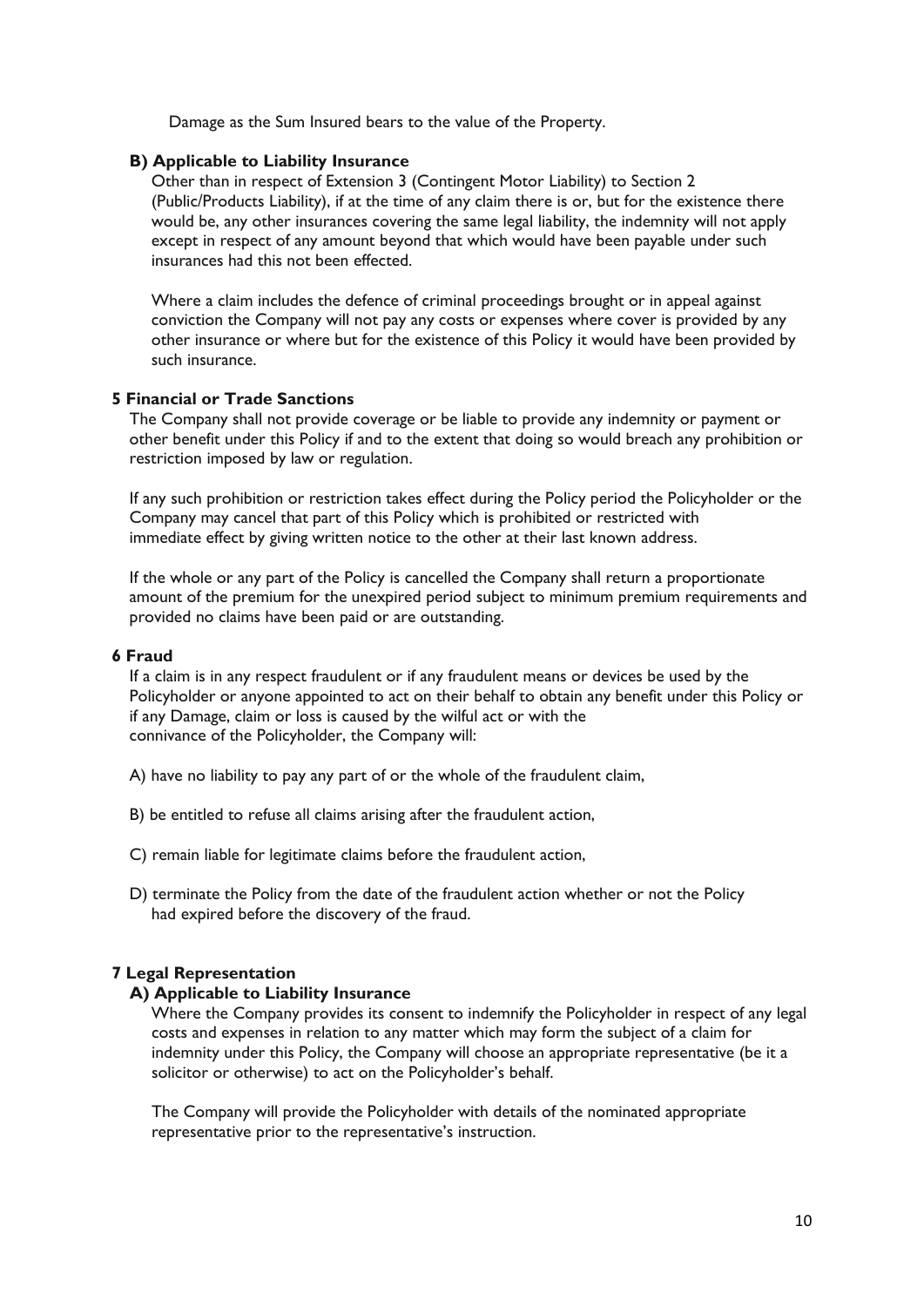In the event that the Policyholder wishes to appoint its own representative, the Policyholder shall provide prior notification of its intention to do so and seek the Company's written consent.

The Policyholder agrees that in respect of its proposed representative:

i) the hourly rate (or such other fee basis as the case may be to apply and

ii) the terms and conditions of such appointment

shall be subject to the Company's prior approval.

In the event of a dispute regarding the amount of legal costs incurred by the Policyholder's representative the Policyholder agrees that the Company will have the option to audit any files for the purpose of assessing the costs claimed.

## **8 Policy Voidable**

This Policy shall be voidable in the event of misrepresentation, mis-description or non-disclosure in any material particular.

However, the Company agrees not to void the Policy provided that:

A) such misrepresentation or non-disclosure has not been deliberate or reckless,

- B) such misrepresentation or non-disclosure has not been of such nature that, if the material particular had been fairly presented or had been disclosed, the Company would not have entered into this Policy on any terms,
- C) the Company shall be entitled to impose appropriate additional terms (other than Premium) with effect from inception or if applicable the date of the alteration. If at the time of Damage, claim or loss the Premium charged to the Policyholder would have been higher but for the misrepresentation or non-disclosure in any material particular the liability of the Company for any loss amount payable shall be limited to the proportion that the Premium charged bears to the higher Premium.

## **9 Reasonable Precautions (applicable to the whole Policy other than Liability Insurance)**

The Policyholder at their own expense shall:

take all reasonable precautions to prevent or diminish Damage or any occurrence or cease any activity which may give rise to liability under this Policy and to maintain all Property insured in sound condition.

## **10 Reasonable Precautions**

## **(applicable to Liability Insurance)**

It is a condition precedent to liability of the Company that the Policyholder at his own expense shall:

- A) take reasonable precautions to prevent any circumstances or to cease any activity which may give rise to liability under this Policy and to maintain all buildings, furnishings, ways, works, machinery, plant and vehicles in a sound condition,
- B) as soon as reasonably possible after discovery cause any defect or danger to be made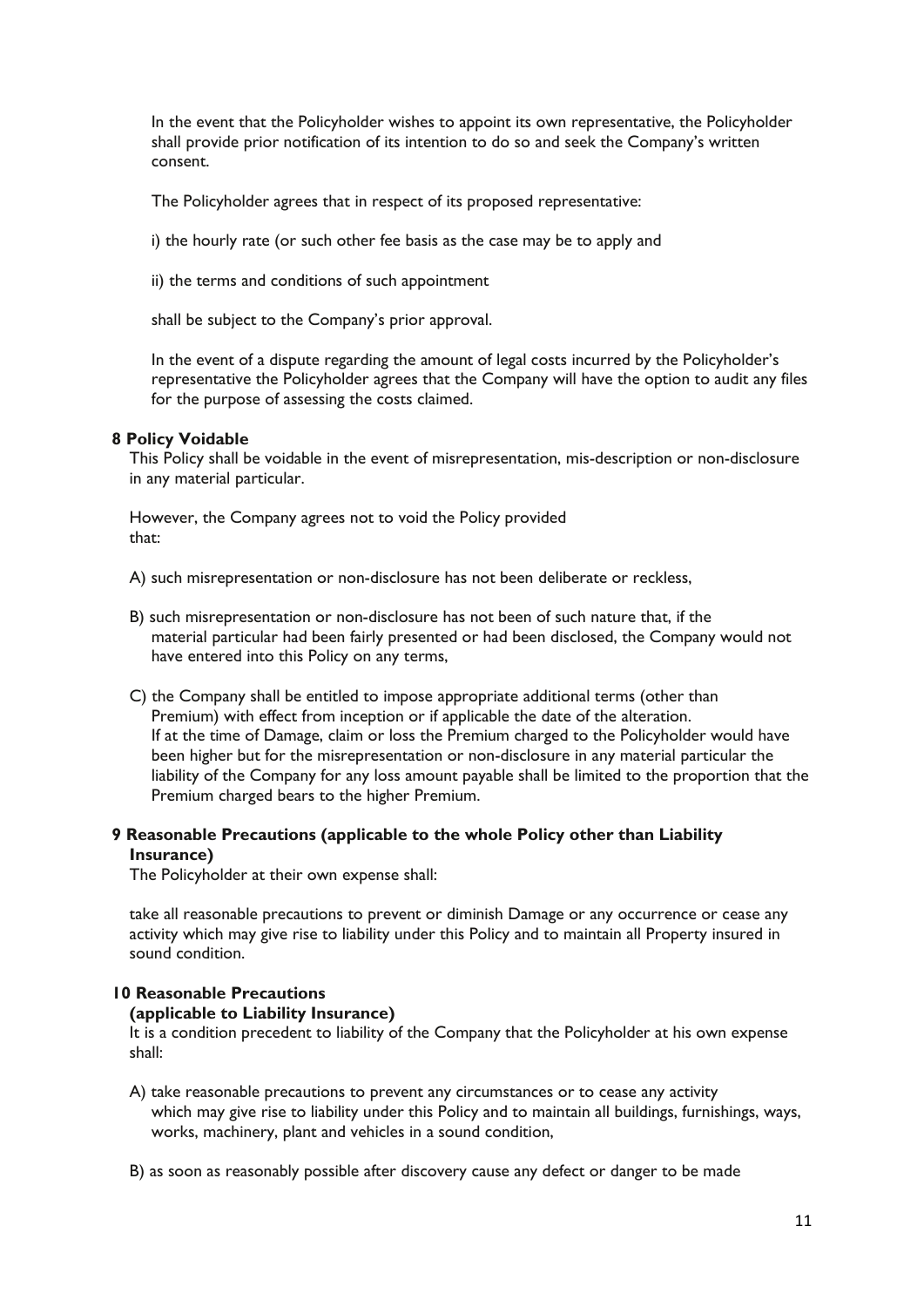good or remedied and in the meantime shall cause such reasonable additional precautions to be taken as the circumstances may require.

## **11 Reasonable Precautions**

## **(Applicable to Personal Accident Insurance)**

The Policyholder and each Insured Person must take all reasonable steps to prevent injury.

#### **12 Rights of the Company**

## **(Applicable only to Liability Insurance)**

No admission, offer, promise, payment or indemnity shall be made, or given, by or on behalf of the Policyholder without the written consent of the Company; which shall be entitled to take over the absolute control of and conduct in the name of the Policyholder the negotiation, proceeding, defence or settlement of any claim or to prosecute any claim in the name of the Policyholder for its own benefit, and shall have full discretion in the conduct of any proceeding and in the settlement of any claim.

#### **13 Rights of Recovery**

Any claimant under this Policy shall, at the request and expense of the Company, take and permit to be taken all necessary steps for enforcing rights against any other party in the name of the Policyholder before or after any payment is made by the Company.

The Company shall not enforce any rights against any company being parent of or subsidiary to the Policyholder or any company which is a subsidiary of a parent company of which the Policyholder is itself a subsidiary in each case as defined by the Companies Act 1985 or the Companies (Northern Ireland) Order 1986.

## **14 The Company's Liability**

For all purposes, including but not limited to the application of the Sums Insured, Limits, Limits of Liability or Limits of Indemnity and consideration of when and how the Policy will respond, all parties included in the definition of the Policyholder in the Certificate, shall constitute one Policyholder, or one party or legal entity, so that there will be only two parties to the contract of insurance between the Policyholder and the Company.

## **15 Third Party Contract Rights**

No person other than the Policyholder or the Company may enforce the terms of this Policy and the provisions of the Contract (Right of Third Parties) Act 1999 do not apply.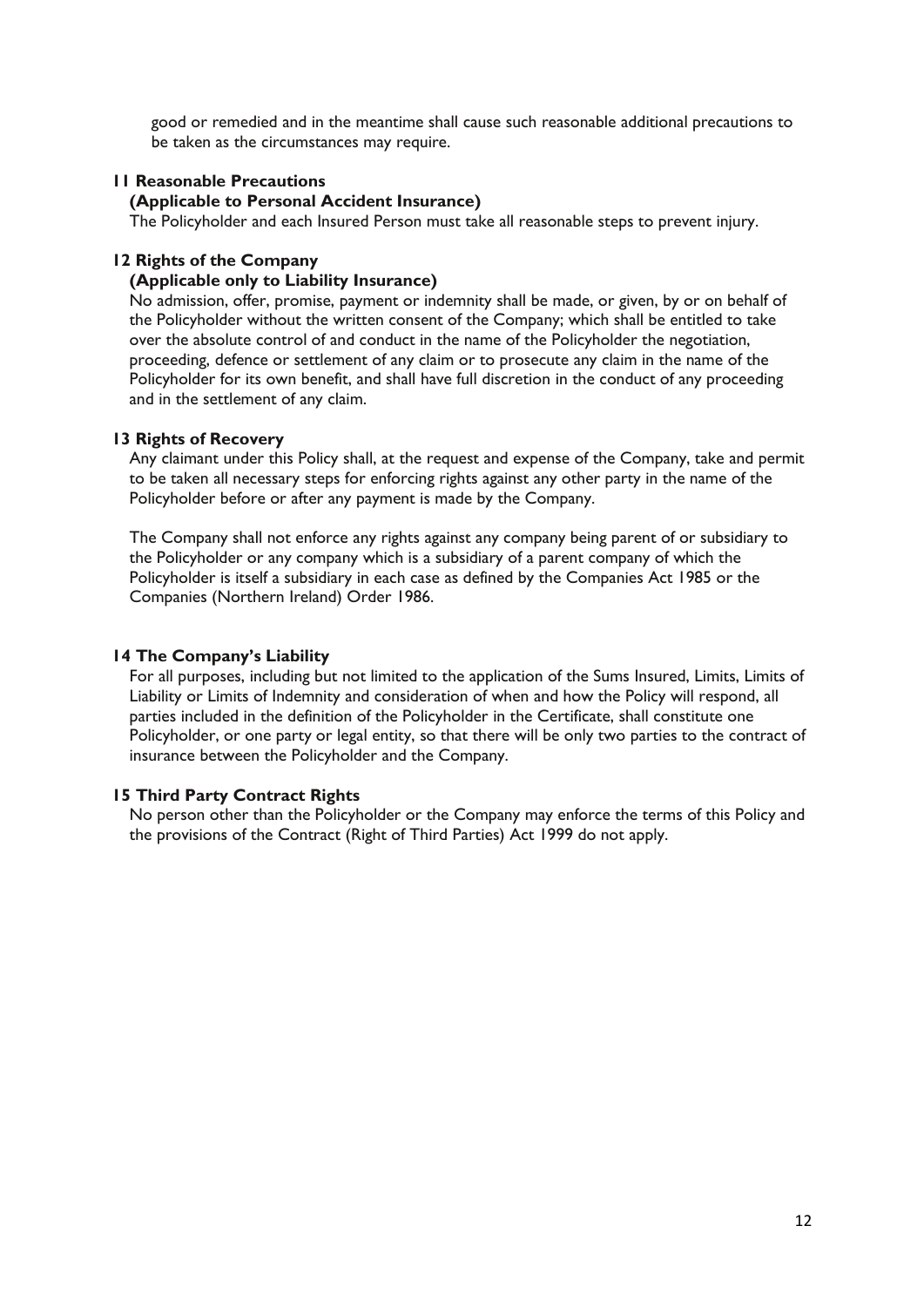## **Policy Exclusions**

(Exclusions not applicable to the whole Policy are shown in the individual Insurance section.)

The Company shall not be liable for:

## **1 Radioactive Contamination**

Damage and any loss or expense or liability resulting or arising directly or indirectly caused by or contributed to by or arising from:

- A) ionising radiations or contamination by radioactivity from any nuclear fuel or from any nuclear waste from the combustion of nuclear fuel,
- B) the radioactive, toxic, explosive or other hazardous properties of any explosive nuclear assembly or nuclear component thereof.

## **2 War and Allied Risks (except Liability Insurance Section 1 – Employers' Liability)**

Damage and any loss, expense or liability caused by war, invasion, act of foreign enemy, hostilities (whether war be declared or not), civil war, rebellion, revolution, insurrection, or military or usurped power.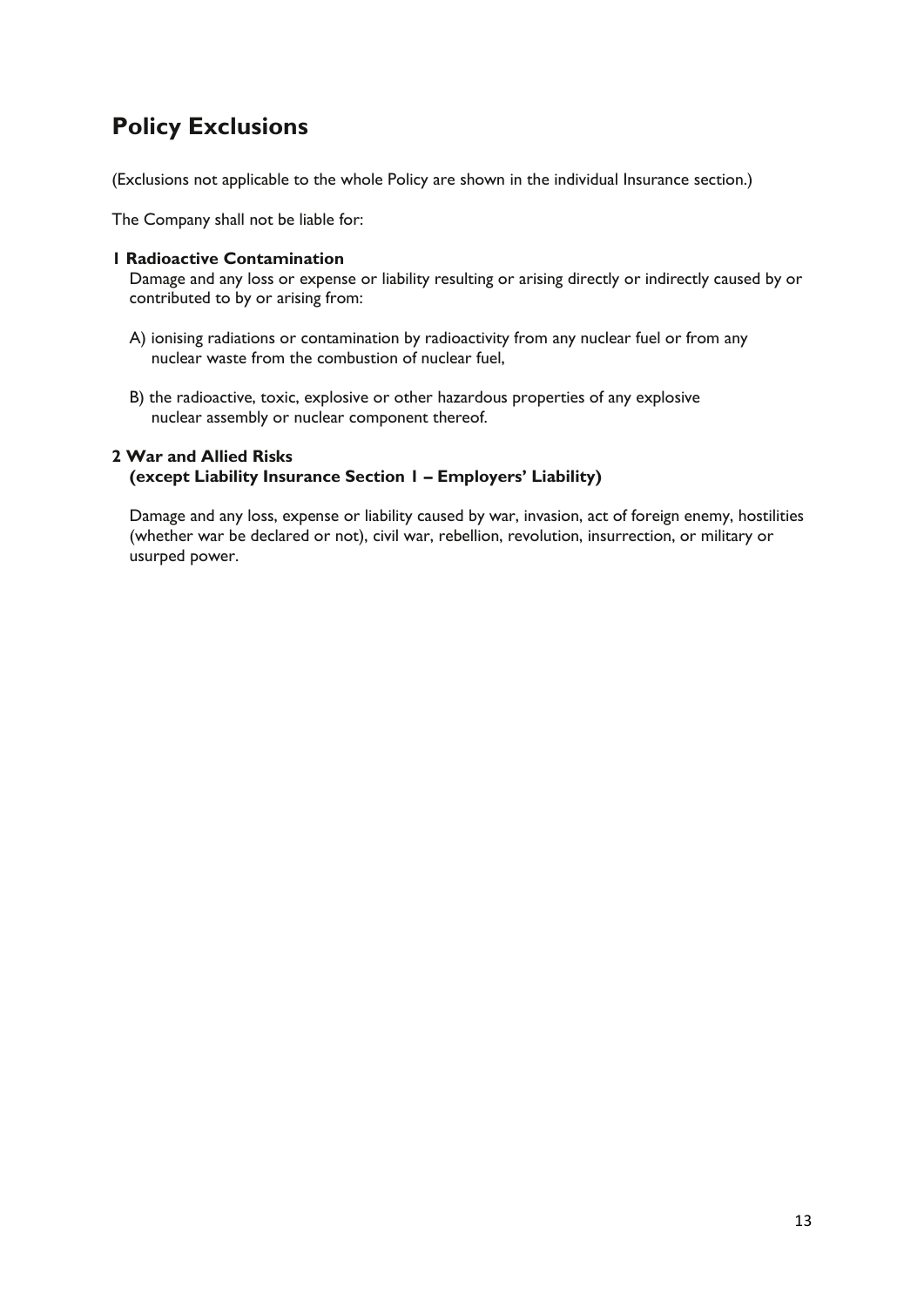## **Policy Definitions**

**The following words or expressions shall have the meanings set out below, unless a more specific Definition applies in the individual Insurance section.**

## **Business**

The Business Description of the Policyholder as stated in the Certificate.

## **Certificate**

The statement of details specific to the Policyholder forming part of the Policy.

## **Company**

Royal and Sun Alliance Insurance plc.

#### **Covers**

The active efficient causes of Damage including excluded causes.

## **Damage**

Accidental loss, destruction or damage.

## **Damaged**

Accidentally lost , destroyed or damaged.

## **Data**

Information represented or stored electronically including but not limited to code or series of instructions, operating systems, software, programs and firmware.

## **Event**

One occurrence or all occurrences of a series consequent on or attributable to one source or original cause.

## **Failure of a System**

The complete failure or partial failure or inability whether in terms of availability functionality including performance or otherwise of a System whether or not owned by the Policyholder to operate at any time as desired, as specified or as required in the circumstances of the Policyholder's business activities.

## **Interest**

Where loss, damage or injury would cause financial loss to the Policyholder.

## **Limit of Indemnity**

The amount stated in the Policy and/or Certificate as being the total amount payable by the Company in respect of any one Event.

## **Microchip**

A unit of packaged computer circuitry manufactured in small scale and made for program logic including computer memory purposes and expressly includes integrated circuits and microcontrollers.

## **Period of Insurance**

The period of time that the Policy is in force as shown in the Certificate.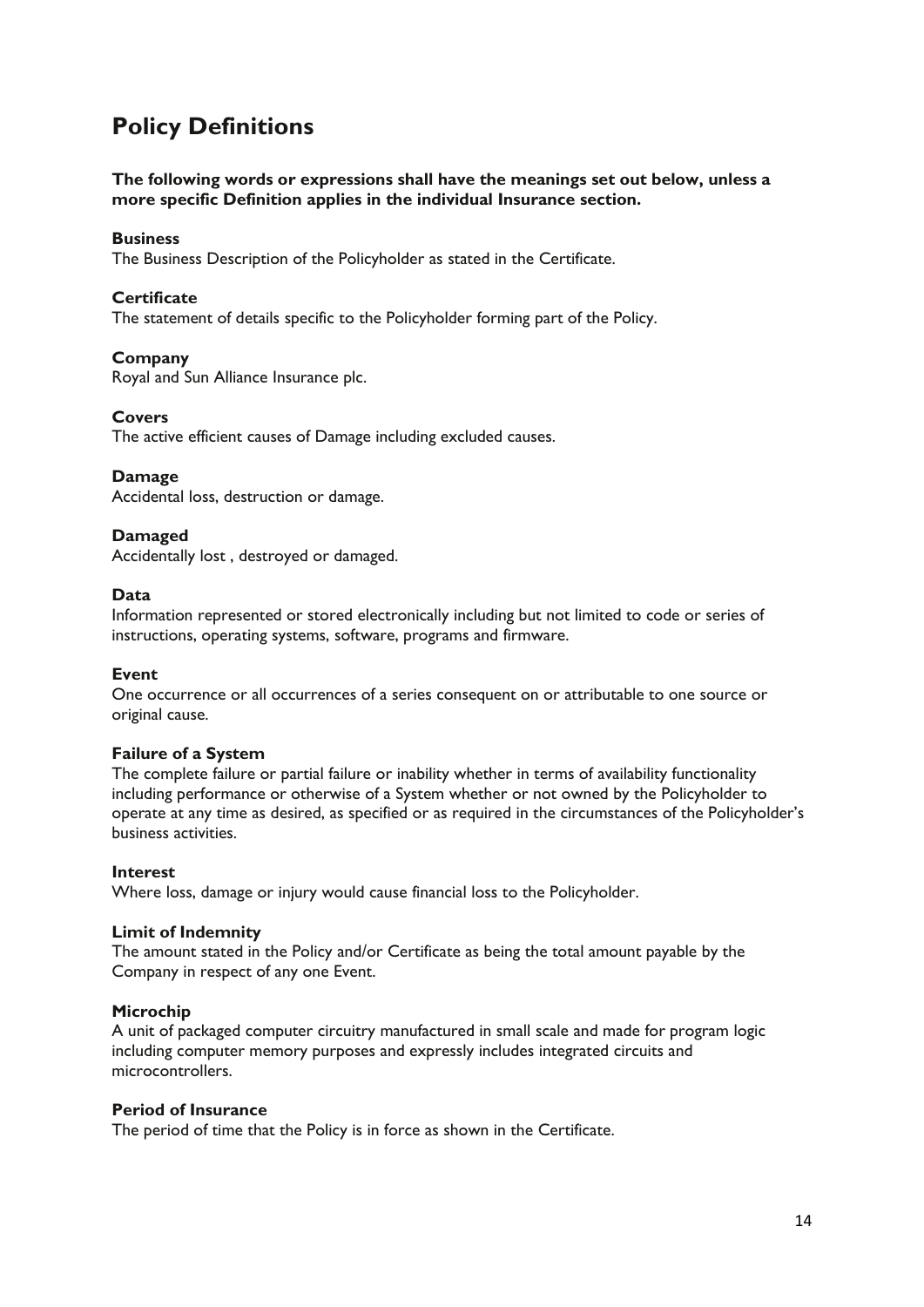## **Policy**

The terms and conditions of the contract including the Policy wording, Schedule, Clauses and Certificates.

## **Policyholder**

The legal entity insured by the Policy.

## **Policyholder's Contribution**

The first monetary amount of any claim borne by the Policyholder after the application of all other terms and conditions as described in the relevant Insurance section.

## **Premises**

The premises owned, occupied, leased or rented by the Policyholder as stated in the Certificate.

## **Premium**

The monetary amount paid or payable by the Policyholder for coverage under the Policy.

## **Property**

The material assets owned by the Policyholder or those material assets for which they are legally responsible.

## **System**

Computers, other computing and electronic equipment linked to a computer, hardware, electronic data processing equipment, Microchips and anything which relies on a Microchip for any part of its operation and includes for the avoidance of doubt any computer installation.

## **Virus**

Shall mean programming code or series of instructions designed to achieve an unexpected, unauthorised, undesirable effect or operation when loaded onto a System, transmitted from one System to another by transfer between computer systems via networks, extranets, internets or electronic mail or attachments thereto or via floppy diskettes or CDROMs or otherwise and whether involving self-replication or not.

## **Working Hours**

The period during which the Premises are actually occupied for the purposes of the Business.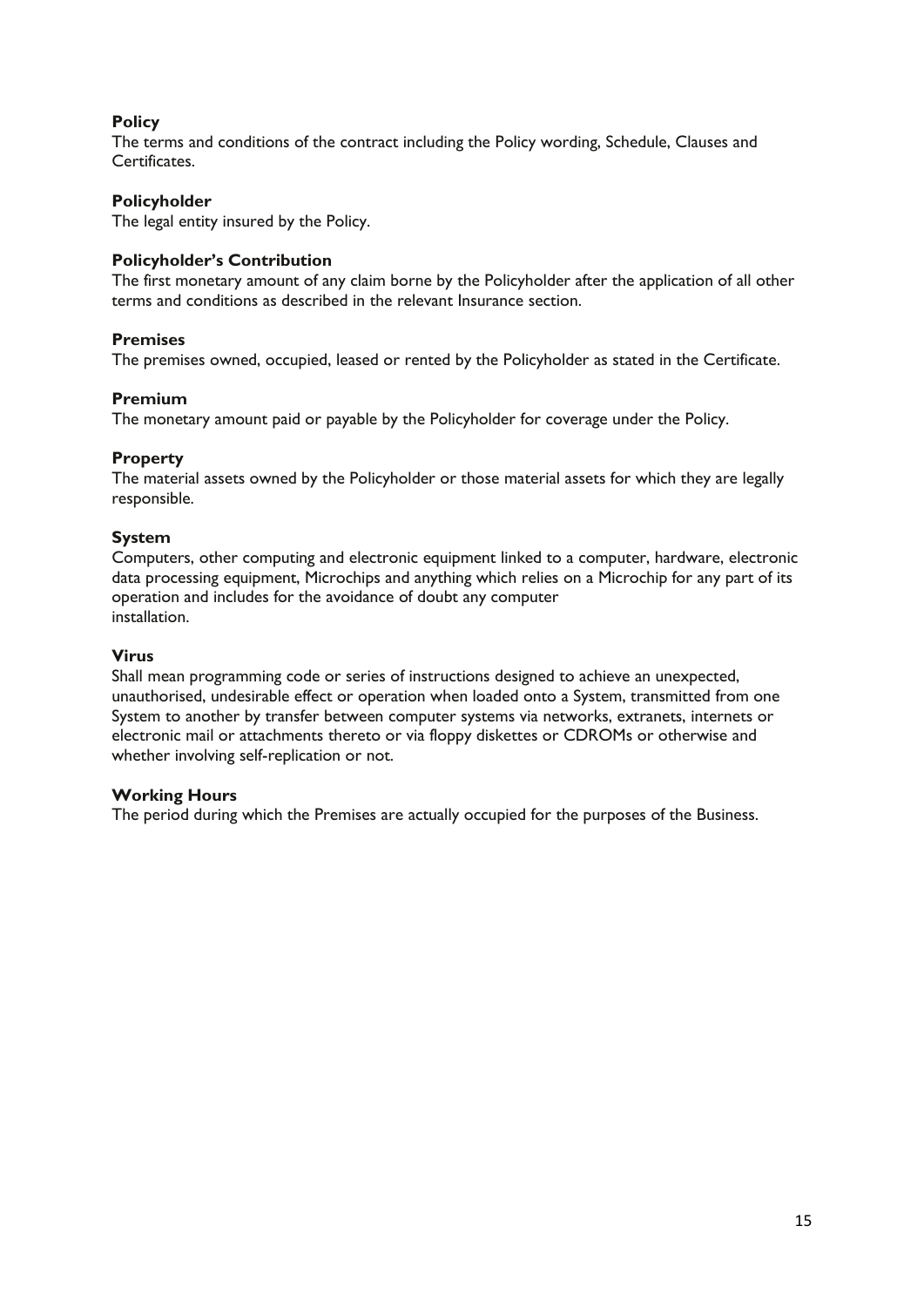## **Liability Insurance THIS INSURANCE DOES NOT APPLY IF SHOWN AS NOT INSURED IN THE CERTIFICATE**

## **Section 1 – Employers' Liability**

## **THIS SECTION DOES NOT APPLY IF SHOWN AS NOT INSURED IN THE CERTIFICATE**

The insurance provided by Section 1 is on a costs inclusive basis whereby the costs and expenses of the claimant and the costs and expenses (incurred by the Company or with the Company's written approval) of any Person Entitled to Indemnity are included within the Limit of Indemnity stated in the Certificate.

## **The Insurance Provided**

The Company will provide indemnity to any Person Entitled to Indemnity:

- **1** against legal liability for damages in respect of Injury of any Person Employed caused during the Period of Insurance:
	- A) in Great Britain, Northern Ireland, the Channel Islands or the Isle of Man,

or

- B) while temporarily outside these territories, arising out of and in the course of employment by the Policyholder in the Business.
- **2** in respect of:
	- A) claimants' costs and expenses which the Policyholder is legally liable to pay in connection with any claim,
	- B) the costs of legal representation at any coroner's inquest or inquiry in respect of any death.
	- C) i) costs of legal representation at proceedings in any court arising out of any alleged breach of statutory duty, resulting in Injury which may be subject of indemnity under this Section including the defence of any criminal proceedings brought against the Policyholder, director or partner or Employee of the Policyholder for an offence of corporate manslaughter or corporate homicide or a breach of the Health and Safety at Work etc Act 1974 or the Health and Safety at Work (Northern Ireland) Order 1978.
		- ii) costs and expenses of legal representation at any appeal against conviction if in the opinion of counsel (appointed by mutual consent) such appeal could be contested with the probability of success.
	- D) all other legal costs and legal expenses in relation to any matter which may form the subject of a claim for indemnity under this Section of the Policy, incurred with the Company's prior written approval.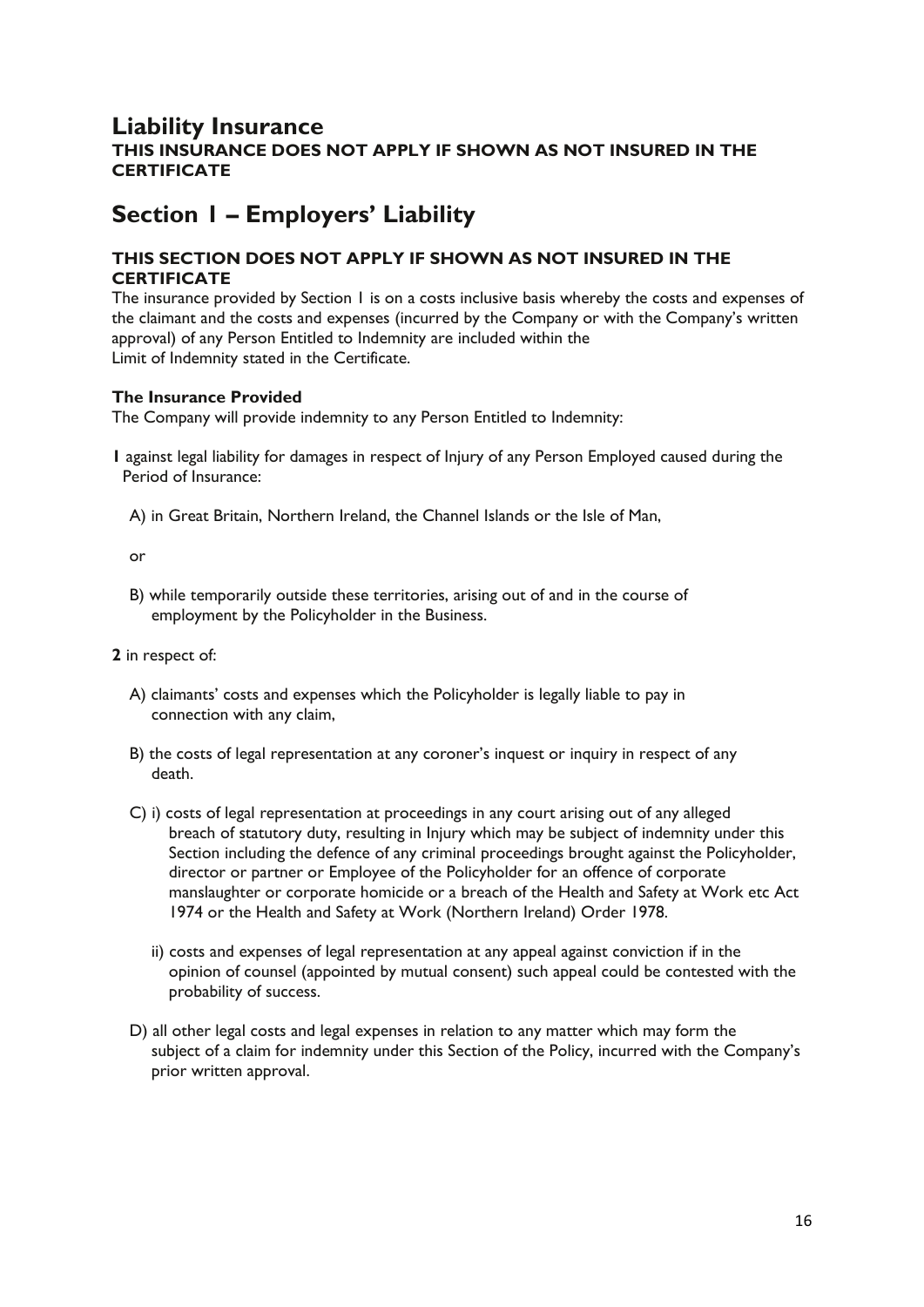## **General Provisions**

Provided that in respect of any one Event:

- **1** the total amount payable under this section of the Policy (including all Extensions and Clauses) shall not exceed the Limit of Indemnity,
- **2** the Company may at any time pay the Limit of Indemnity (less any sums already paid or incurred) or any less amount for which, at the absolute discretion of the Company, the claims arising out of such Event can be settled. The Company will then relinquish control of such claims and be under no further liability in respect thereof,
- **3** Where the Company is liable to indemnify more than one person the total amount payable in respect of damages, costs and expenses shall not exceed the Limit of Indemnity.

## **Extensions to Section 1(each of which is subject otherwise to the terms of this Policy)**

## **1 Unsatisfied Court Judgments**

In the event of a judgment for damages being obtained:

- A) by any Employee or the personal representatives of any Employee in respect of Injury of the Employee caused during any Period of Insurance and arising out of and in the course of employment by the Policyholder in the Business,
- B) against any company or individual operating from premises within Great Britain, Northern Ireland, the Channel Islands or the Isle of Man,

in any court situate in the territories specified in B) above and

C) remaining unsatisfied in whole or in part six months after the date of such judgment,

at the request of the Policyholder the Company will pay to the Employee or the personal representatives of the Employee the amount of any such damages and any awarded costs to the extent that they remain unsatisfied.

Provided that:

- A) there is no appeal outstanding,
- B) if any payment is made under the terms of this Extension the Employee or the personal representatives of the Employee shall assign the judgment to the Company.

## **2 Compensation for Court Attendance**

In the event of any of the under-mentioned persons attending court as a witness at the request of the Company in connection with a claim in respect of which the Policyholder is entitled to indemnity under this Section the Company will provide compensation to the Policyholder at the following rates per day for each day on which attendance is required:

| A) any director or partner of the Policyholder | £500 |
|------------------------------------------------|------|
| B) any Employee                                | £250 |

## **3 Automatic Acquisitions**

The indemnity provided by this Section of the Policy shall apply in respect of any new or acquired company within Great Britain, Northern Ireland, the Isle of Man and the Channel Islands from the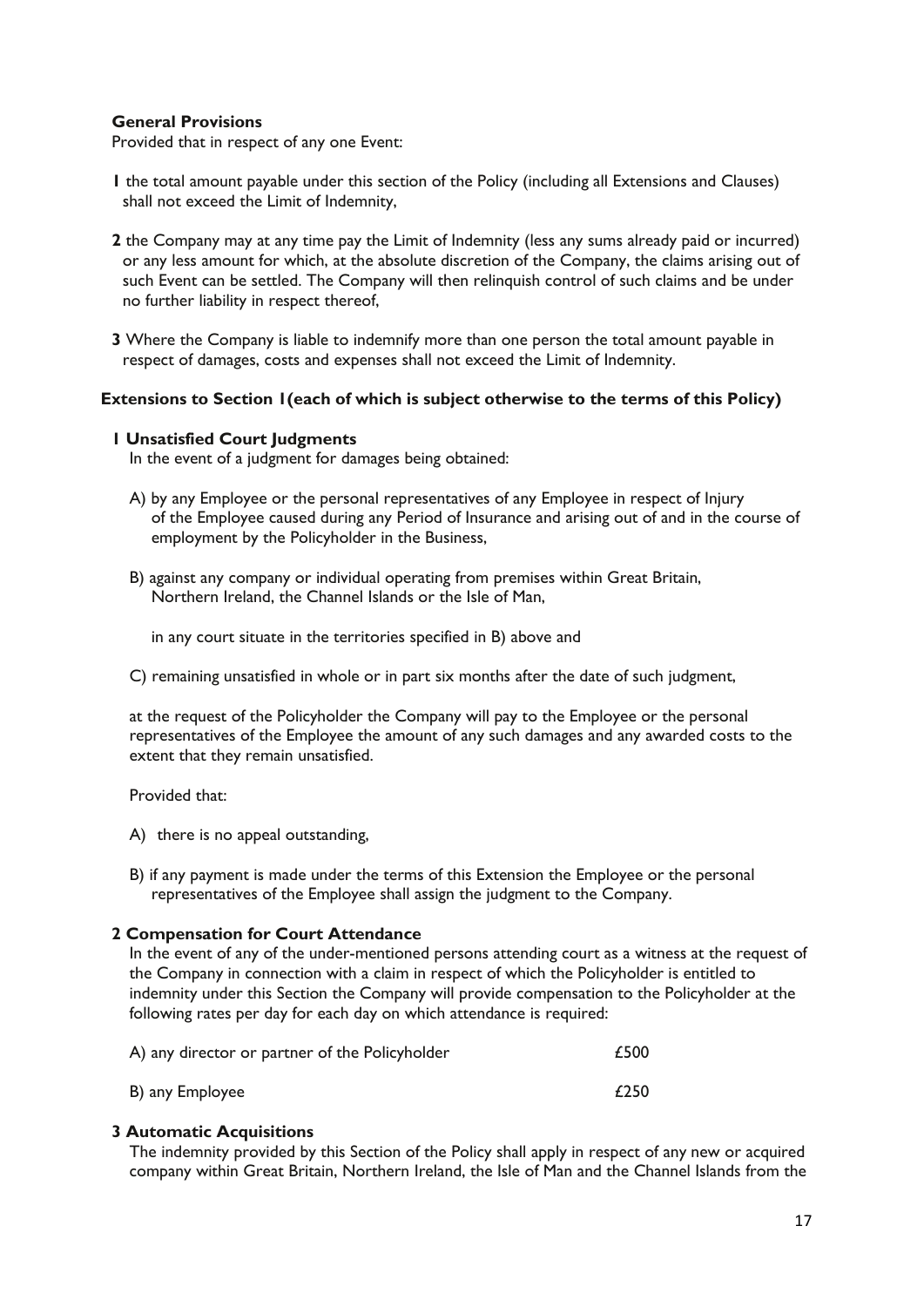date of creation or acquisition.

Provided that:

- A) the activity of such company falls within the Business definition,
- B) the new acquisition does not have an annual turnover in excess of 10% of the Policyholder's annual turnover as declared to the Company at the beginning of the Period of Insurance or £10,000,000 whichever is the lesser,
- C) the Policyholder shall submit full claims and underwriting information to the Company within 60 days of the acquisition or commencement of the new company,
- D) the Company shall have the right to make any additional charges or changes in terms in respect of such new or acquired company.

#### **Exclusions to Section 1**

The indemnity will not apply to legal liability:

#### **1 Radioactive Contamination**

of whatsoever nature directly or indirectly caused by or contributed to by or arising from:

- A) ionising radiations or contamination by radioactivity from any nuclear fuel or from any nuclear waste from the combustion of nuclear fuel,
- B) the radioactive toxic explosive or other hazardous properties of any explosive nuclear assembly or nuclear component thereof,

where such legal liability is:

- 1) that of any principal
- 2) accepted under agreement and would not have attached in the absence of such agreement.

#### **2 Road Traffic Legislation**

in respect of Injury for which the Policyholder is required to arrange motor insurance or security in accordance with any road traffic legislation within the European Union.

## **3 Fines or Penalties**

 $for:$ 

- A) fines or penalties:
- B) the costs of appeal against any improvement or prohibition notices,
- C) fees for intervention payable under the Health and Safety Fees (Regulations) 2012,
- D) compensation ordered or awarded by a Court of Criminal Jurisdiction.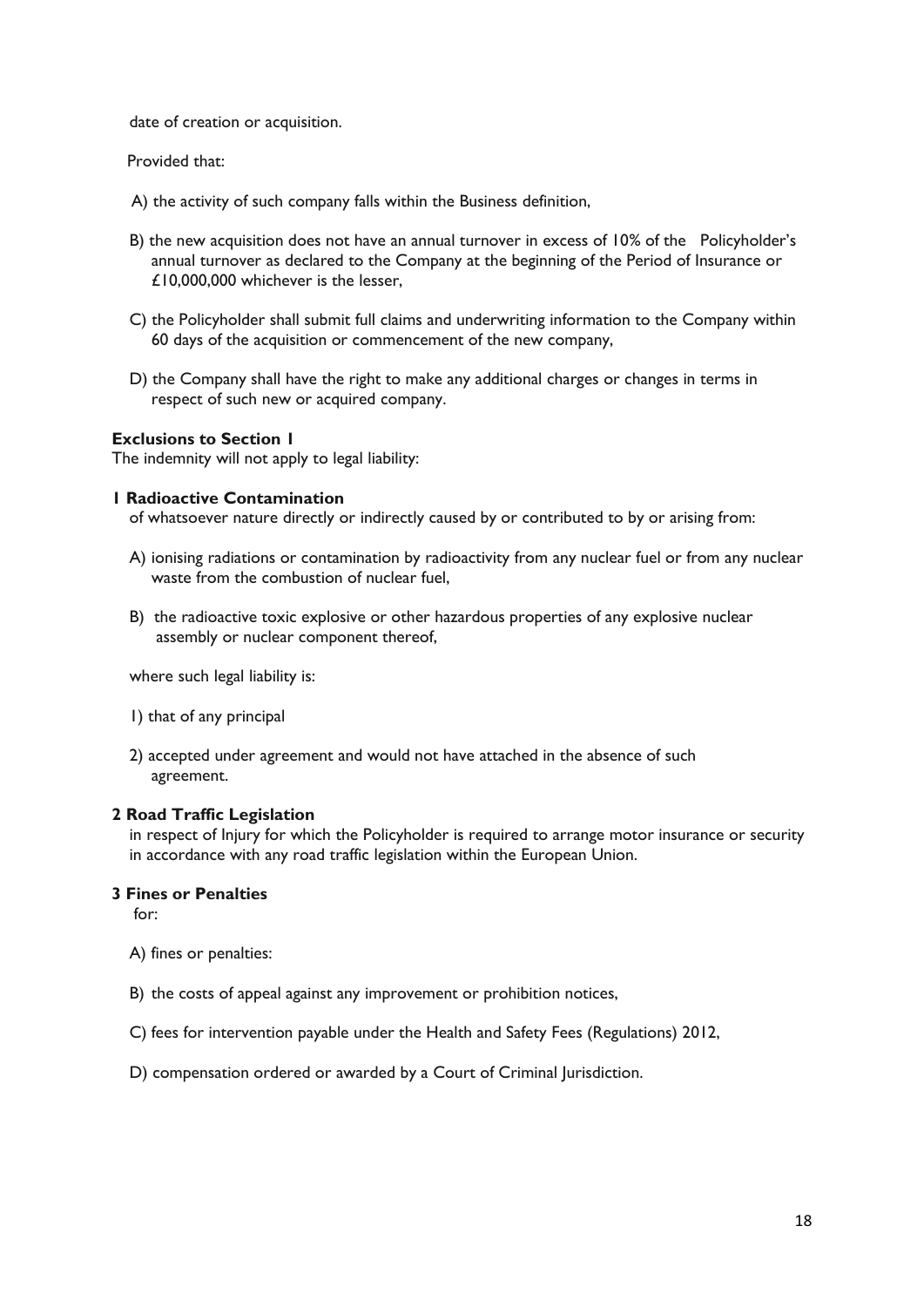## **Section 2 – Public/Products Liability THIS SECTION DOES NOT APPLY IF SHOWN AS NOT INSURED IN THE CERTIFICATE**

## **The Insurance Provided**

The Company will provide indemnity to any Person Entitled to Indemnity:

**1** up to the Limit of Indemnity against legal liability for damages in respect of:

- A) accidental Injury of any person,
- B) accidental loss of or damage to Property,
- C) nuisance, trespass to land or trespass to goods or interference with any easement, right of air, light, water or way other than legal liability for damages which result from a deliberate act or omission of the Policyholder or which is a natural consequence of the ordinary conduct of the Business and which could reasonably have been expected by the Policyholder, having regard to the nature and circumstances of such act or omission,
- D) wrongful arrest or false imprisonment, happening during the Period of Insurance in connection with the Business.
- **2** in respect of:
	- A) claimant's costs and expenses which the Policyholder is legally liable to pay in connection with any claim,
	- B) the costs of legal representation at any coroner's inquest or inquiry in respect of any death,
	- C) i) costs of legal representation at proceedings in any court arising out of any alleged breach of statutory duty resulting in Injury which may be subject of indemnity under this Section including the defence of any criminal proceedings brought against the Policyholder, director, partner or Employee of the Policyholder for an offence of corporate manslaughter or corporate homicide or a breach of the Health and Safety at Work etc Act 1974 or the Health and Safety at Work (Northern Ireland) Order 1978,
		- ii) costs and expenses of legal representation at any appeal against conviction if in the opinion of counsel (appointed by mutual consent) such appeal could be contested with the probability of success,
	- D) all other legal costs and legal expenses in relation to any matter which may form the subject of a claim for indemnity under this Section of Policy, incurred with the Company's prior written approval.

## **General Provisions**

Provided that in respect of:

A) any one Event,

B) all Events happening during any Period of Insurance in respect of products supplied,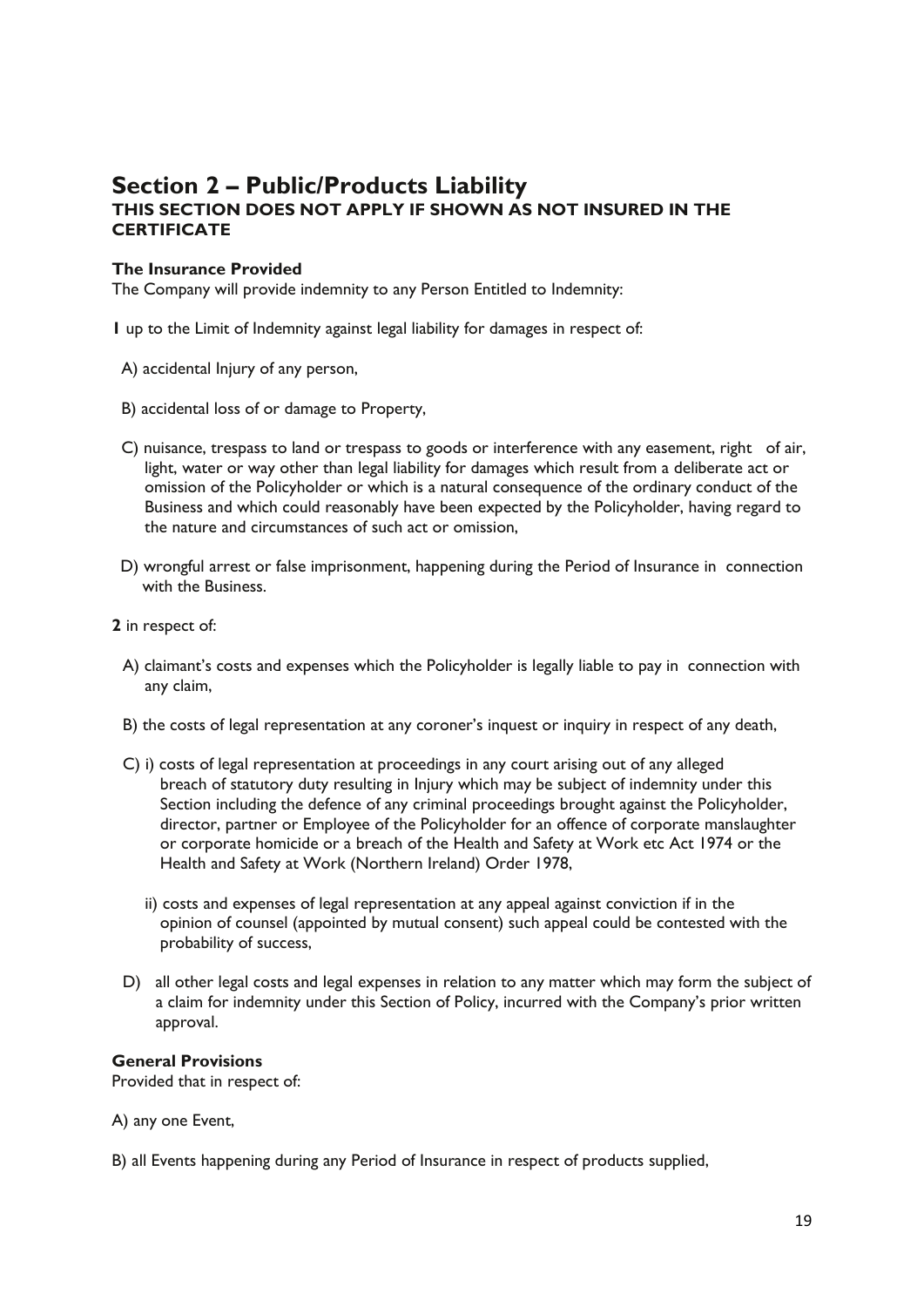C) all incidents considered by the Company to have occurred during any Period of Insurance in respect of pollution or contamination of buildings or other structures or of water or land or of the atmosphere,

the following shall apply:

- 1) the total amount payable by the Company in respect of 1above and all Extensions and Clauses shall not exceed the Limit of Indemnity.
- 2) the Policyholder's Contribution will be payable before the Company shall be liable to make any payment.
- 3) the Company may at any time pay the Limit of Indemnity (less any sums already paid as damages) or any lesser amount for which, at the absolute discretion of the Company, the claims arising out of such Event can be settled. The Company will then relinquish control of such claims and be under no further liability in respect thereof except for costs and expenses for which the Company may be responsible prior to the date of such payment.
- 4) where the Company is liable to indemnify more than one person the total amount of indemnity in respect of damages shall not exceed the Limit of Indemnity.
- 5) in respect of claims happening or where a claim is brought in North America, all costs and expenses of the claimant and the costs and expenses (incurred by the Company or with the Company's written consent) of any Person Entitled to Indemnity are included within the Limit of Indemnity stated in the Certificate.

## **Extensions to Section 2**

(each of which is subject otherwise to the terms of this Policy)

#### **1 Cross Liabilities**

If the Policyholder comprises more than one party the Company will provide indemnity to each in the same manner and to the same extent as if a separate Policy had been issued to each:

Provided that the total amount payable in respect of damages shall not exceed the Limit of Indemnity.

#### **2 Compensation for Court Attendance**

In the event of any of the under-mentioned persons attending court as a witness, at the request of the Company, in connection with a claim, in respect of which the Policyholder is entitled to indemnity under this Section the Company will provide compensation to the Policyholder at the following rates per day for each day on which attendance is required:

| A) any director or partner of the Policyholder | £500 |
|------------------------------------------------|------|
| B) any Employee                                | £250 |

## **3 Contingent Motor Liability**

Notwithstanding Exclusion 1A) the Company will provide indemnity to the Policyholder against legal liability arising out of the use in the course of the Business by any Employee of any mechanically propelled vehicle not the property of nor provided by the Policyholder.

The indemnity will not apply to legal liability: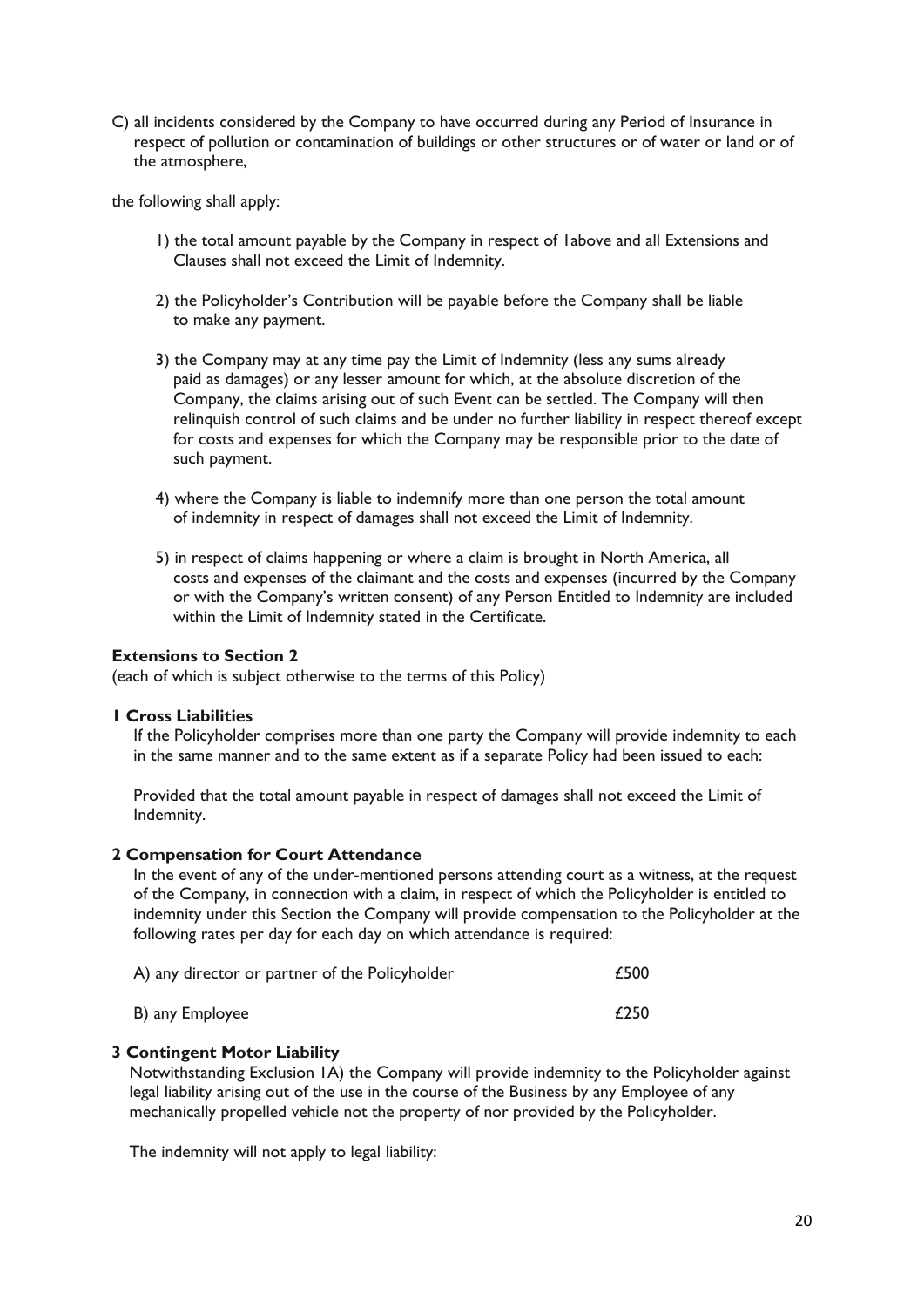- A) in respect of loss of or damage to such vehicle or to property conveyed therein,
- B) arising while such vehicle is being driven by the Policyholder,
- C) in respect of which the Policyholder or Employee is entitled to indemnity under any other insurance,
- D) arising outside Great Britain, Northern Ireland, the Channel Islands or the Isle of Man.

#### **4 Overseas Personal Liability**

The Company will provide indemnity to the Policyholder and if the Policyholder so requests, any Employee or director or partner of the Policyholder against legal liability incurred in a personal capacity while temporarily outside Great Britain, Northern Ireland, the Channel Islands or the Isle of Man in connection with the Business.

The indemnity will not apply:

- A) to legal liability arising out of the ownership or occupation of land or buildings,
- B) where indemnity is provided by any other insurance.

#### **5 Data Protection Act 1998**

The Business shall include the provision of any reciprocal arrangement for the storage or processing of computer data or for use of computer facilities;

Provided that the indemnity will not apply to legal liability in respect of any loss or damage sustained by any party to such an arrangement.

The Company will also provide an indemnity to the Policyholder and if the Policyholder so requests any Employee or director or partner of the Policyholder against legal liability to pay damages and claimant's costs and expenses for damage or distress as described in Section 13 of the Data Protection Act 1998.

Provided that the Policyholder is registered in accordance with the terms of the Act or has applied for such registration which has not been refused or withdrawn and has taken all reasonable care to comply with the requirements of the Data Protection Act 1998.

This Extension shall not apply in respect of:

- A) the payment of fines or penalties,
- B) the costs of replacing, reinstating, rectifying, erasing, blocking or destroying any personal data,
- C) liability arising from or caused by a deliberate or intentional act by or omission of any person eligible for indemnity by this Extension, if the result thereof could reasonably have been expected by the Policyholder or any other person having regard to the nature and circumstances of such act or omission,
- D) claims which arise out of circumstances notified to previous insurers or known to the Policyholder at inception of this Extension,
- E) legal liability where indemnity is provided by any other insurance.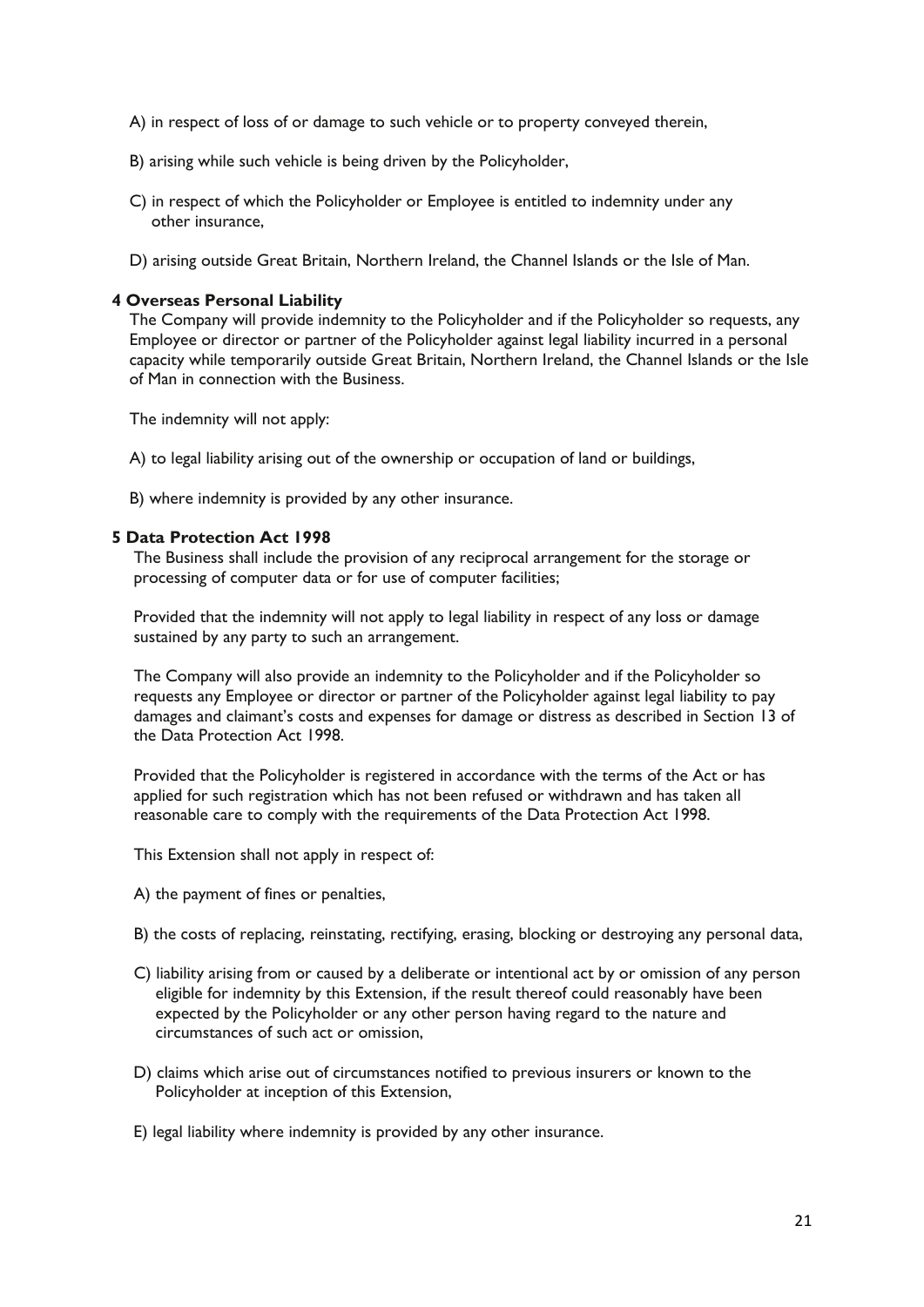## **6 Libel and Slander**

The Company will indemnify the Policyholder against liability at law for damages and claimant's costs and expenses in respect of claims arising out of the conduct of the Business made against the Policyholder and notified to the Company during any Period of Insurance for

Libel and Slander committed in good faith by the Policyholder

The indemnity provided by this Libel and Slander Extension will not apply to legal liability

- 1 for any damages costs or expenses brought about by the personal spite or ill will of the Policyholder
- 2 for criminal or libel committed by the Policyholder
- 3 excepted by agreement unless such liability would have attached in the absence of such an agreement or has been accepted by the Company in writing

The Limit of Indemnity provided by this Extension is  $£1,000,000$  for all Events happening during any Period of Insurance notwithstanding anything contained on an individual Certificate of Insurance

## **7 Defective Premises Act**

This Section of the Policy will include an indemnity to the Policyholder in respect of Injury or damage to Property incurred under the provisions of Section 3 of the Defective Premises Act 1972 or Section 5 of the Defective Premises (Northern Ireland) Order 1975.

## **8 Clean Up Costs**

Notwithstanding Exclusion 4 (Pollution or Contamination) in the event of a Sudden Pollution or Contamination Incident the Company will provide indemnity to any Person Entitled to Indemnity in respect of:

- A) Clean up costs arising solely under a statutory provision that operates in any part of Great Britain, Northern Ireland, the Channel Islands or the Isle of Man,
- B) costs of expenses in relation to any matter which may form the subject of indemnity under this extension incurred with the Company's prior written approval,
- C) costs and expenses incurred with the Company's prior written approval in any appeal against any statutory notice served or to be served upon the Policyholder by any enforcing authority for any enforcement action which would be the subject of indemnity under this Extension.

The indemnity provided by this Extension will not apply to costs (including Clean up Costs):

- A) incurred in achieving any improvement, betterment or alteration in any original property,
- B) for remedial action carried out or in relation to property which at the time of the Sudden Pollution or Contamination Incident giving rise to such legal liability is owned by or held in trust by or in the custody or control of the Policyholder,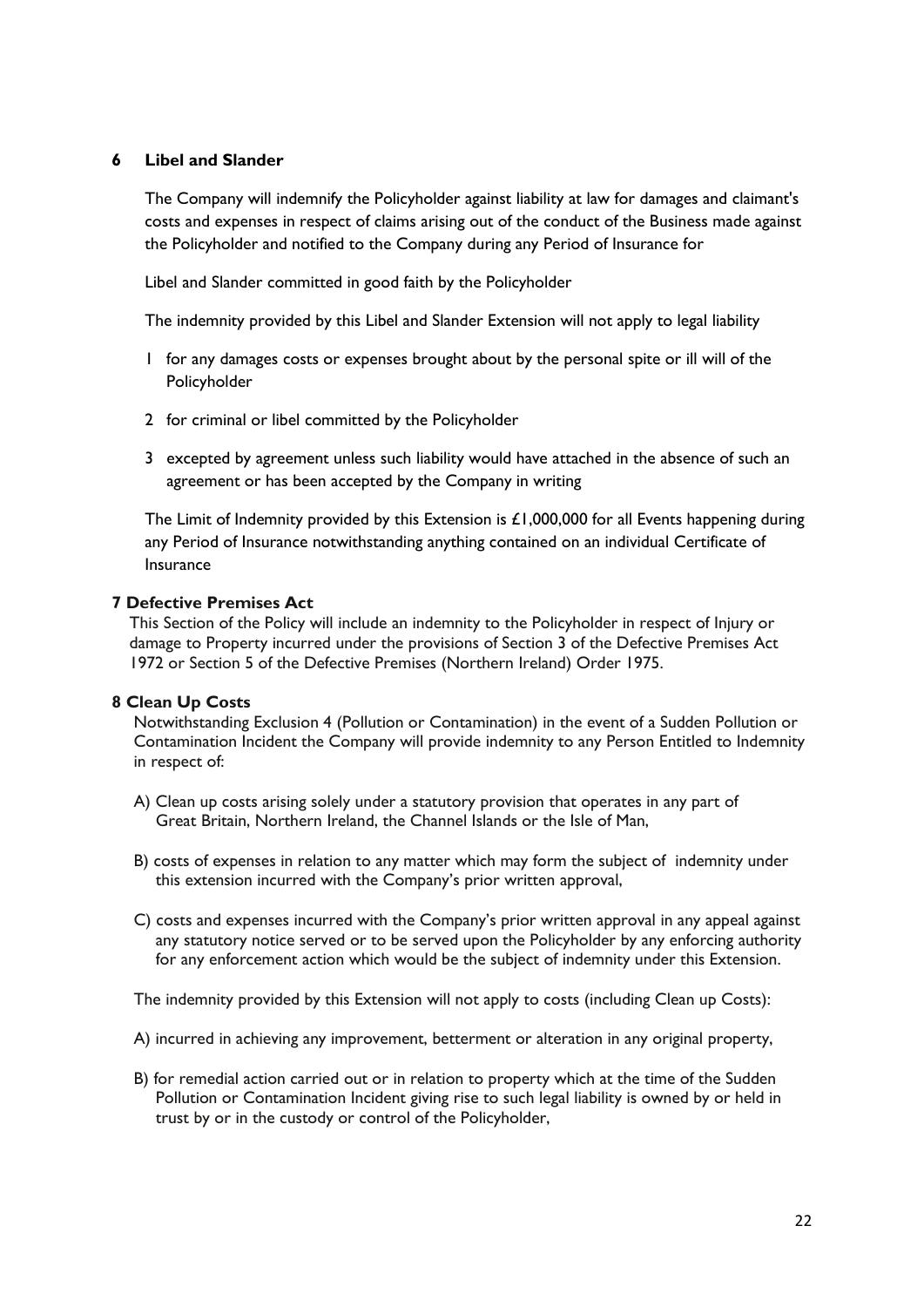- C) incurred in relation to the reinstatement, reintroduction or provision of any living organism or natural habitat,
- D) arising out of a genetically modified organism,
- E) comprising the first 10% of any one Sudden Pollution or Contamination Incident subject to a minimum contribution by the Policyholder of £2,500 and a maximum contribution of £25,000,
- F) arising solely from the Policyholder's liability under legislation operating in any part of Great Britain or Northern Ireland which implements Directive 2004/35/EC on environmental liability with regard to the prevention and remedying of environmental damage including the Environmental Damage (Prevention and Remediation) Regulations 2009,
- G) for incidents happening in North America or where a claim is brought in a court of law in North America.

#### Provided that:

- 1) all pollution or contamination which arises out of one Sudden Pollution or Contamination Incident shall be considered by the Company for the purposes of this Section of the Policy to have occurred at the time such incident takes place,
- 2) all costs covered under this Extension will form part of and not exceed the Limit of Indemnity shown in the Certificate for all incidents considered by the Company to have occurred during the Period of Insurance in respect of pollution or contamination of buildings or other structures or of water or land or the atmosphere,
- 3) the total amount payable under this Extension shall not exceed £250,000 in respect of all damages and legal costs for all incidents.

#### **9 Automatic Acquisitions**

The indemnity provided by this Section of the Policy shall apply in respect of any new or acquired company within Great Britain, Northern Ireland, the Isle of Man and the Channel Islands from the date of creation or acquisition.

#### Provided that:

- A) the activity of such company falls within the Business definition,
- B) the new acquisition does not have an annual turnover in excess of 10% of the Policyholder's annual turnover as declared to the Company at the beginning of the Period of Insurance or £10,000,000, whichever is the lesser,
- C) the Policyholder shall submit full claims and underwriting information to the Company within 60 days of the acquisition or commencement of the new company,
- D) the Company shall have the right to make any additional charges or changes in terms in respect of such new or acquired company.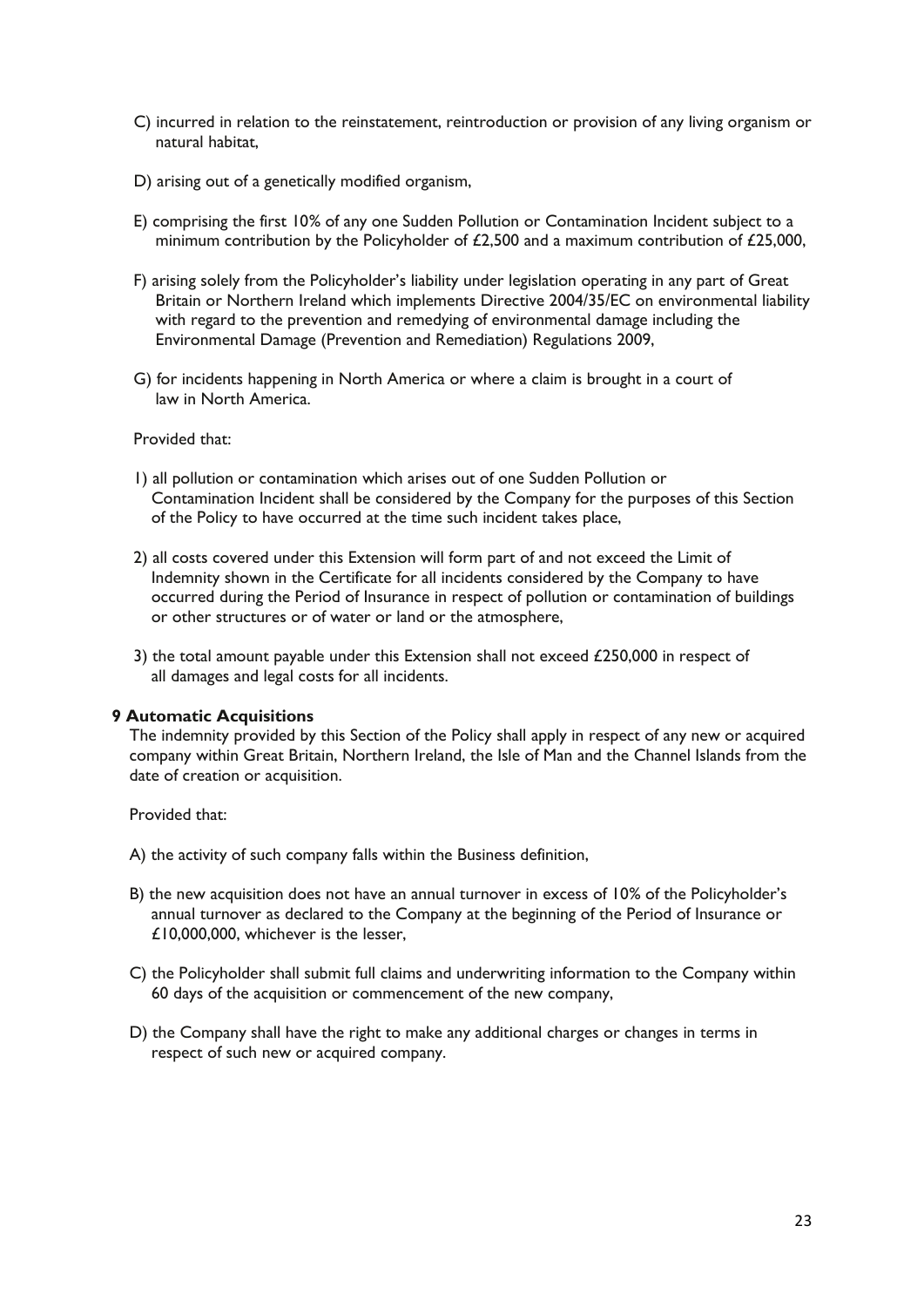## **10 Crisis Management**

## **Definitions**

## **Crisis**

Crisis shall mean any Injury or damage to Property which may form the subject of a claim for indemnity under this Policy and which is likely to result in adverse media reporting

## **Crisis Management Costs**

Crisis Management Costs shall mean fees and expenses payable to the media consultants appointed by or on behalf of DWF LLP to minimise any adverse media reporting following a Crisis

## **Crisis Consultant Costs**

Crisis Consultant Costs shall mean fees payable to DWF LLP or their appointed advisors acting on behalf of DWF LLP

## **Legal Costs (amendment to existing definition)**

Section 1 Employers Liability 2D is amended to read

2D) all other legal costs and legal expenses in relation to any matter which may form the subject of a claim for indemnity under this Policy including Crisis Consultants Costs other than Crisis Management Costs

Section 2 Public/Products Liability is amended to read

2D) all other legal costs and legal expenses in relation to any matter which may form the subject of a claim for indemnity under this Policy including Crisis Consultants Costs other than Crisis Management Costs

Section 3 Legal Defence Costs A is amended to

A) legal costs and other expenses incurred with the Company's prior written approval including Crisis Consultant Costs other than Crisis Management Costs

## **Crisis Management**

## **In the event of a Crisis occurring during the Period of Insurance please contact our crisis**

## **consultants DWF LLP using the 24/7 legal helpline on 08001979768**

The Company will provide indemnity to the Policyholder and if the Policyholder so requests any Employee or director or partner of the Policyholder up to the Limit of Indemnity in respect of Crisis Management Costs in connection with any Crisis happening during any Period of Insurance in the course of the Business

Provided that in respect of all Crises happening during the Period of Insurance

1 the total amount payable under this Section shall not exceed £25,000.00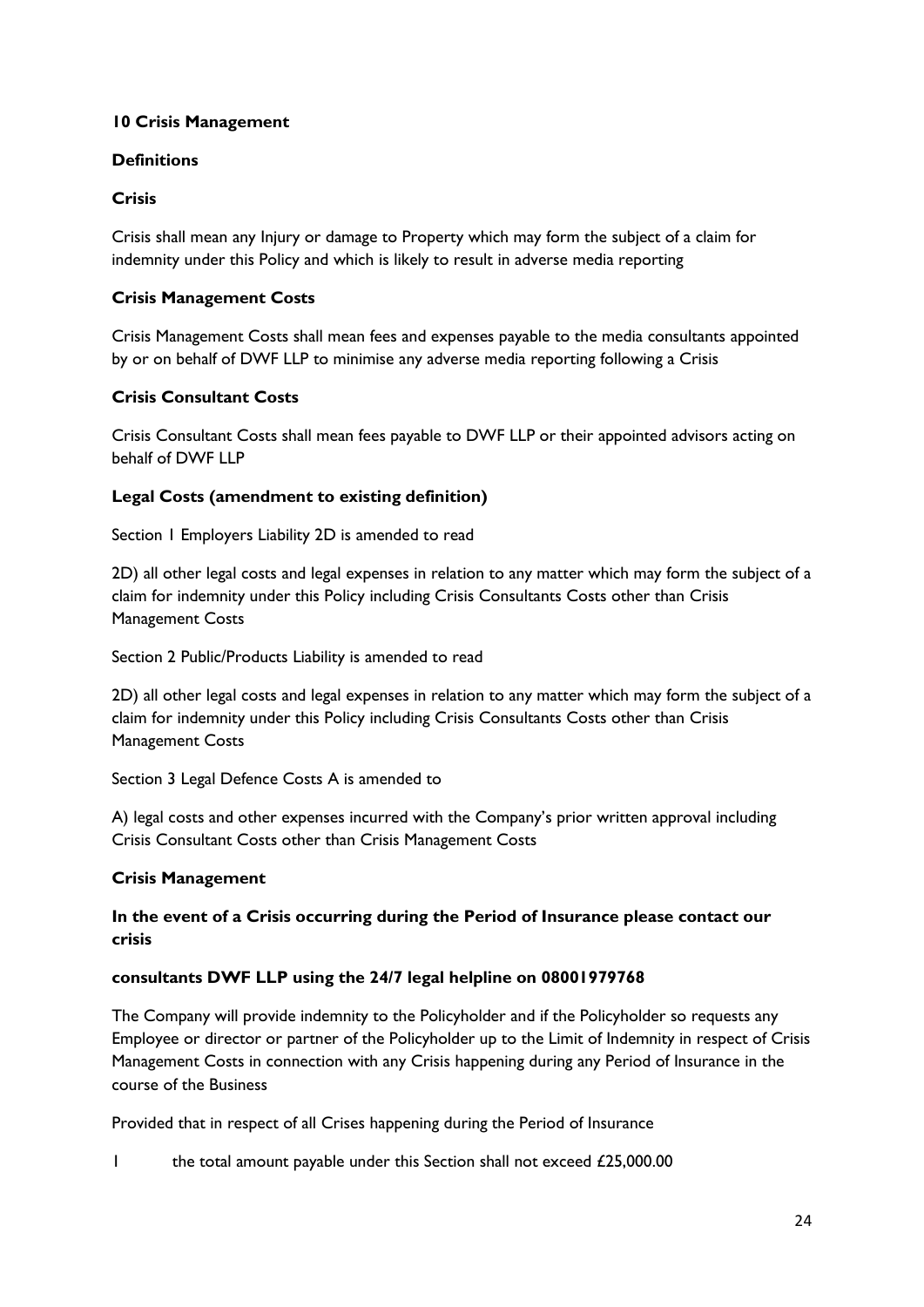- 2 the Company may at any time pay the Limit of Indemnity (less any sums already paid or incurred) or any less amount for which at the absolute discretion of the Company the claims can be settled the Company will then relinquish control of such claims and be under no further liability in respect thereof
- 3 the Crisis is reported to the crisis consultants immediately when the Crisis is known
- 4 any Crisis arising out of or based upon or attributable to one source or original cause shall be deemed a single Crisis

The indemnity will not apply

- A) to any changes in economic conditions or competitor environment including seasonal variations or change in customer demand taste purchasing patterns or purchasing channels
- B) to fraudulent acts committed by any of the Policyholder's senior executives
- C) to damages payable in respect of any claim for Injury or damage to Property and all related Legal Costs
- D) to any costs and expenses of proceedings before any court tribunal ombudsman or governmental body
- E) to intentional violation committed by the Policyholder's senior executives of any law regulation sanctions or industry guidance
- F) to Crisis Management Costs incurred arising out of or in connection with a Crisis relating in any way to Asbestos Asbestos Dust or Asbestos Containing Materials
- G) where indemnity is provided by any other insurance
- H) to Crisis Management Costs arising from any Crisis occurring outside Great Britain Northern Ireland the Channel Islands or the Isle of Man

## **Exclusions to Section 2**

The indemnity will not apply to legal liability:

## **1 Mechanical Vehicles**

arising from or out of the ownership, possession or use by or on behalf of the Policyholder or any Person Entitled to Indemnity of any:

A) mechanically propelled vehicle other than legal liability arising out of:

- i) the use of plant as a tool of trade on site,
- ii) the use of plant at the premises of the Policyholder,
- iii) the loading or unloading of any vehicle, except where indemnity is provided by any motor insurance contract or where insurance or security is required by law.

B) aircraft or other aerial device,

C) aero-spatial device,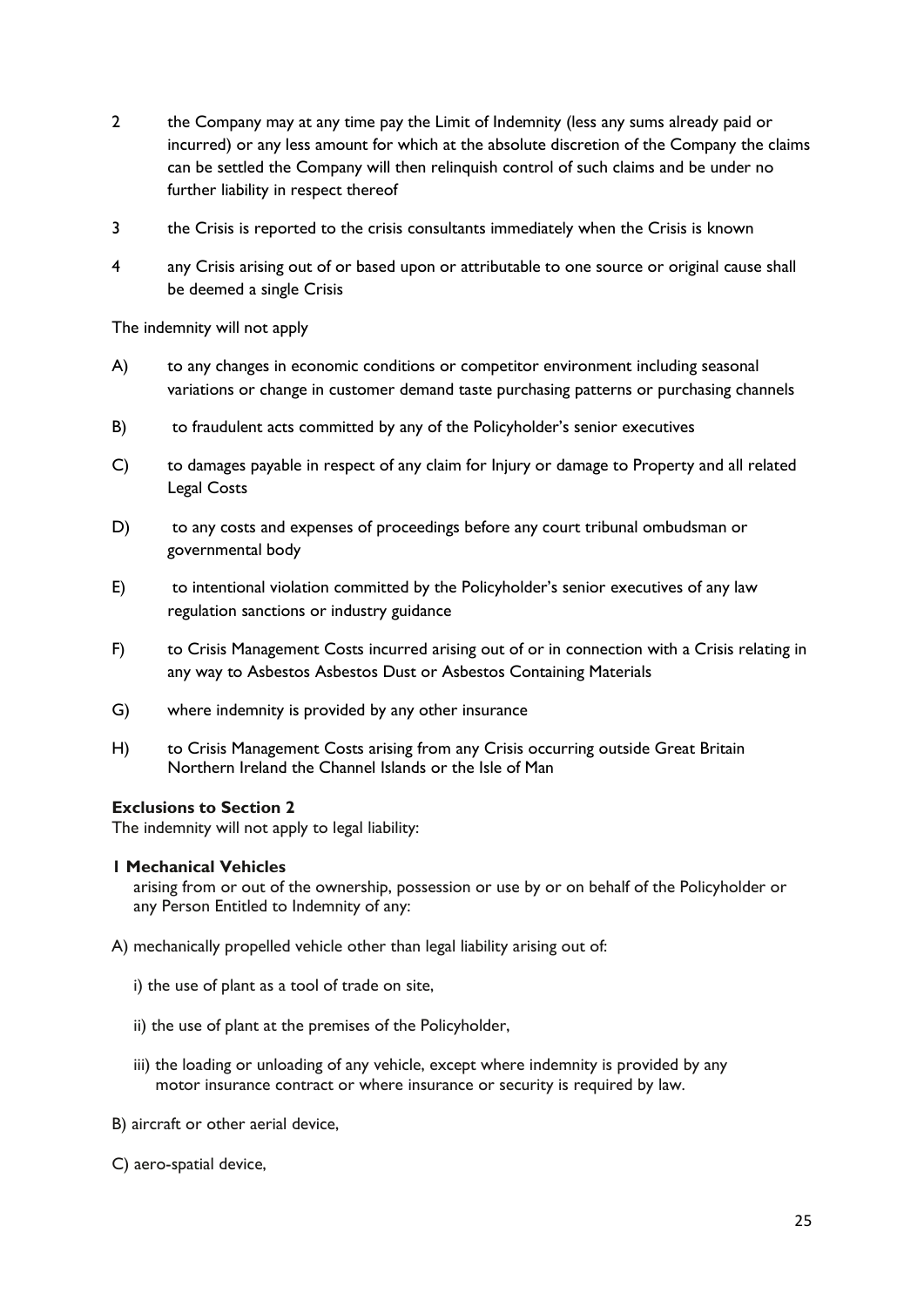D) hovercraft,

E) water-borne craft (other than hand-propelled or sailing craft in inland or territorial waters).

## **2 Employers' Liability**

for bodily injury or mental injury to or death, disease or illness of any Person Employed arising out of and in the course of employment by the Policyholder in the Business.

## **3 Property in the Policyholder's Custody or Control**

for or arising from damage to any Property, which at the time of the Event giving rise to such legal liability is owned by or held in trust by or in the custody or control of the Policyholder other than:

- A) Employees', directors', partners' or visitors' personal effects including vehicles and their contents,
- B) premises and their contents not owned by or leased or rented to the Policyholder at which the Policyholder is undertaking work in connection with the Business,
- C) premises and their fixtures and fittings leased or rented to the Policyholder unless such legal liability:
	- i) has been accepted by agreement in which case the indemnity will only be provided to the extent that such liability would have attached in the absence of such agreement,
	- ii) arises from an agreement to maintain in force insurance in respect of loss of or damage to such premises and their fixtures and fittings.

## **4 Pollution or Contamination**

caused by or arising out of pollution or contamination of buildings or other structures or of water or land or the atmosphere:

- A) happening in North America or where a claim is brought in a court of law in North America,
- B) happening anywhere in the world other than North America unless the pollution or contamination is caused by a sudden identifiable unintended and unexpected incident which takes place in its entirety in a specific moment in time and place during the Period of Insurance.

Provided that all pollution or contamination which arises out of one incident shall be considered by the Company for the purposes of this Section of the Policy to have occurred at the time such incident takes place.

## **5 Product Defects and Recall**

A) in respect of loss of or damage to any:

i) product supplied by the<br>
ii) contract work executed  $\left\{\n \begin{array}{c}\n \text{by the} \\
 \text{Polic} \\
 \text{Polic} \\
 \end{array}\n\right\}$ ii) contract work executed

caused by any defect therein or the unsuitability thereof for its intended purpose.

B) for the costs of recall, removal, repair, alteration, replacement or reinstatement of any: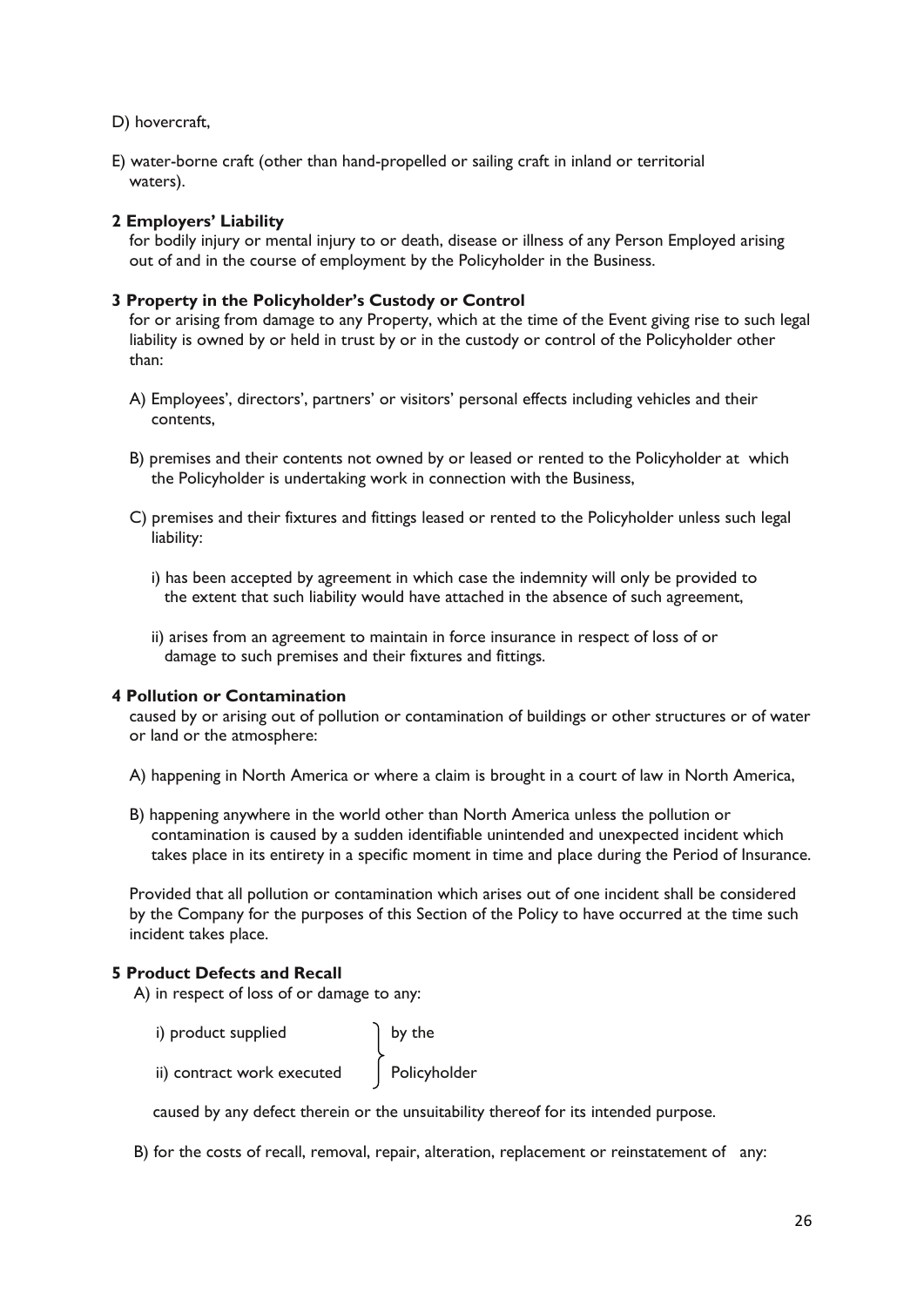- i) product supplied  $\left\{ \right.$  by the
- ii) contract work executed | Policyholder

necessitated by any defect therein or the unsuitability thereof for its intended purpose.

## **6 Contractual Liability**

arising from or in connection with any:

| A) product supplied       | by the       |
|---------------------------|--------------|
| B) contract work executed | Policyholder |

where such legal liability has been accepted by agreement except to the extent that such liability would have attached in the absence of such agreement.

## **7 Disposed Premises**

for the costs of remedying:

A) any defect or alleged defect,

B) the presence of Asbestos, Asbestos Dust or Asbestos Containing Materials,

in premises disposed of by the Policyholder.

## **8 Fines or Penalties**

for:

- A) fines or penalties,
- B) the costs of appeal against any improvement or prohibition notices,
- C) fees for intervention payable under the Health and Safety Fees (Regulations) 2012,
- D) compensation ordered or awarded by a Court of Criminal Jurisdiction,
- E) aggravated exemplary or punitive damages awarded by any court outside Great Britain, Northern Ireland, the Channel Islands or the Isle of Man.

## **9 Fear of Asbestos**

for mental injury or fear of suffering bodily injury, death, disease or illness arising out of actual or suspected exposure to Asbestos, Asbestos Dust or Asbestos Containing Materials.

## **10 Asbestos Removal Costs**

for the costs of management (including those of any persons under any statutory duty to manage), removal, repair, alteration, recall, replacement or reinstatement of any property or part thereof arising out of the presence of Asbestos, Asbestos Dust or Asbestos Containing Materials.

## **11 Asbestos in North America**

arising directly or indirectly caused or contributed to or occurring by the presence of Asbestos, Asbestos Containing Materials or Asbestos Dust or the release of Asbestos Dust happening in North America or where a claim is brought in a court of law in North America.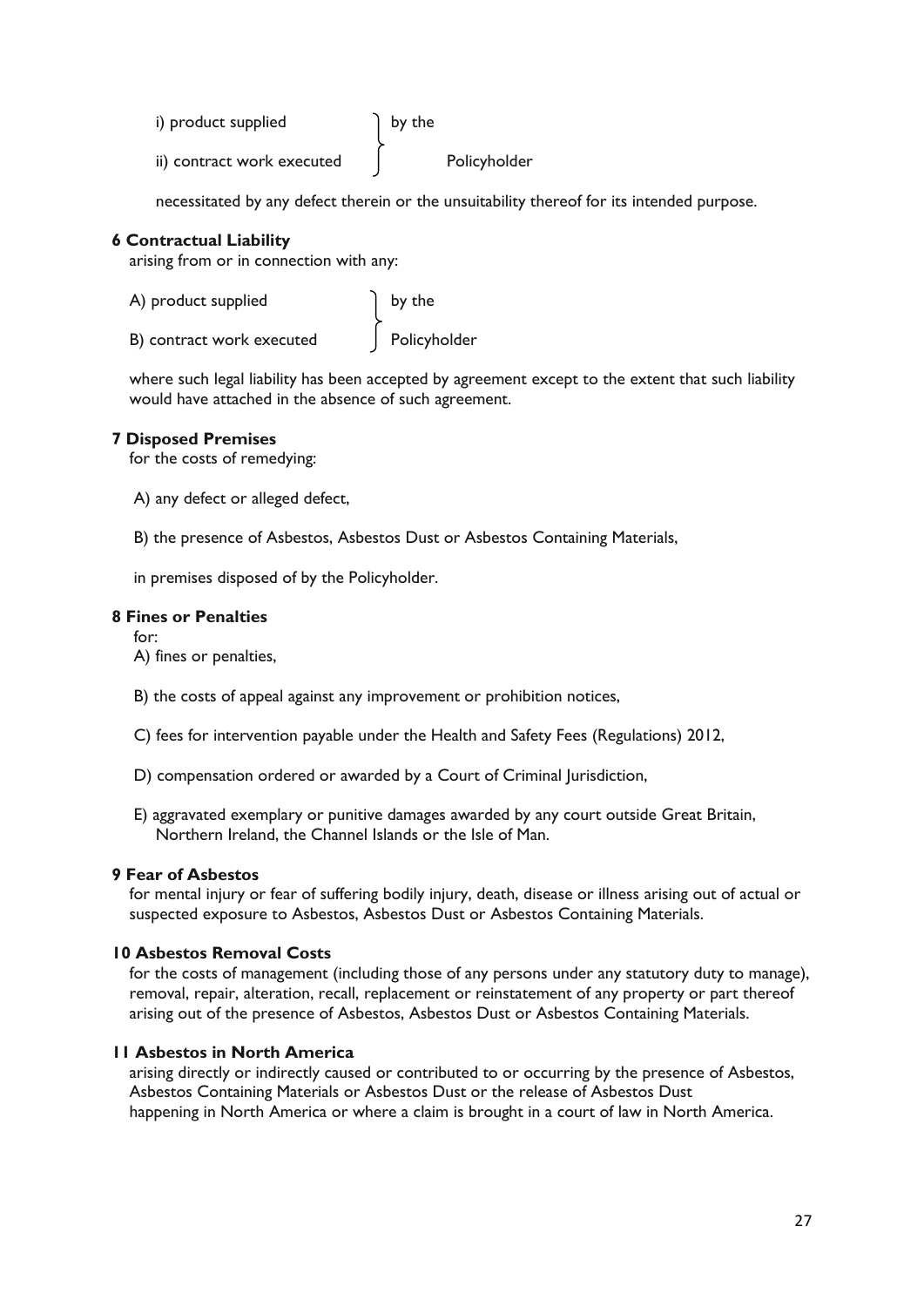## **12 Aircraft Products**

arising from Aircraft Products

## **13 Abuse**

arising from Abuse

## **14 Medical Practitioner**

 arising out of any medical practitioner providing medical diagnosis prescription treatment or advice

## **15 Racehorses or Bloodstock**

 arising out of any Insured or Person Entitled to Indemnity providing medical diagnosis prescription treatment or advice in respect of racehorses or bloodstock

## **16 Treatments**

arising out of or in connection with any treatments that include

- a. any surgical procedure
- b. any treatment which introduces a substance into or onto the body or head through breaking piercing or removal of the epidermis
- c. any use of lasers (other than class 1 lasers) or intensive pulsed light
- d. the administration, application or dispensing of any substance that is only available on prescription
- e. the administration, application or supply of any non proprietary brands other than natural products including beeswax
- f. the administration and application of any corrosive substance
- g. piercing of the tongue or genitalia
- h. tattooing or permanent or semi permanent make up exceeding a life expectancy time of three months
- i. operation of sunbeds which emit UVC radiation
- j. operation of sunbeds which emit more than 5% UVB radiation as a percentage of the total ultra violet radiation emitted by the sunbed

## **17 Epidermis**

 arising out of or in connection with any substance introduced into or onto the body or head through breaking piercing or removal of the epidermis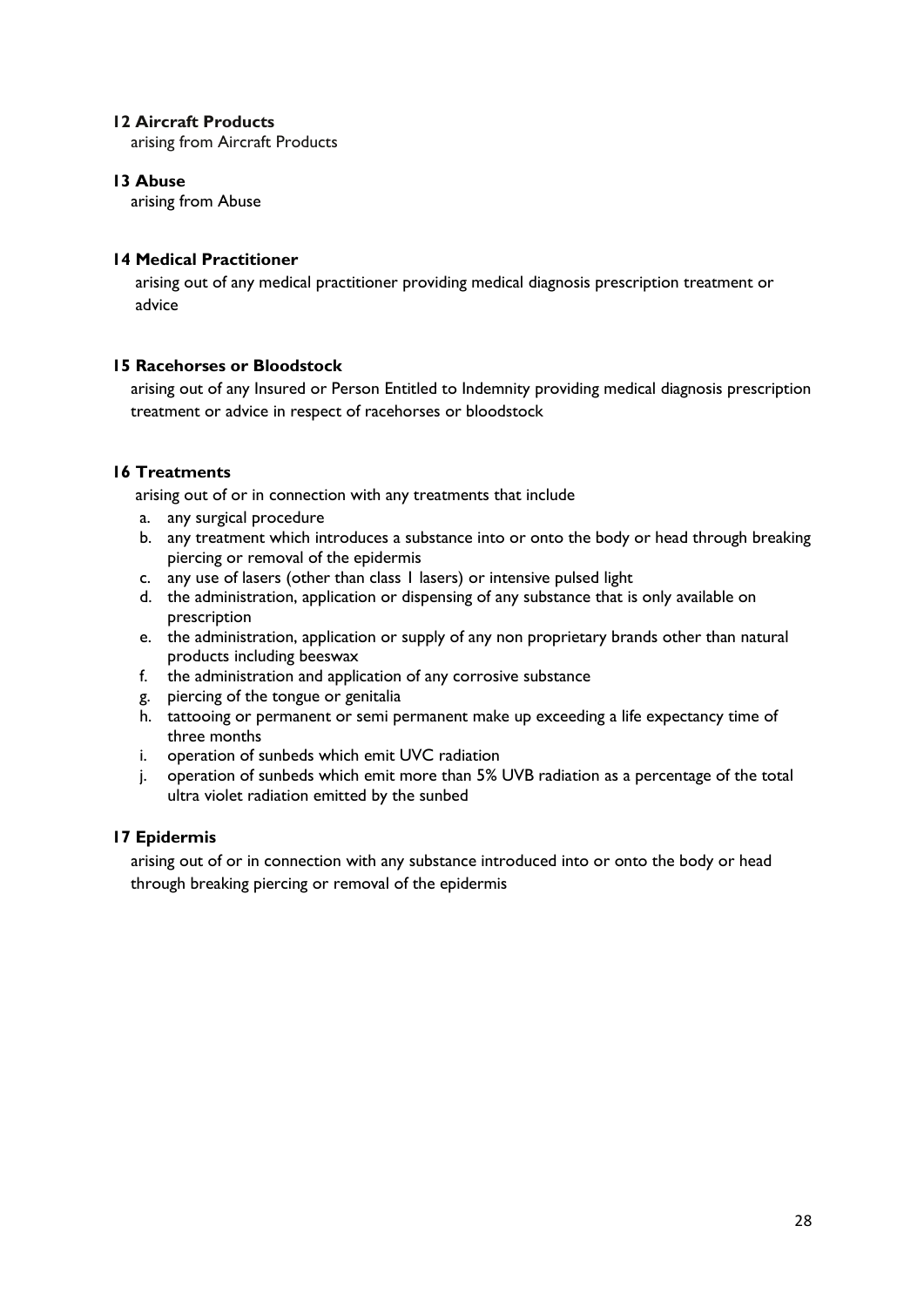## **Section 3 – Legal Defence Costs THIS SECTION DOES NOT APPLY IF SHOWN AS NOT INSURED IN THE CERTIFICATE**

Where Injury of any person or loss of or damage to Property has not occurred the Company will provide indemnity to the Policyholder and if the Policyholder so requests any Employee or director or partner of the Policyholder up to the Limit of Indemnity in respect of:

**1** legal costs and other expenses incurred with the Company's prior written approval,

**2** costs awarded against the Policyholder or any director, partner or Person Employed,

in connection with the defence of criminal proceedings brought or in appeal against a conviction, arising from such proceedings, relating to an offence alleged to have been committed during the Period of Insurance, in the course of the Business but only in respect of proceedings brought as stated in **Part A** and **B** below.

#### **The Insurance Provided Part A**

In respect of a breach of:

1 the Health and Safety at Work etc. Act 1974 or the Health and Safety at Work (Northern Ireland) Order 1978, where the proceedings relate to the health, safety and welfare of any Person Employed, director or partner of the Policyholder.

## **Part B**

In respect of a breach of:

- **1** the Health and Safety at Work etc. Act 1974 or the Health and Safety at Work (Northern Ireland) Order 1978, where the proceedings relate to the health, safety and welfare of any person other than a Person Employed, director or partner of the Policyholder,
- **2** Part II of the Consumer Protection Act 1987,
- **3** Part II of the Food Safety Act 1990.

## **General Provisions**

Provided that in respect of **Part A** and **B**: **1** the indemnity will not apply:

- A) to fines or penalties of any kind,
- B) to the costs of appeal against any improvement or prohibition notices,
- C) to fees for intervention payable under the Health and Safety Fees (Regulations) 2012,
- D) where indemnity is provided by any other insurance,
- E) to proceedings consequent upon any deliberate act or omission by:
	- i) the Policyholder,
	- ii) any partner or director of the Policyholder,
	- iii) any Employee with any specific responsibility for compliance with the legislation specified in this Section, which could reasonably have been expected to constitute a breach of the legislation specified in this Section.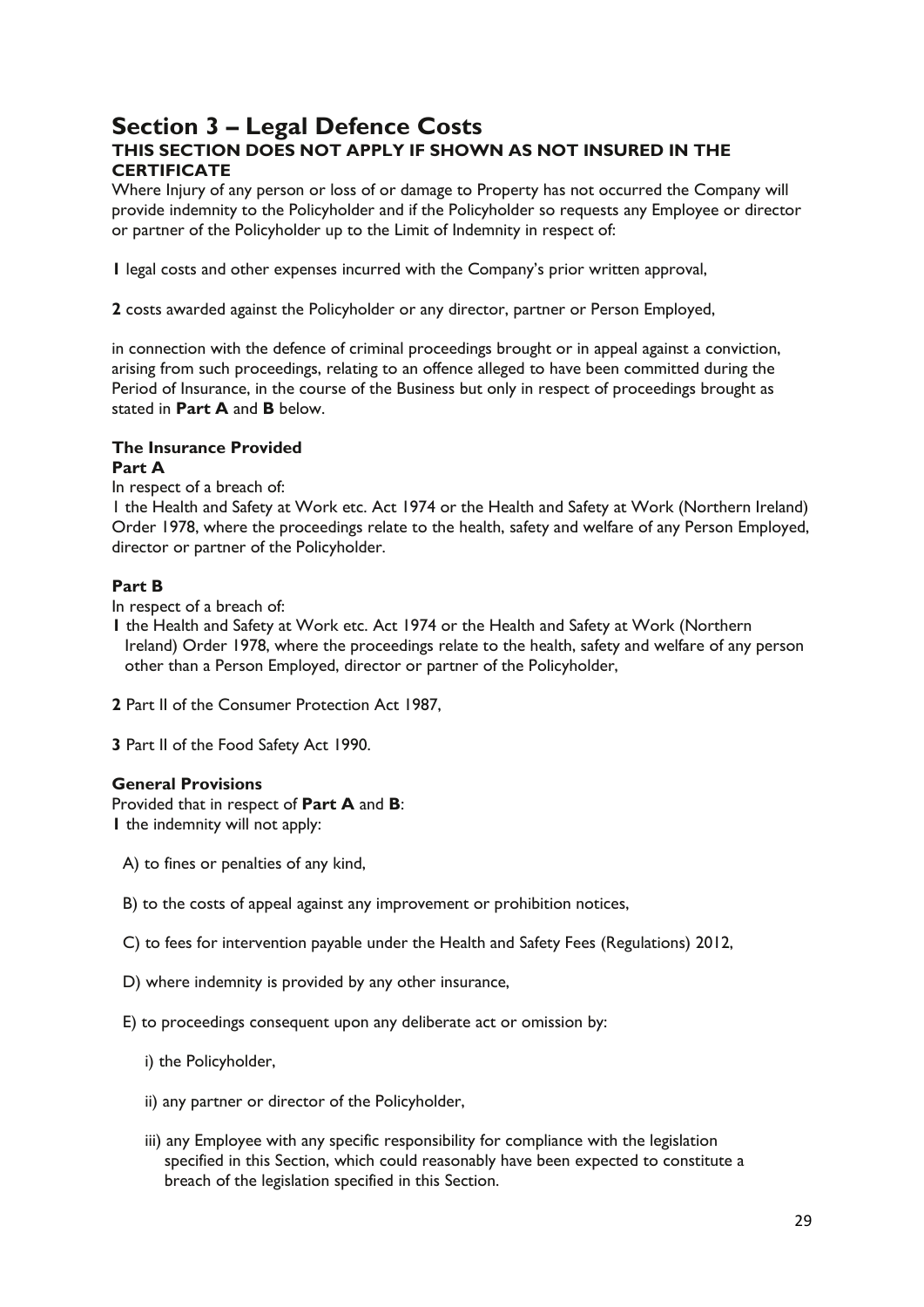- F) to any costs or expenses incurred arising out of or in connection with criminal proceedings relating in any way to Asbestos, Asbestos Dust or Asbestos Containing Materials.
- **2** the Company may at any time pay the Limit of Indemnity (less any sums already paid) or any less amount for which, at the absolute discretion of the Company, the claims arising can be settled but including any amount for which the Company may be responsible prior to the date of such payment.

The Company will then relinquish control of such claims and be under no further liability in respect thereof.

**3** where the Company is liable to indemnify more than one person the total amount of indemnity shall not exceed the Limit of Indemnity.

## **Special Provision**

The Company shall pass notification to an independent third party service provider with whom the Company has an agreement which shall thereafter administer claims settlement on the Company's behalf.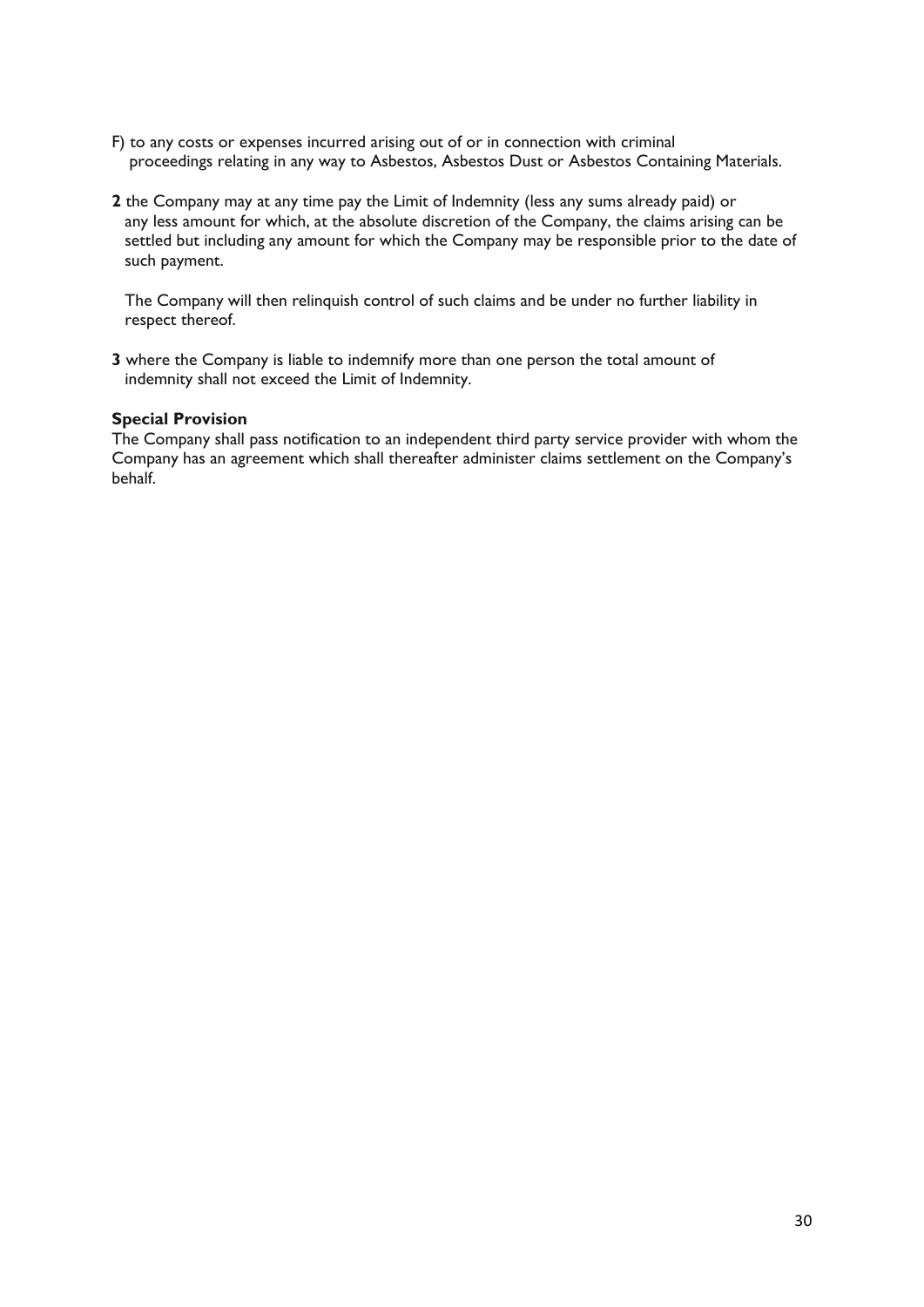## **Definitions**

**Applicable to Liability Insurance (Sections 1–3).**

## **1 Abuse**

Abuse shall mean

- A acts of hurting or injuring mentally or physically by maltreatment or ill-use
- B acts of forcing sexual activity upon rape or molestation or
- C repeated or continuing contemptuous coarse or insulting words or behaviours

## **2 Aircraft Products**

Aircraft or any aerial device (including missiles or spacecraft) and any other goods or products manufactured, sold, handled or distributed or services provided or recommended by the Policyholder or by others trading under their name for use in the manufacture, repair, operation, maintenance or use of any aircraft or aerial device.

## **3 Asbestos**

Crocidolite, amosite chrysotile, fibrous actinolite, fibrous anthophyllite, or fibrous tremolite or any mixture containing any of those minerals.

## **4 Asbestos Containing Materials**

Any material containing Asbestos or Asbestos Dust.

## **5 Asbestos Dust**

Fibres or particles of Asbestos.

## **6 Business**

That which is specified in the Certificate and conducted solely from premises in Great Britain, Northern Ireland, the Channel Islands or the Isle of Man and shall include:

- A) ownership, repair and maintenance of the Policyholder's own property,
- B) provision and management of canteen, social, sports and welfare organisations and first aid, ambulance and medical services for the benefit of any Person Employed,
- C) fire and security services maintained solely for the protection of premises owned or occupied by the Policyholder,
- D) private work undertaken by any Person Employed for any director or partner of the Policyholder or Employee with the prior consent of the Policyholder,
- E) attendance at or participation in trade fairs, shows and exhibitions by any Employee or director in connection with their employment,
- F) the sponsorship of events and sponsorship of individuals, but in respect of Section 1 shall not include any work undertaken Offshore.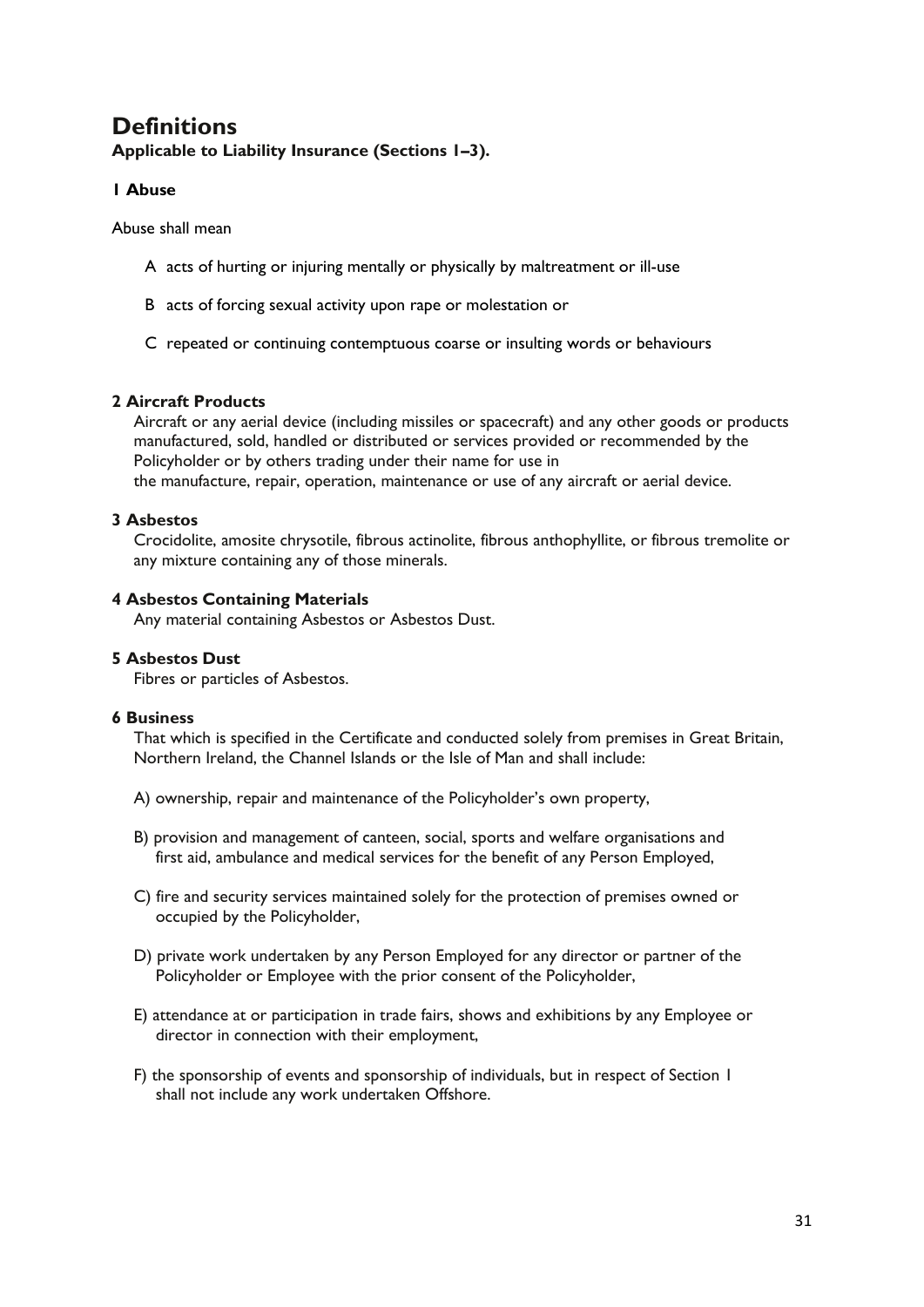## **7 Clean Up Costs**

The costs reasonably incurred by:

- A) a government agency or regulatory body,
- B) the Policyholder with the written consent of the Company where a government agency or regulatory body would have required remediation, in each case in carrying out action to curtail or minimise or remediate a Sudden Pollution or Contamination Incident in respect of which the Policyholder is legally responsible.

## **8 Employee**

any individual under a contract of service or apprenticeship with the Policyholder.

## **9 Employment-Related Practices**

Any error, misstatement, misleading statement, act, omission, neglect or breach of duty actually or allegedly committed or attempted by the Policyholder in connection with any actual or alleged:

- A) unlawful or unfair dismissal, discharge or termination of employment,
- B) breach of any written or oral employment contract or quasi-employment contract,
- C) employment-related misrepresentation,
- D) violation of employment discrimination laws (including sexual or other workplace harassment and discrimination on the grounds of racial or national origin, sex, sexual orientation, religion, maternity, pregnancy, age and disability),
- E) violation of or non-compliance with legislation regulating working hours,
- F) failure to employ or promote,
- G) demotion,
- H) discipline,
- I) deprivation of a career opportunity,
- J) failure to grant tenure,
- K) failure to adopt adequate workplace or employment policies and procedures,
- L) retaliatory treatment of whistleblowers and others,
- M) negligent evaluation,
- N) employment-related invasion of privacy,
- O) employment-related breach of data protection legislation,
- P) employment-related libel, slander, humiliation and defamation,
- Q) failure to furnish job references or accurate job references,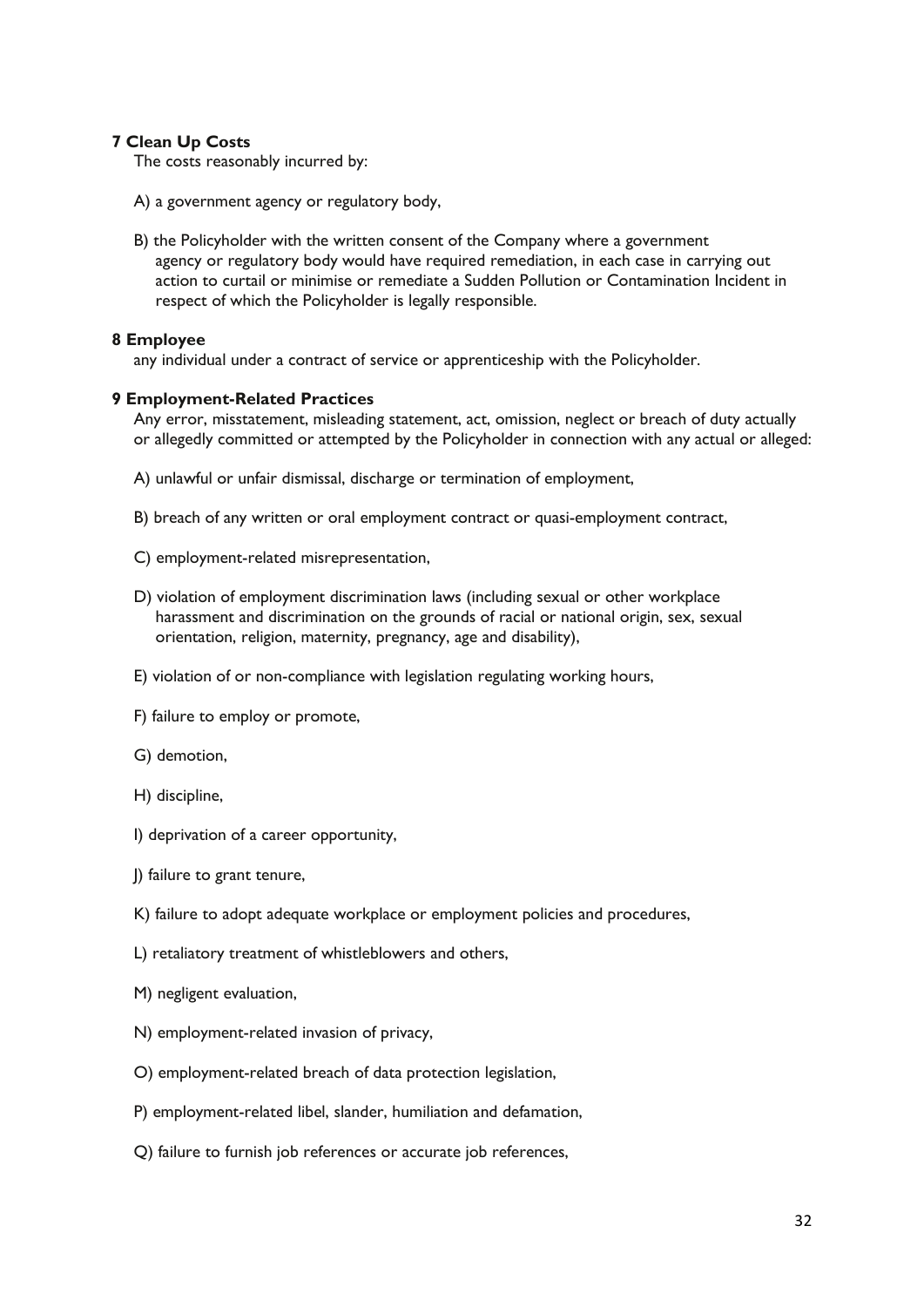R) employment-related infliction of mental anguish or emotional distress.

## **10 Injury**

## **Sections 1 and 3 (Part A)**

bodily injury, death, disease or illness

## **Sections 2 and 3 (Part B) and 4**

bodily injury, mental injury, death, disease or illness

## **Section 5**

bodily injury to or death, disease or illness of any person other than a Person Employed.

## **11 Intellectual Property Rights**

Any patent, trade mark, copyright registered, design, technical, or commercial information or other intellectual property.

## **12 North America**

The United States of America or Canada or any other territory within the jurisdiction of either such country.

## **13 Offshore**

Embarkation onto a vessel or aircraft for conveyance to an offshore rig or platform until disembarkation from the conveyance onto land upon return from such offshore rig or platform.

## **14 Person Employed**

Any:



## **15 Person Entitled to Indemnity**

A) the Policyholder,

- B) the personal representatives of the Policyholder in respect of legal liability incurred by the Policyholder,
- C) at the request of the Policyholder:

i) any principal,

- ii) any director or partner of the Policyholder,
- iii) any Person Employed,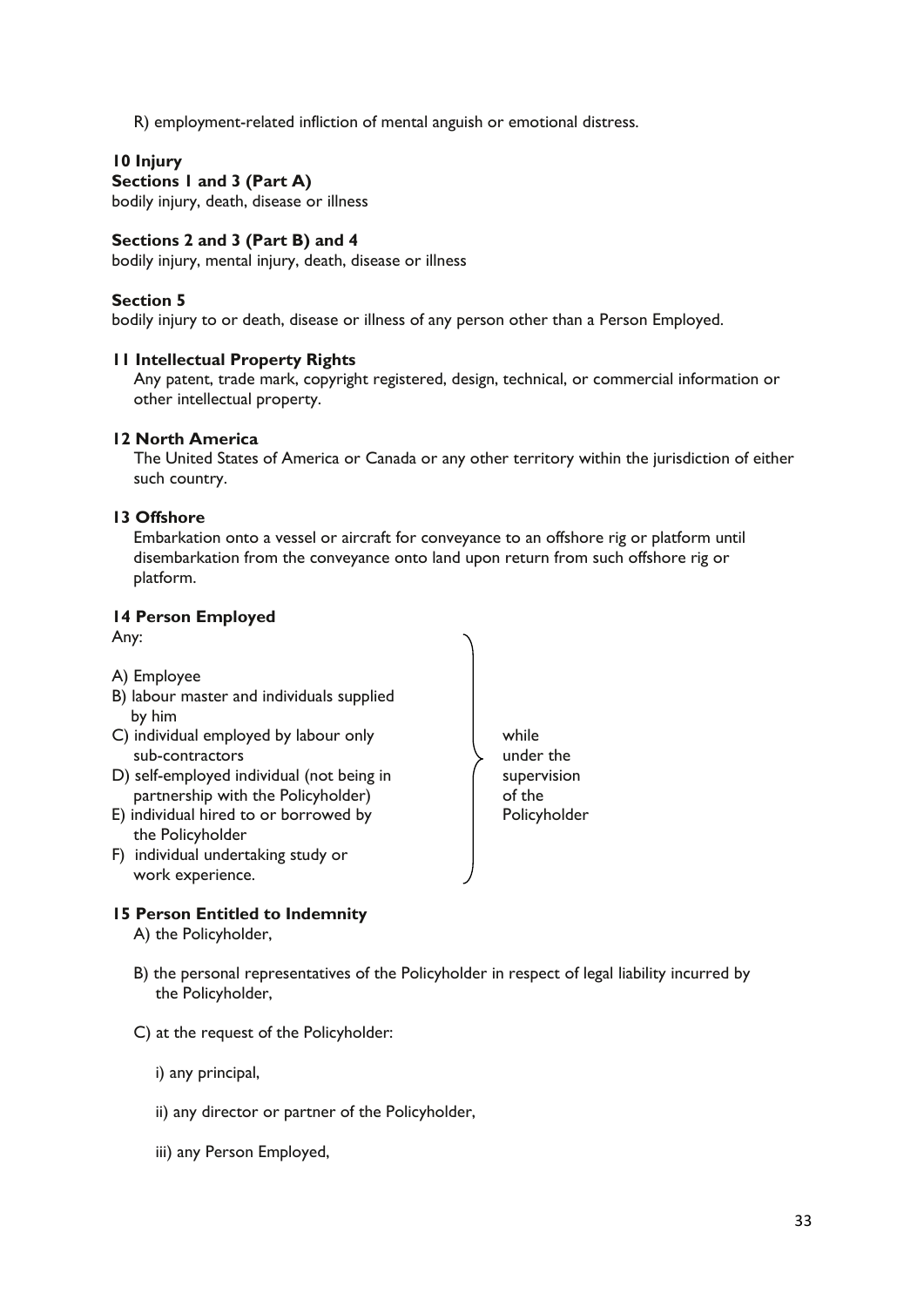against legal liability in respect of which the Policyholder would have been entitled to indemnity under this Section of the Policy if the claim had been made against the Policyholder,

- iv) the officers, committees and members of the Policyholder's canteen, social, sports and welfare organisations and first aid, fire, ambulance, medical and security services in their respective capacities as such but this shall not include medical or dental practitioners in relation to medical services provided,
- v) any director or partner of the Policyholder or Employee in respect of private work undertaken by any Person Employed for such director, partner or Employee with the prior consent of the Policyholder, each of whom shall as though the Policyholder be subject to the terms of this Section of the Policy so far as they can apply.

## **16 Policyholder's Contribution – Third Party Property Damage only**

The amount being £150.00 which the Policyholder agrees to pay in respect of:

- A) the claimant's damages,
- B) the claimant's costs and expenses.

## **17 Property**

Material property but shall not include Data.

## **18 Sudden Pollution or Contamination Incident**

Pollution or contamination of buildings or other structures or of water or land or of the atmosphere caused by a sudden identifiable, unintended and unexpected incident which takes place in its entirety at a specific moment in time and place in Great Britain, Northern Ireland and the Channel Islands or the Isle of Man during the Period of Insurance.

## **19 Terrorism**

Acts of persons acting on behalf of or in connection with any organisation which carries out activities directed towards the overthrowing or influencing by force or violence of Her Majesty's government in the United Kingdom or any other government de jure or de facto.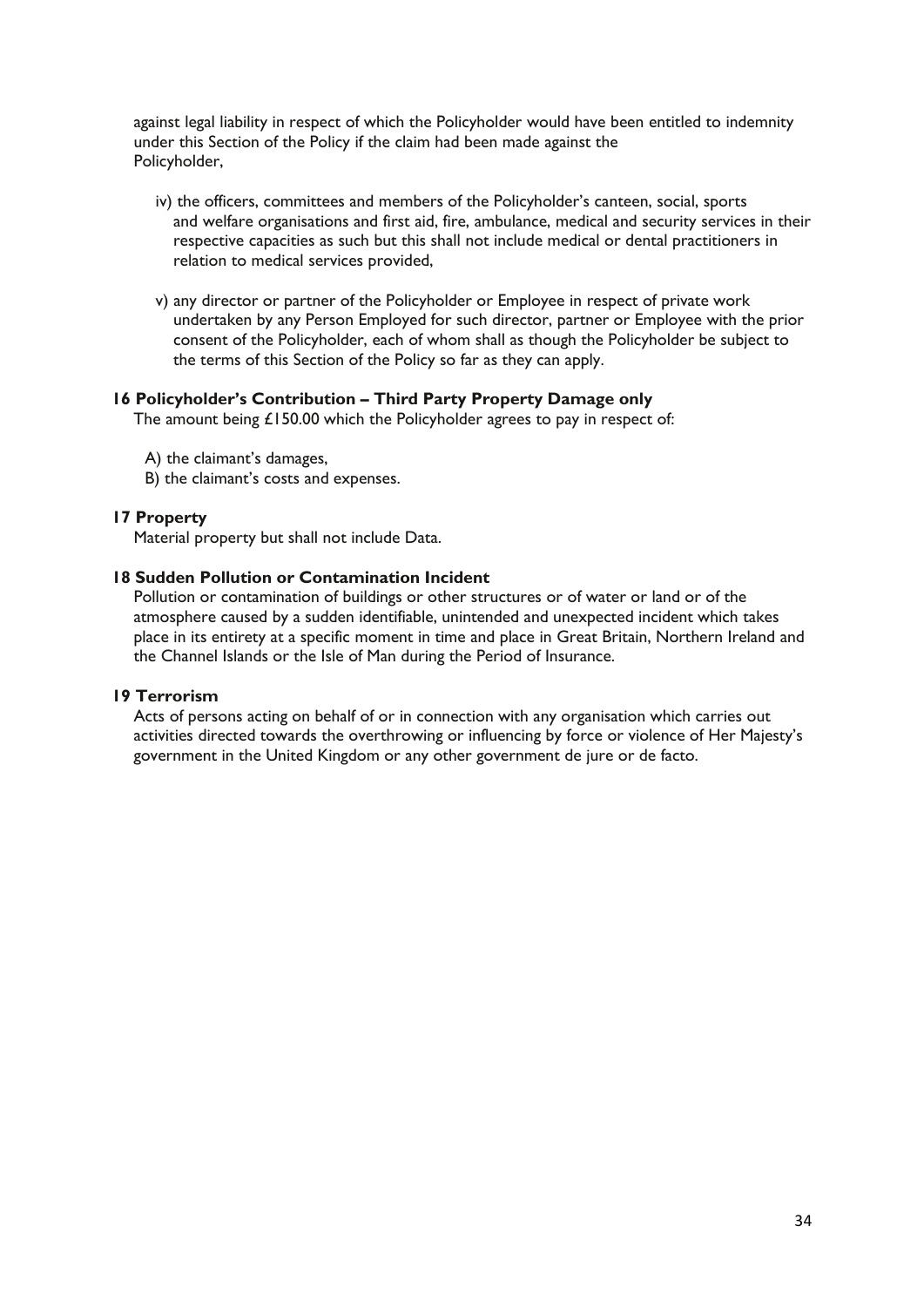## **Personal Accident Insurance THIS INSURANCE DOES NOT APPLY IF SHOWN AS NOT INSURED IN THE CERTIFICATE**

## **The Insurance Provided**

If during the Operative Time the Insured Person sustains bodily injury following an Accident which within two years is the sole and independent cause of Death or Disablement the Company will pay to the Policyholder the appropriate Benefit

subject to the Maximum Incident Limit (and inner limits where applicable) as detailed below.

## **Maximum Incident Limit**

The maximum amount the Company will pay under this section of the Policy and any other policy of Personal Accident Insurance issued by the Company in the Policyholder's name in respect of all losses and in respect of all Insured Persons arising out of one and the same Incident shall not exceed the Maximum Incident Limit of £1,000,000 subject to the following inner limits:

| <b>I</b> Aircraft Accumulation<br>A) Multi-engined aircraft              | £1,000,000 |
|--------------------------------------------------------------------------|------------|
| B) Any other aircraft or airship                                         | £250,000   |
| <b>2 Terrorism</b><br>(other than Nuclear, Chemical or Biological Cause) | £1,000,000 |

**3** Limit per Person

In connection with any Accident the maximum payable for any one Insured Person including any amount payable under the Extensions to this section will be:

| A) under Benefits I to 4   | £10,000       |
|----------------------------|---------------|
| B) under Benefit 5         | £100 per week |
| and subject to Condition 4 |               |

The duration of any one Incident shall be limited to 72 consecutive hours and no loss which occurs outside this period shall be included in that Incident.

## **Benefits**

**1** Death

**2** Loss of two or more Limbs or Loss of both Eyes or one of each

- **3** A) Loss of one Limb or Loss of one Eye
	- B) Permanent total loss of speech
	- C) Permanent total loss of hearing:
		- i) in both ears
		- ii) in one ear 25% of Benefit 3C)i)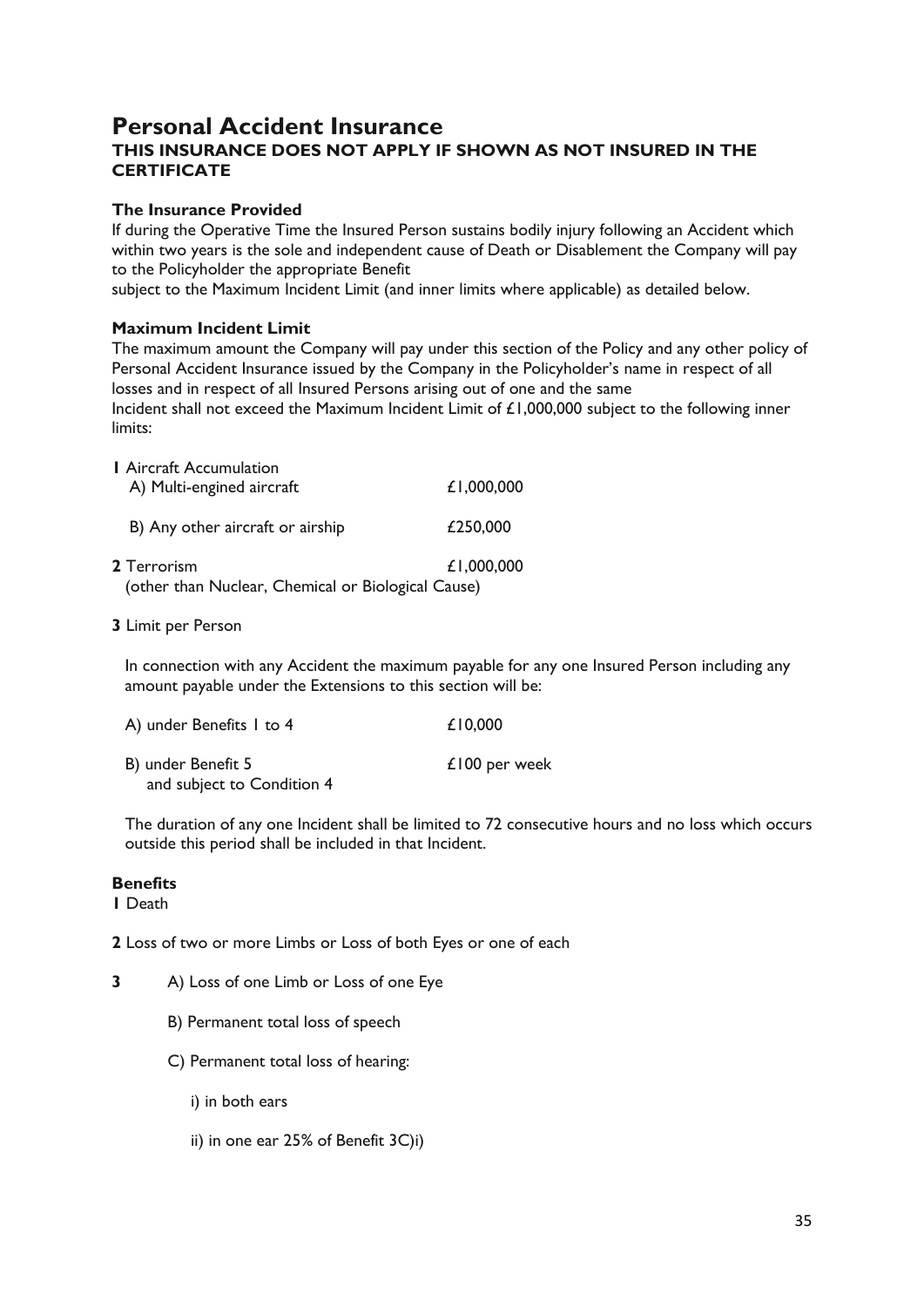- **4** Permanent Total Disablement from the Insured Person's Person from engaging in any and every occupation for the remainder of his or her life
- **5** Temporary Total Disablement from the Insured Person's usual occupation in the Business

#### **Payment Period for Benefit 5**

Benefit 5 is payable per week for a maximum of 104 weeks in all not necessarily consecutive.

#### **Deferment Period for Benefit 5**

Benefit 5 is not payable for the first seven days of any Period of Disablement.

## **Disablement Benefits 2 to 5 Operative Time**

The Operative Time shall have the meanings as shown in the Definitions of Operative Times.

## **Conditions**

## **1 Application of Benefits**

- A) The Company will not pay in respect of any one Insured Person in connection with the same Accident:
	- i) more than one of Benefits 1 to 4 and then,
	- ii) not more than the Limit per Person in respect of any claim payable under any of Benefits 1 to 5 and the Extensions to the Personal Accident Section.
- B) No claim for Disablement shall be payable under Benefits 2 to 4 of this Policy until such time as reasonable evidence has been provided to the Company to show that such Disablement is permanent and that there is no reasonable expectation of recovery.
- C) The Company will pay any amount claimed for Benefit 5 in addition to any amount claimed under Benefits 1 to 4 in connection with the same Accident.
- D) i) If Benefit 1 is not included for an Insured Person the Company will not pay for Loss of Limb or Eye or speech or hearing until at least thirteen weeks after the date of the Accident and the Company will only then pay if the Insured Person has not in the meantime died as a result of the Accident.
	- ii) If Benefit I is included but the amount payable thereunder is less than the amount for Loss of Limb or Eye or speech or hearing the Company will not pay more than the amount for Benefit 1 until at least thirteen weeks after the date of the Accident and the Company will only then pay the balance if the Insured Person has not died in the meantime as a result of the Accident.

## **2 Assignment**

The Company will not be bound to accept or be affected by any trust charge lien assignment or other dealing with or relating to this Policy.

#### **3 Disappearance**

In the event of the disappearance of an Insured Person if after a suitable period of time it is reasonable to believe that death has occurred as a result of bodily injury following an Accident Benefit 1 shall become payable subject to a signed undertaking by the Policyholder that if the belief is subsequently found to be wrong such amount shall be refunded to the Company.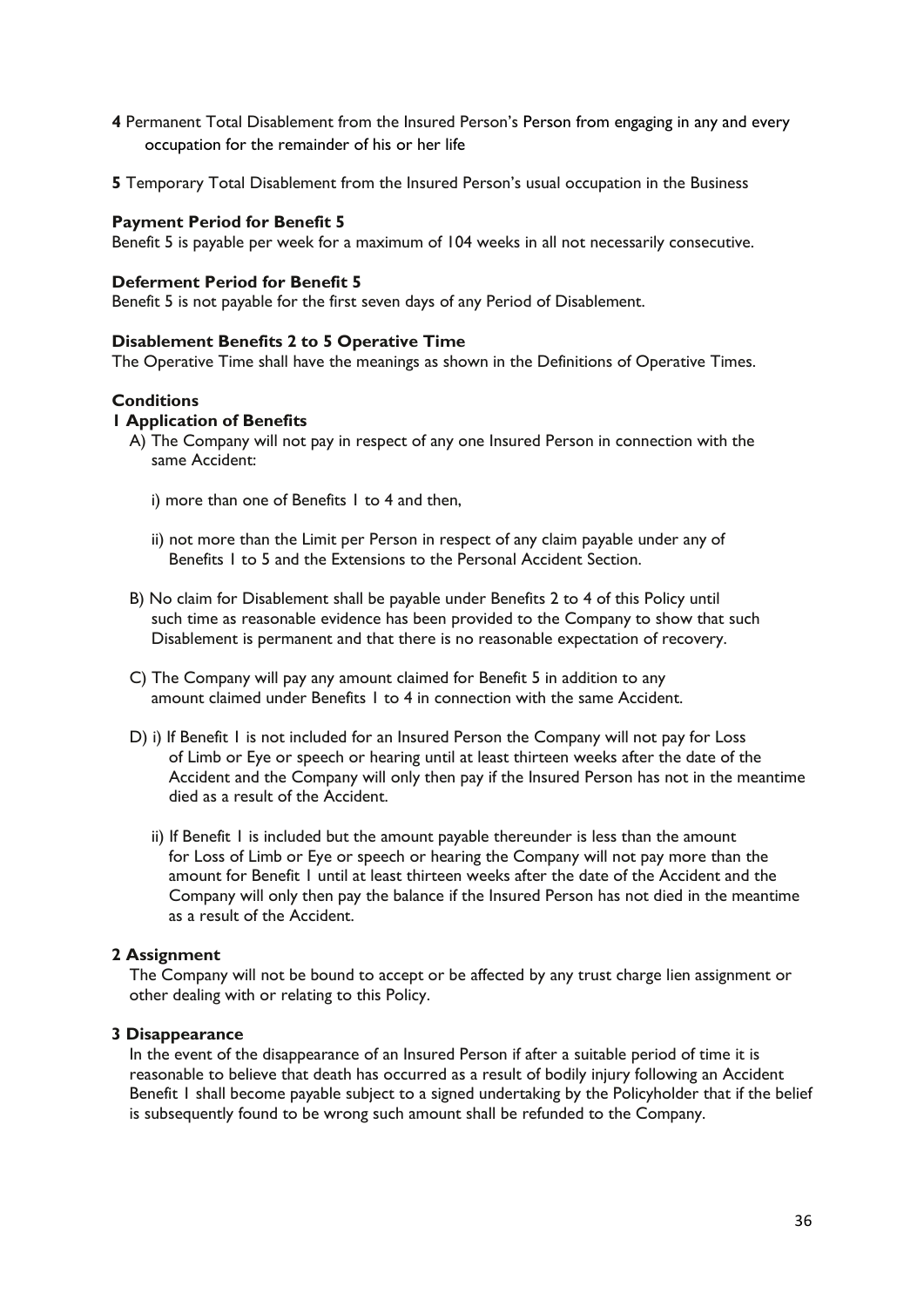## **4 Evidence Required**

In connection with any claim:

- A) all medical certificates, reports, information and evidence required by the Company to substantiate that claim must be supplied at the Insured Person's own expense and in such form as the Company may reasonably require;
- B) the Insured Person must undergo a medical examination and provide medical evidence to the Company (at the Company's expense) as often as the Company may reasonably require following receipt of that claim; and
- C) no benefit shall be payable in respect of that claim where the Insured Person fails to undergo such medical examination or provide such medical evidence as referred to in (b) above.

## **5 Exposure**

If an Insured Person suffers Death or Disablement as a result of exposure to the elements the Company will consider that as having been caused by bodily injury following an Accident.

## **6 Minors**

If the Insured Person is under the age of 16, or aged 16 or 17 and is not one of the Insured's Employees no amount will be payable under Benefit 5.

## **Exclusions**

The Company will not pay any Benefit under this section where bodily injury following an Accident is the result of or is contributed to by:

- **1** the Insured Person committing or attempting to commit suicide or as a result of selfinflicted injury,
- **2** A) illness or disease (not resulting from bodily injury following an Accident),
	- B) any naturally occurring condition or degenerative process,
	- C) any gradually operating process,
	- D) post traumatic stress disorder or any psychological or psychiatric condition (not resulting from bodily injury following an Accident),
- **3** radioactive contamination (not resulting from bodily injury following an Accident),
- **4** the Insured Person engaging in flying of any kind other than as a passenger,
- **5** War,

**6** Terrorism occasioned by any Nuclear, Chemical or Biological Cause,

The Company will not pay any claim after the expiry of the Period Of Insurance in which the Insured Person attains the age of 80 years.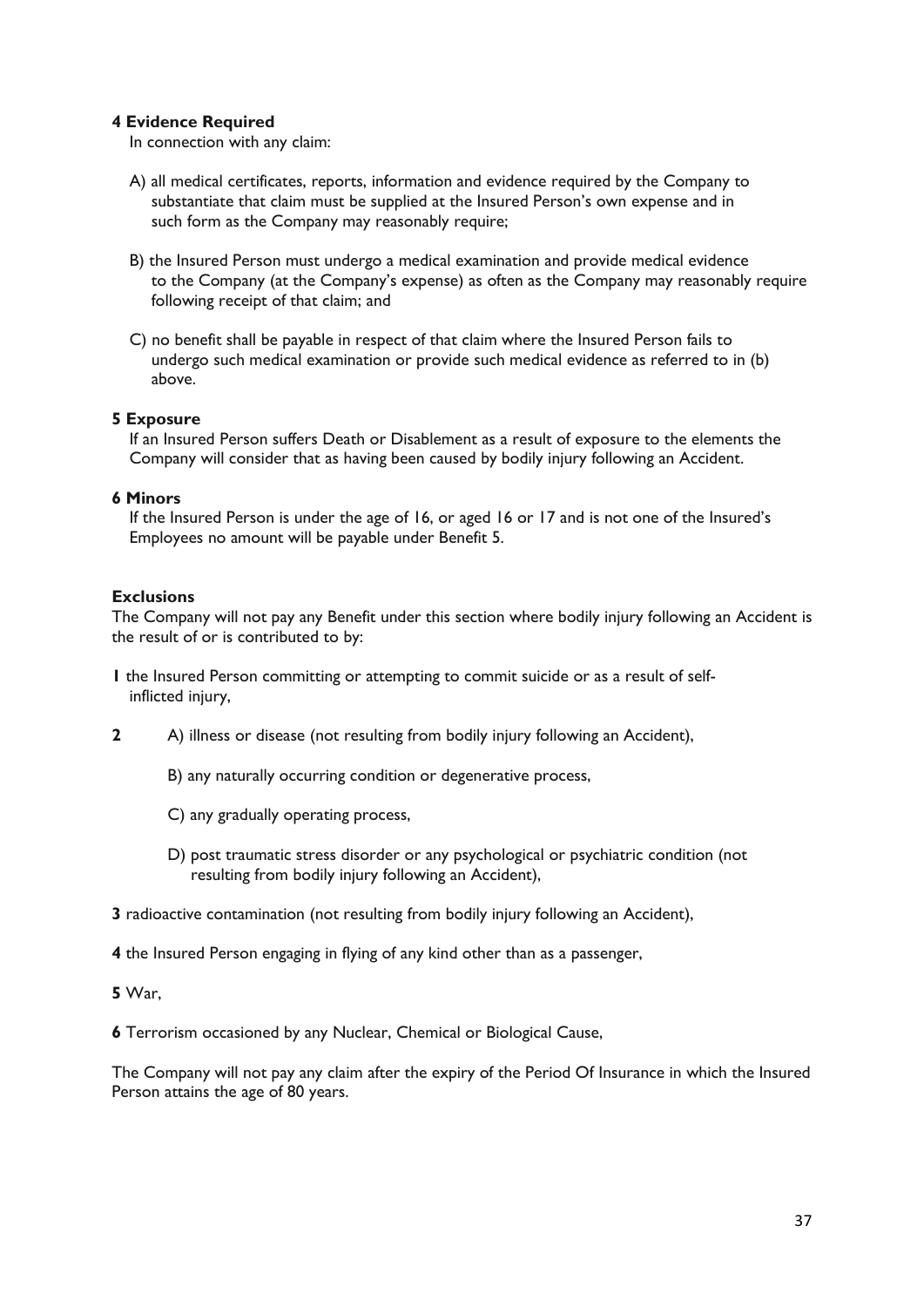## **Definitions**

## **1 Accident**

Accident shall mean;

- A) a sudden and
- B) unexpected or unforeseen and
- C) identifiable incident.

## **2 Aircraft Accumulation**

All Insured Persons travelling in any aircraft or airship.

## **3 Assault**

While the Insured Person is engaged upon duties incidental to the Business and as a direct result of assault other than by the explosion of any bomb or explosive device. Cover will also apply where the assault is a direct consequence of the Insured Person's employment with the Policyholder.

## **4 Britain**

England, Scotland, Wales, Northern Ireland, the Channel Islands and the Isle of Man.

## **5 Child**

Any person who is:

A) unmarried and dependent and

B) under 18 years of age or under 25 years of age if in full-time education.

## **6 Deferment Period**

The period of time at the commencement of a period of Temporary Total Disablement when no benefit is payable.

## **7 Disablement**

Benefits 2 to 5.

## **8 Employee**

Any person under a contract of service or apprenticeship with the Policyholder excluding any Director.

## **9 Incident**

All individual losses arising out of and directly occasioned by one sudden unexpected specific event occurring at an identifiable time and place.

## **10 Insured Person**

Any Insured Person who is detailed in the Certificate and resident in Britain. Cover applies until the expiry of the Period of Insurance in which the Insured Person attains the age of 80 years,

## **11 Loss of Eye**

Permanent and total loss of sight which will be considered as having occurred:

A) in both eyes if the Insured Person's name is added to the Register of Blind Persons on the authority of a fully qualified ophthalmic specialist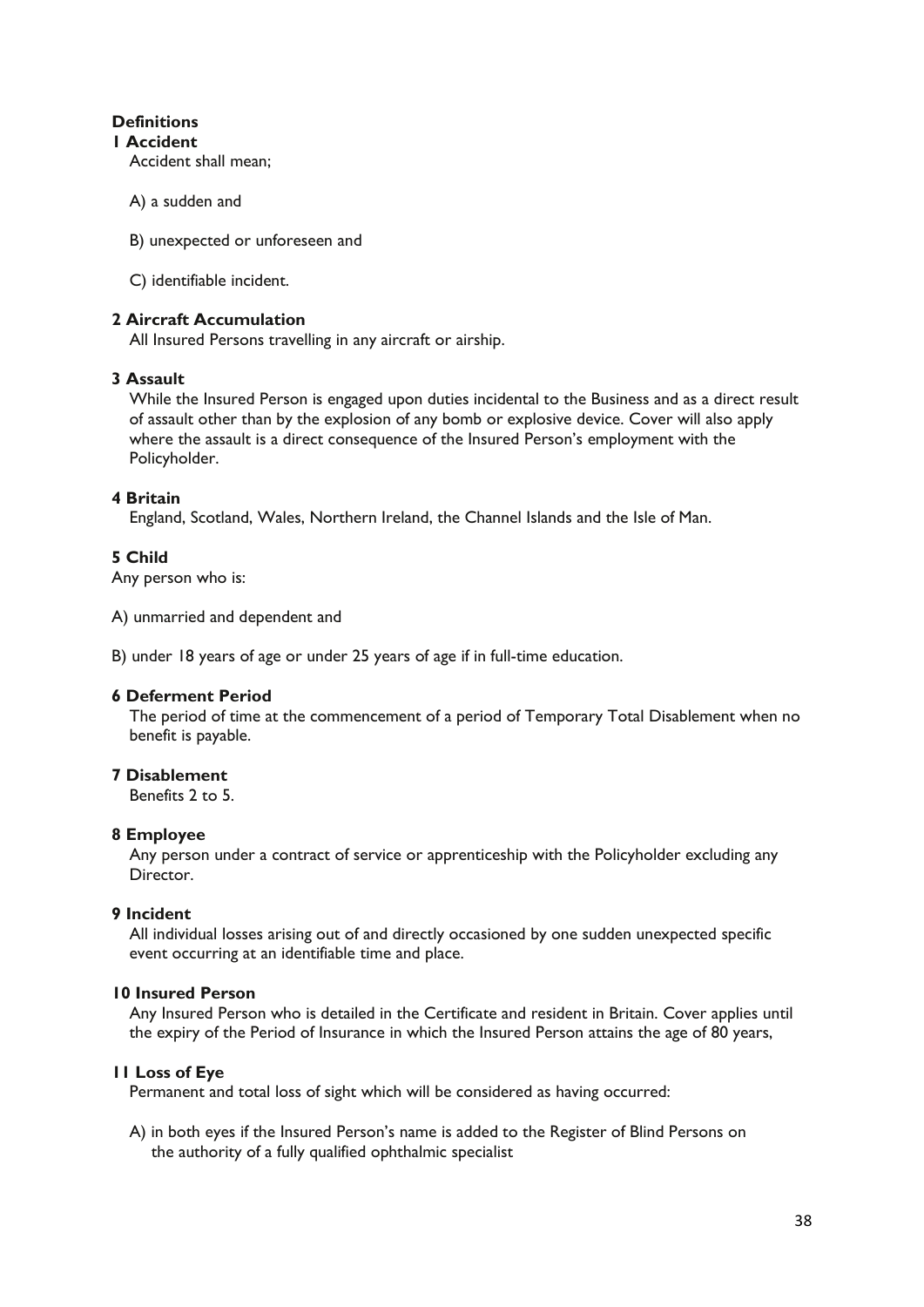B) in one eye if the degree of sight remaining after correction is 3/60 or less on the Snellen scale (meaning seeing at 3 feet what the Insured Person should see at 60 feet)

## **12 Loss of Limb**

- A) in the case of a leg loss by permanent physical severance at or above the ankle or permanent and total loss of use of a complete foot or leg
- B) in the case of an arm loss by permanent physical severance of the four fingers at or above the metacarpophalangeal joints (where the fingers join the palm of the hand) or permanent and total loss of use of a complete arm or hand

#### **13 Nuclear, Chemical or Biological Cause**

Use of any nuclear weapon or device or the deliberate emission, discharge, dispersal, release or escape of any solid, liquid or gaseous chemical agent and/or Biological agent.

Biological agent shall mean any pathogenic micro-organism and/or biologically produced toxin(s) including genetically modified organisms and chemically synthesised toxins.

#### **14 Payment Period**

The maximum amount of weeks in all for which Benefit 5 Temporary Total Disablement is payable after the expiry of the Deferment Period, but not necessarily consecutive.

#### **15 Period of Disablement**

The number of weeks (not necessarily consecutive) Benefit 5 Temporary Total Disablement is payable as a result of one Accident occurrence.

#### **16 Operative Times**

The Operative Time shall mean:

24 Hour Cover - At any time

## **17 Terrorism**

Any act including but not limited to the use of force or violence and/or threat thereof of any person or group(s) of persons whether acting alone or on behalf of or in connection with any organisation(s) or government(s) committed for political, religious, ideological or similar purposes including the intention to influence any government and/or to put the public or any section of the public in fear.

## **18 Units of Cover**

Units of Cover shall mean

For Fixed Benefits Cover the following represent one unit of cover:

| Benefit I        | £10,000       |
|------------------|---------------|
| <b>Benefit 2</b> | £10,000       |
| Benefit 3        | £10,000       |
| Benefit 4        | £10,000       |
| Benefit 5        | £100 per week |
|                  |               |

## **19 War**

War, invasion, act of foreign enemy hostilities (whether war be declared or not), civil war, rebellion, revolution, insurrection or military or usurped power.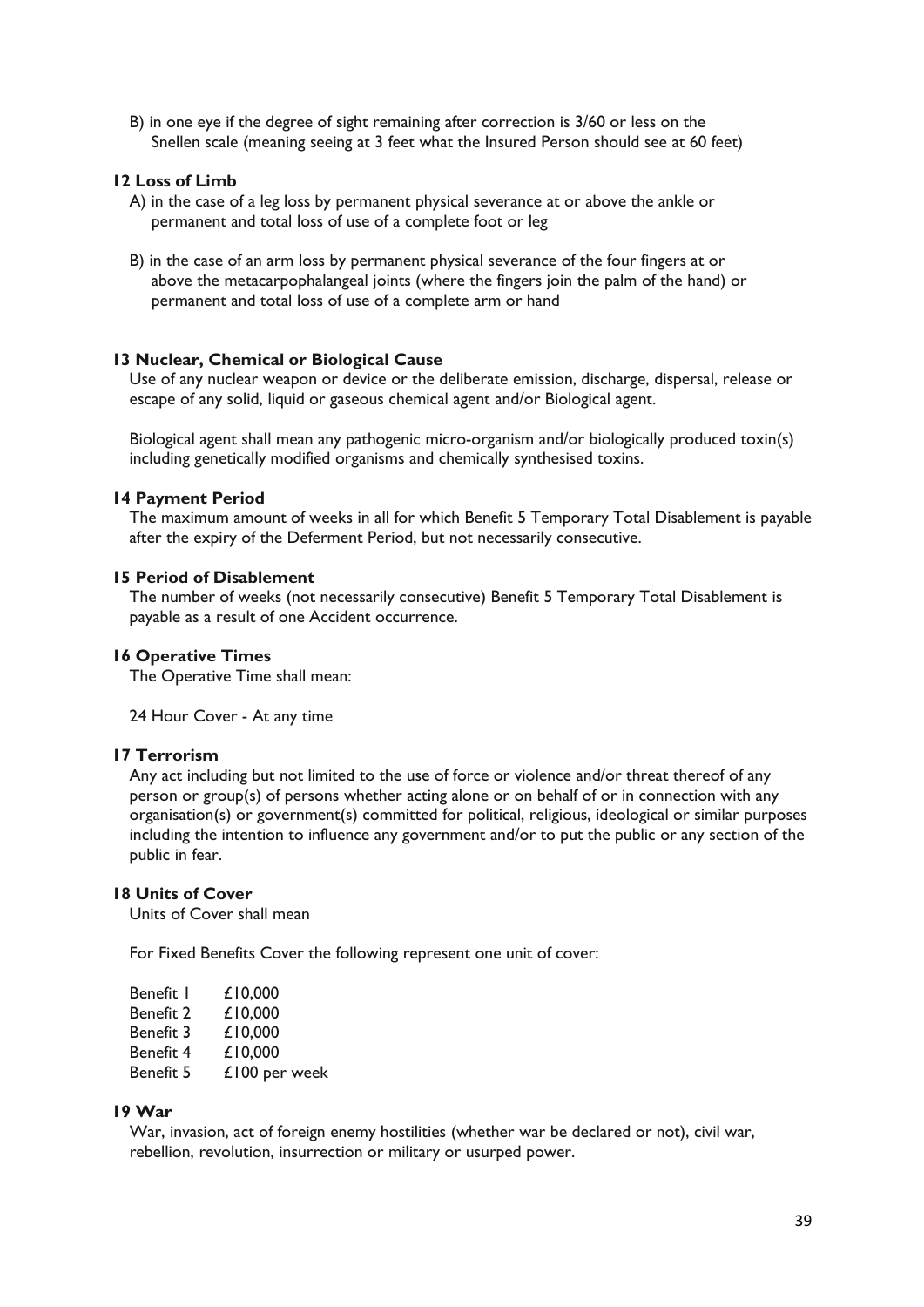## **Property Damage Insurance and Business Interruption Insurance THIS INSURANCE DOES NOT APPLY IF SHOWN AS NOT INSURED IN THE CERTIFICATE.**

If any of the Property Insured described in the Certificate suffers Damage by any of the Covers insured, the Company will in accordance with the provisions of the Policy pay to the Policyholder:

- **1** in respect of Property Damage Insurance, the amount of loss or at its option reinstate, repair or replace such Property,
- **2** in respect of Business Interruption Insurance, the amount of loss resulting from the interruption or interference with the Policyholder's Business at the Premises caused by the Damage,

provided that:

- A) the Company's liability in any one Period of Insurance shall not exceed in the whole the total Sum Insured or in respect of any item its Sum Insured or any other stated limit of liability.
- B) in respect of Business Interruption Insurance, payment has been made or liability admitted for the Damage under a Policy covering the Interest of the Policyholder in the Property, or payment would have been made or liability admitted for the Damage but for the operation of a proviso in such excluding liability for losses below a specified amount.

#### **Property Damage and Business Interruption Covers**

The following are the Covers insured unless stated as Covers not insured in the Certificate.

#### **All Risks**

A) Damage by any cause excluding Damage caused by:

i) wear and tear, moth, vermin, atmospheric or climatic conditions or any gradually operating cause,

- ii) alterations, maintenance, repairs or any process of cleaning or restoring,
- iii) delay, confiscation or detention by order of any Government or Public Authority,
- iv) counterfeit, substitute or foreign coins,
- v) mechanical or electrical breakdown or derangement.
- B) Damage excluding:
	- i) breakage of electrical valves, bulbs or tubes unless forming part of the Property and fixed therein and happening as the result of Damage to such Property,
	- ii) the contents of machines unless such contents are shown in the Certificate,
	- iii) depreciation, contamination or any other loss that arises directly or indirectly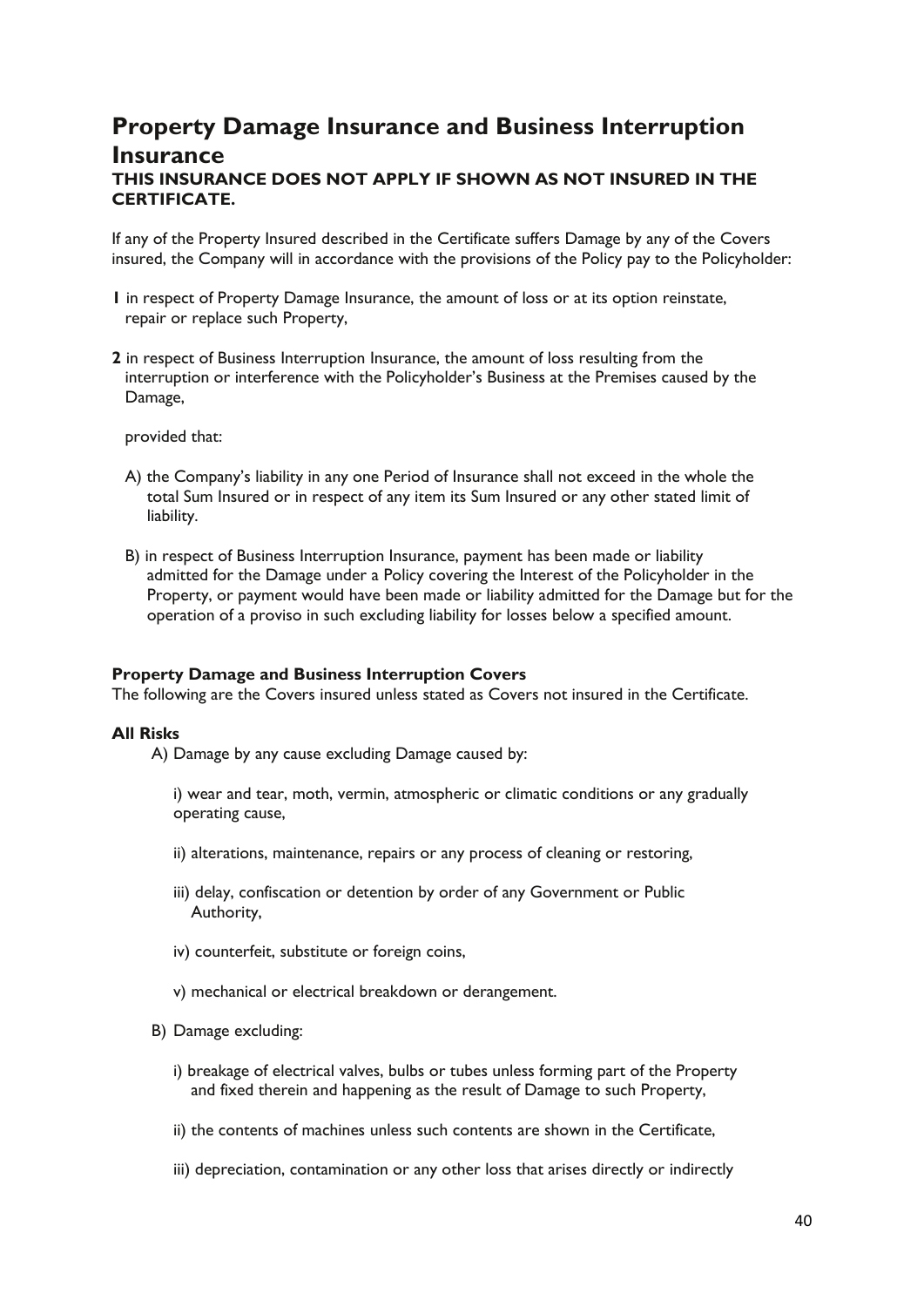other than Damage to the Property insured itself,

iv) Damage consequent upon any person obtaining any Property by deception.

## **Property Damage - The Insurance Provided**

## **In respect of Business Equipment**

The Company will pay:

**A 1)** the cost of reinstatement being where the Property is

- i) destroyed the cost of its replacement by similar property (including the cost of re- erection, fitting and fixing),
- ii) Damaged the cost of repairing or restoring the damaged portions to a condition substantially the same as but not better or more extensive than its condition when new.

or

**2)** the Alternative Basis of Settlement being the value of the Property at the time of its destruction.

The Alternative Basis of Settlement will apply:

- i) until the cost of reinstatement has actually been incurred,
- ii) if the work of reinstatement is not carried out as quickly as is reasonably practicable,
- iii) if at the time of its Damage the Property is covered by any other insurance effected by or on behalf of the Policyholder and such other insurance is not on the identical basis of reinstatement defined in cost A1,

## **plus in respect of A1 or A2 the cost of:**

## **Underinsurance**

If at the time of the Damage the Sum Insured is less than the Insurable Amount the amount payable shall be proportionately reduced.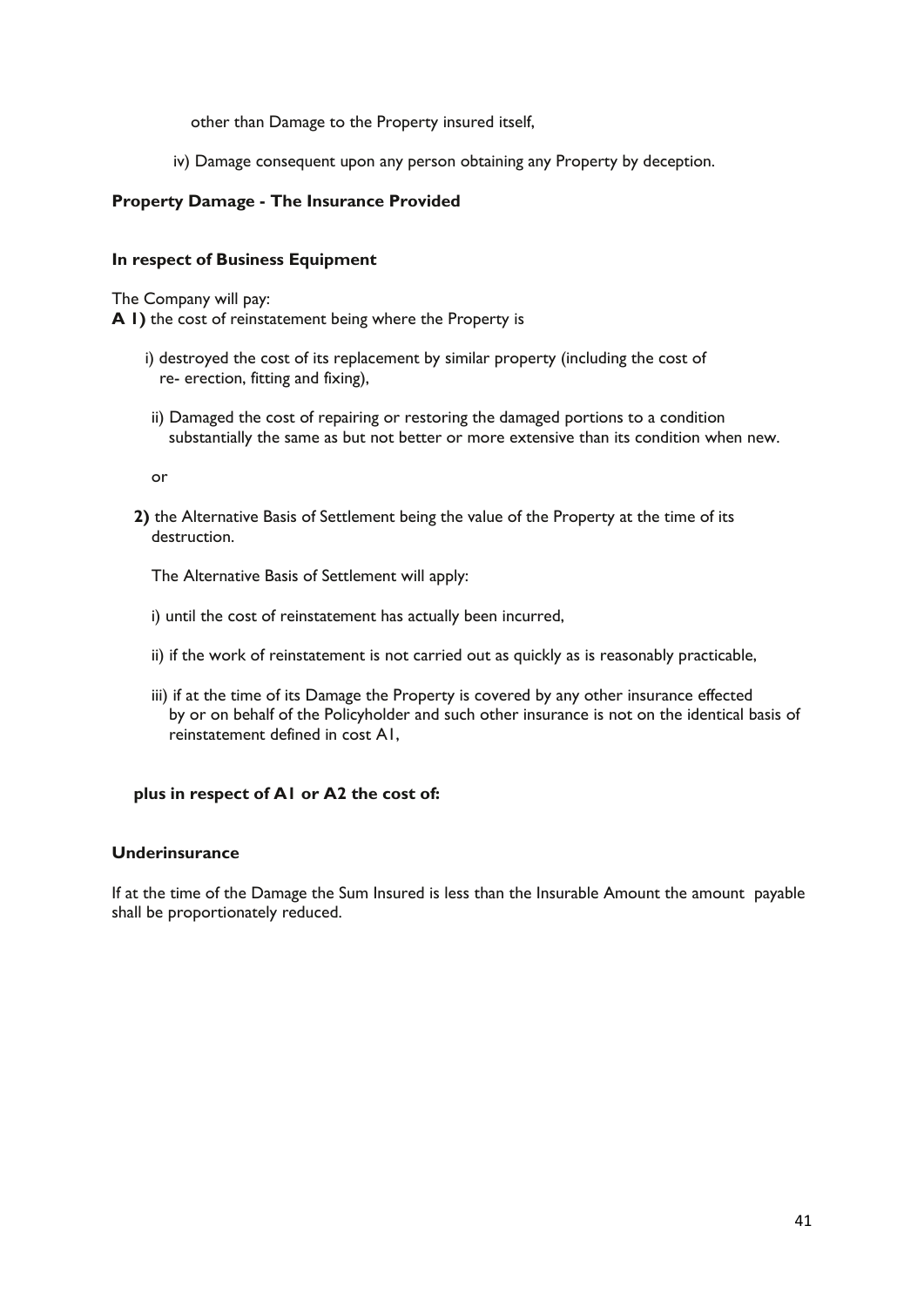## **Business Interruption Insurance -The Insurance Provided**

#### **Item on Gross Revenue**

(unless shown as Not Insured in the Certificate)

Subject to the special provisions below the Company will pay as indemnity:

#### **1** In respect of **Loss of Gross Revenue**

the amount by which the Gross Revenue during the Indemnity Period shall fall short of the Standard Gross Revenue in consequence of the Damage subject to a maximum amount of £10,000.00

#### **2** In respect of **Increase in Cost of Working**

the additional expenditure necessarily and reasonably incurred for the sole purpose of avoiding or diminishing the loss of Gross Revenue which but for that expenditure would have taken place during the Indemnity Period in consequence of the Damage but not exceeding £10,000.00

## **Special Provisions**

## **1 Alternative Trading**

If during the Indemnity Period goods are sold or services rendered other than at the Premises, for the benefit of the Business, either by the Policyholder or by others on the Policyholder's behalf, the money paid or payable in respect of such sales or services shall be taken into account in arriving at the:

Gross Revenue

during the Indemnity Period.

## **2 Savings**

If any of the charges or expenses of the Business payable out of Gross Revenue cease or reduce in consequence of the Damage the amount of such savings during the Indemnity Period shall be deducted from the amount payable.

## **3 Professional Accountants' Charges**

The Company will pay the reasonable charges payable by the Policyholder to their professional accountants for producing information required by the Company under the terms of the Claims Conditions and for reporting that such information is in accordance with the Policyholder's accounts.

## **4 Payments on Account**

Payments on account may be made during the Indemnity Period if desired.

## **Exclusions**

Exclusions applicable to Property Damage and Business Interruption Insurances

This Policy does not cover: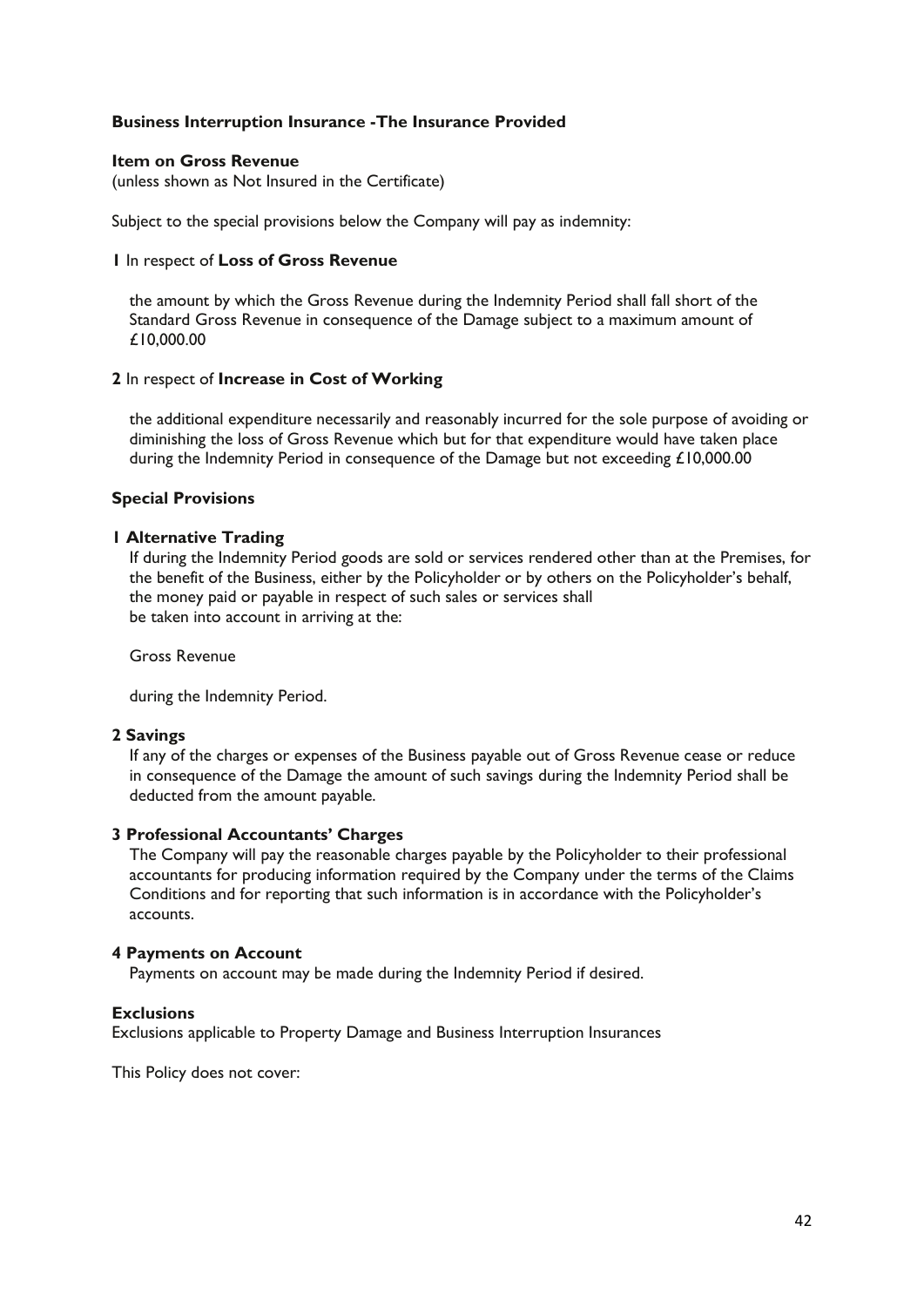## **1 Electronic Risk**

A) Damage to Data which shall include but shall not be limited to:

- i) Damage to or corruption of Data whether in whole or in part,
- ii) unauthorised appropriation of, use of, access to or modification of Data,
- iii) unauthorised transmission of Data to any third parties,
- iv) Damage arising out of any misinterpretation, use or misuse of Data,
- v) Damage arising out of any operator error in respect of Data.
- B) Damage to the Property Insured arising directly or indirectly from:
	- i) the transmission or impact of any Virus,
	- ii) unauthorised access to a System,
	- iii) interruption of or interference with electronic means of communication, used in the conduct of the Policyholder's Business, including but not limited to, any diminution in the performance of any website or electronic means of communication,
	- iv) Failure of a System,
	- v) anything described in A) above

but in respect of B)i), B)ii), B)iii) and B)iv) this shall not exclude subsequent Damage which itself results from any of the Covers insured provided that such Damage does not arise by reason of any malicious act or omission.

## **2 Marine**

Damage to property which at the time of the happening of the Damage is insured by or would but for the existence of this insurance be insured by any marine policy or policies except in respect of any excess beyond the amount which would have been payable under the marine policy or policies had this insurance not been effected.

## **3 Policyholder's Contribution**

The Policyholder's Contribution of £50.00, being the first part of each and every loss to be borne by the Policyholder, at each separate Premises, as ascertained after the application of all other terms and conditions of this Policy including the Underinsurance provision.

## **4 Pollution and Contamination**

Damage to any property and any loss or expense or liability resulting or arising there from caused by pollution or contamination except (unless otherwise excluded) destruction of or damage to the Property Insured caused by:

A) pollution or contamination which itself results from any Cover insured

B) any Cover insured which itself results from pollution or contamination.

#### **5 Property Excluded**

Damage to Property which is more specifically insured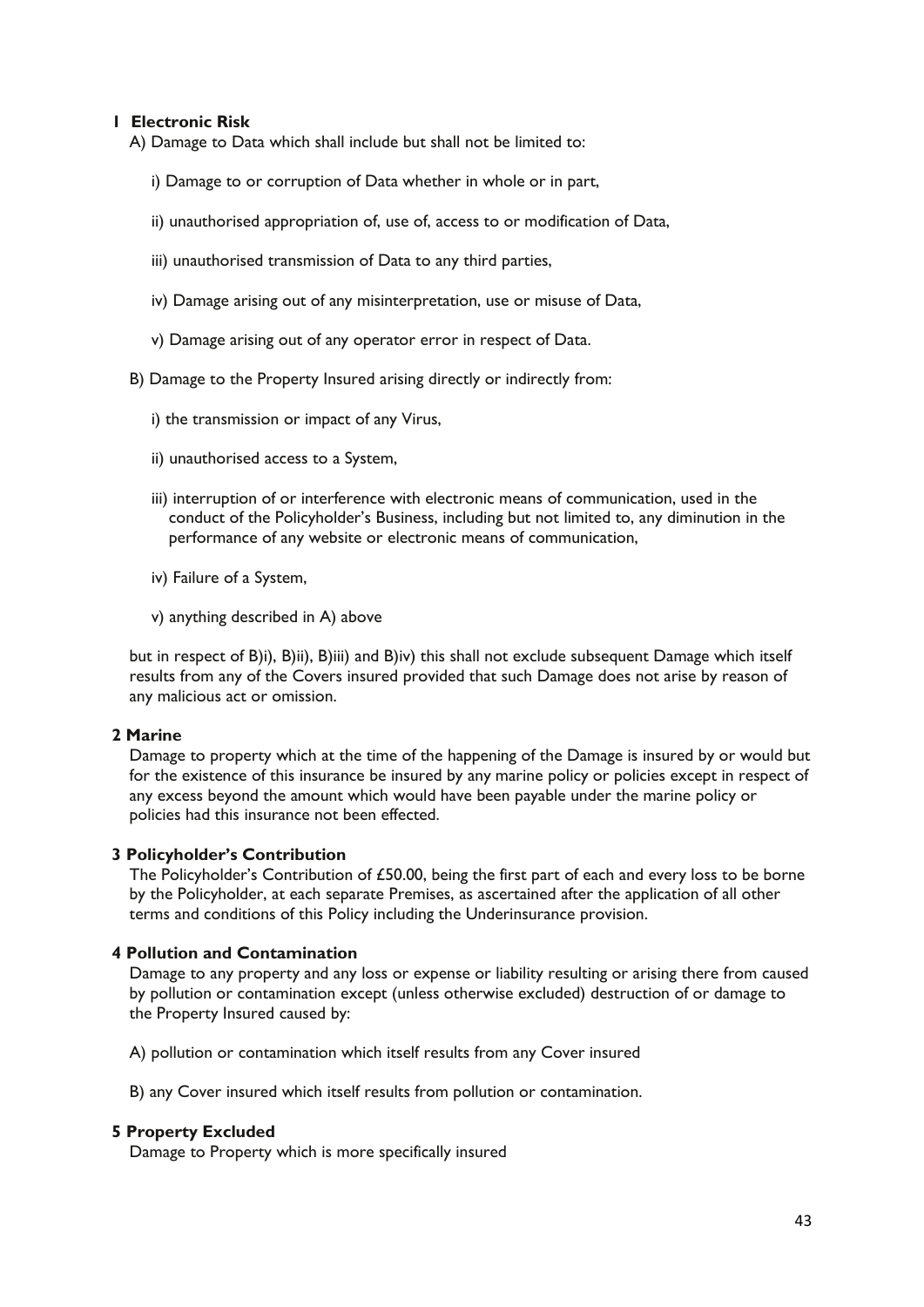## **6 Terrorism**

Damage occasioned by or happening through or in consequence directly or indirectly of:

A) Terrorism regardless of any other cause or event contributing concurrently or in any other sequence to the loss,

and

B) in Northern Ireland civil commotion.

This Policy also excludes Damage or loss resulting from Damage directly or indirectly caused by, resulting from or in connection with any action aimed at controlling, preventing, suppressing or in any way relating to an act of Terrorism.

In Great Britain and Northern Ireland Terrorism means:

acts of persons acting on behalf of or in connection with any organisation which carries out activities directed towards the overthrowing or influencing by force or violence of Her Majesty's government in the United Kingdom or any other government de jure or de facto.

In so far that the insurance by this Policy is extended to include any situation elsewhere than in Great Britain and Northern Ireland Terrorism means:

any act including but not limited to the use of force or violence or the threat of any person or group of persons whether acting alone or on behalf of or in connection with any organisation or government committed for political, religious, ideological or similar purposes including the intention to:

1) influence any government or any international governmental organisation or

2) put the public or any section of the public in fear.

In any action, suit or other proceedings where the Company alleges that by reason of this Exclusion any Damage or loss resulting from Damage is not covered by this Policy the burden of proving that such Damage or loss is covered shall be upon the Policyholder.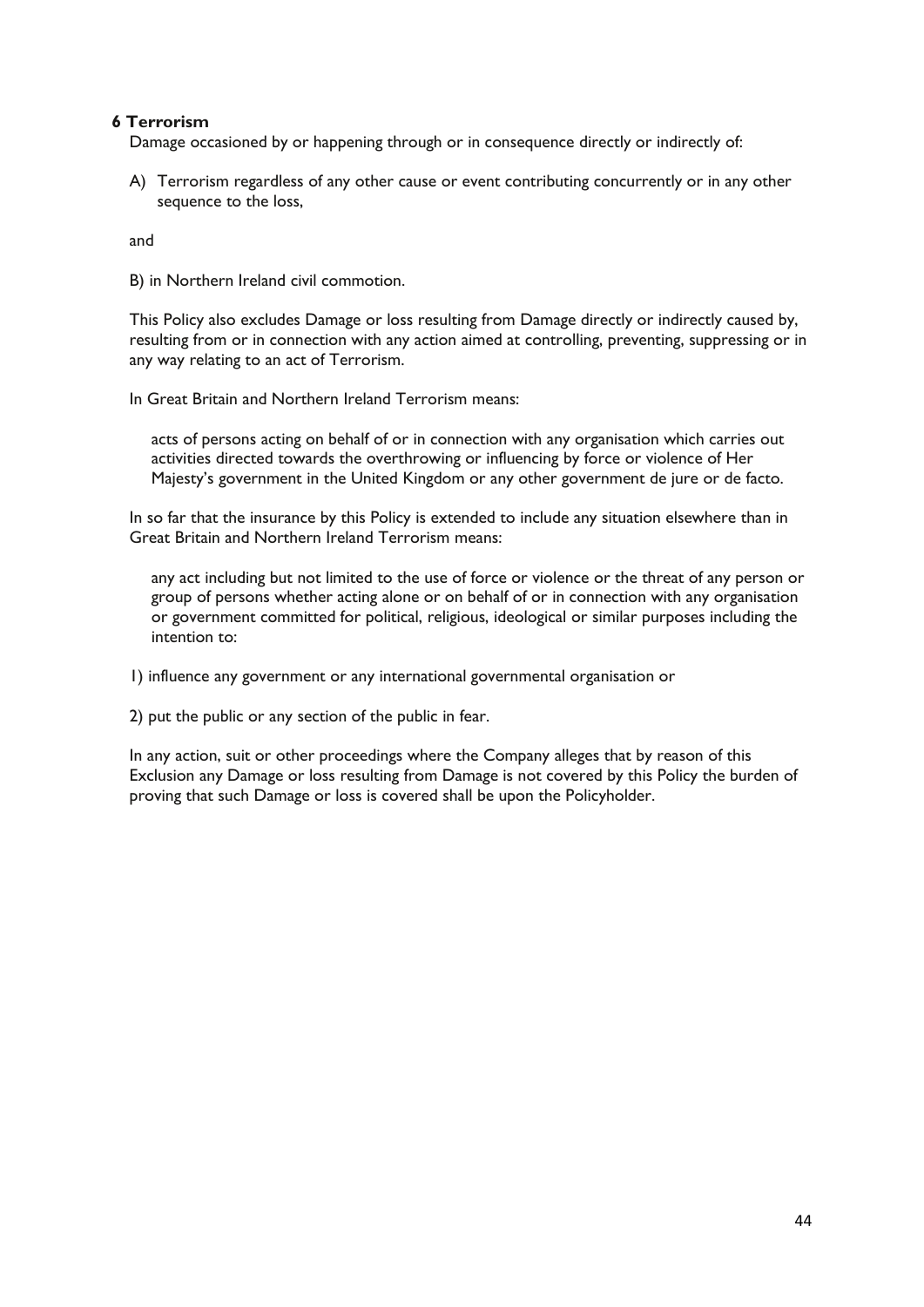## **Definitions**

#### **Property Damage Definitions Designation of Property**

Where necessary the item heading under which any property is insured shall be determined by the designation under which such Property appears in the Policyholder's books.

## **Property Insured**

Any equipment used by the Insured in connection with their occupation for therapies covered by this insurance only

## **Business Interruption Definitions**

## **Indemnity Period**

The period beginning when the Damage occurs, ending when the results of the Business cease to be affected by the Damage, but not exceeding the Maximum Indemnity Period of

3 months in respect of Gross Revenue

12 months in respect of Increase Cost of Working

## **Turnover**

The money paid or payable to the Policyholder for work done and services rendered in course of the Business, at the Premises.

## **Gross Revenue**

The money paid or payable to the Policyholder for work done and services rendered, in course of the Business, at the Premises.

## **Standard Turnover or Standard Gross Revenue**

The Turnover or Gross Revenue which would have been obtained during the Indemnity Period, if the Damage had not occurred and allowing for trends of the Business or circumstances which would have affected the Business irrespective of the Damage occurring.

## **Insurable Amount**

The Gross Revenue which would have been earned in the twelve months immediately following the date of Damage, if the Damage had not occurred and allowing for trends of the Business or circumstances which would have affected the Business irrespective of the Damage occurring.

The following notes refer to the Business Interruption Definitions stated above:

To the extent that the Policyholder is accountable to the tax authorities for Value Added Tax all terms in this insurance shall be exclusive of such tax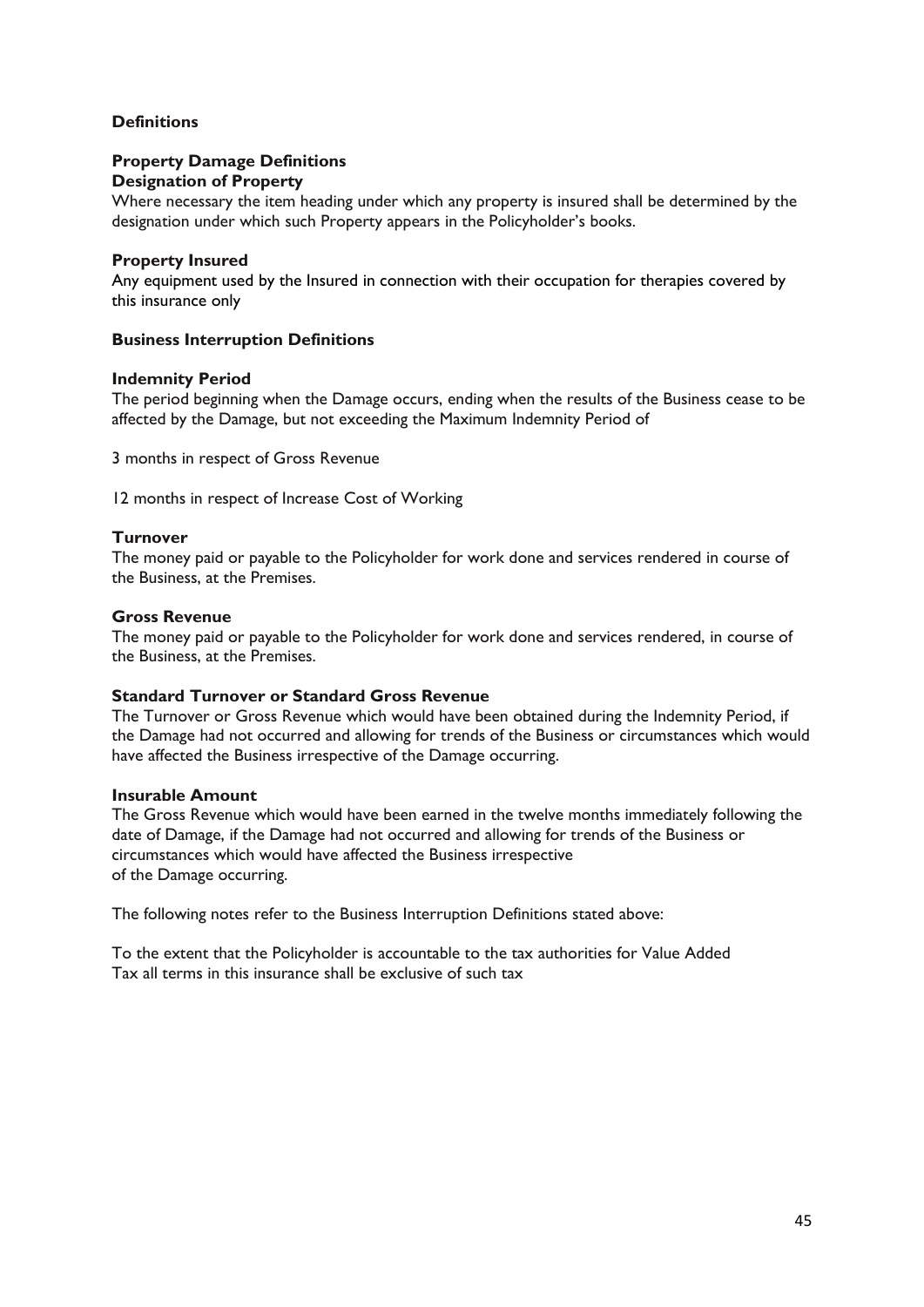## **Complaints Procedure**

We aim to provide you with a first class service If we have not delivered the service that you expect or you are concerned with the service provided we would like the opportunity to put things right

Initially contact us to raise your concern with

Alan Boswell Insurance Brokers Limited Prospect House, Rouen Road, Norwich, NR1 1RE Tel No 01603 212000 Fax No 01603 762862

If your complaint is against Royal & Sun Alliance Insurance plc alone your complaint will be passed to the RSA nominated contact within 24 hours This will also happen if we believe that we cannot resolve your complaint without the involvement of Royal & Sun Alliance Insurance plc or there is any query relating to the complaint The complaints process of Royal & Sun Alliance Insurance plc will then apply

## **RSA Complaints Process**

## **Our commitment to customer service**

At RSA we are committed to going the extra mile for our customers. If you believe that we have not delivered the service you expected, we want to hear from you so that we can try to put things right. We take all complaints seriously and following the steps below will help us understand your concerns and give you a fair response.

## **Step 1**

If your complaint relates to your Policy then please contact the sales and service team in the office which issued the Policy. If your complaint relates to a claim then please call the claims helpline number shown in your Policy booklet.

We aim to resolve your concerns by close of the next business day. Experience tells us that most difficulties can be sorted out within this time.

## **Step 2**

In the unlikely event that your concerns have not been resolved within this time, your complaint will be referred to our Customer Relations Team who will arrange for an investigation on behalf of our Chief Executive. Their contact details are as follows:

| Post: | <b>RSA</b>                     |
|-------|--------------------------------|
|       | <b>Customer Relations Team</b> |
|       | <b>PO Box 255</b>              |
|       | Wymondham NR18 8DP             |
|       |                                |

Email: [crt.halifax@uk.rsagroup.com](mailto:crt.halifax@uk.rsagroup.com)

## **Our promise to you**

We will:

- Acknowledge all complaints promptly
- Investigate quickly and thoroughly
- Keep you informed of progress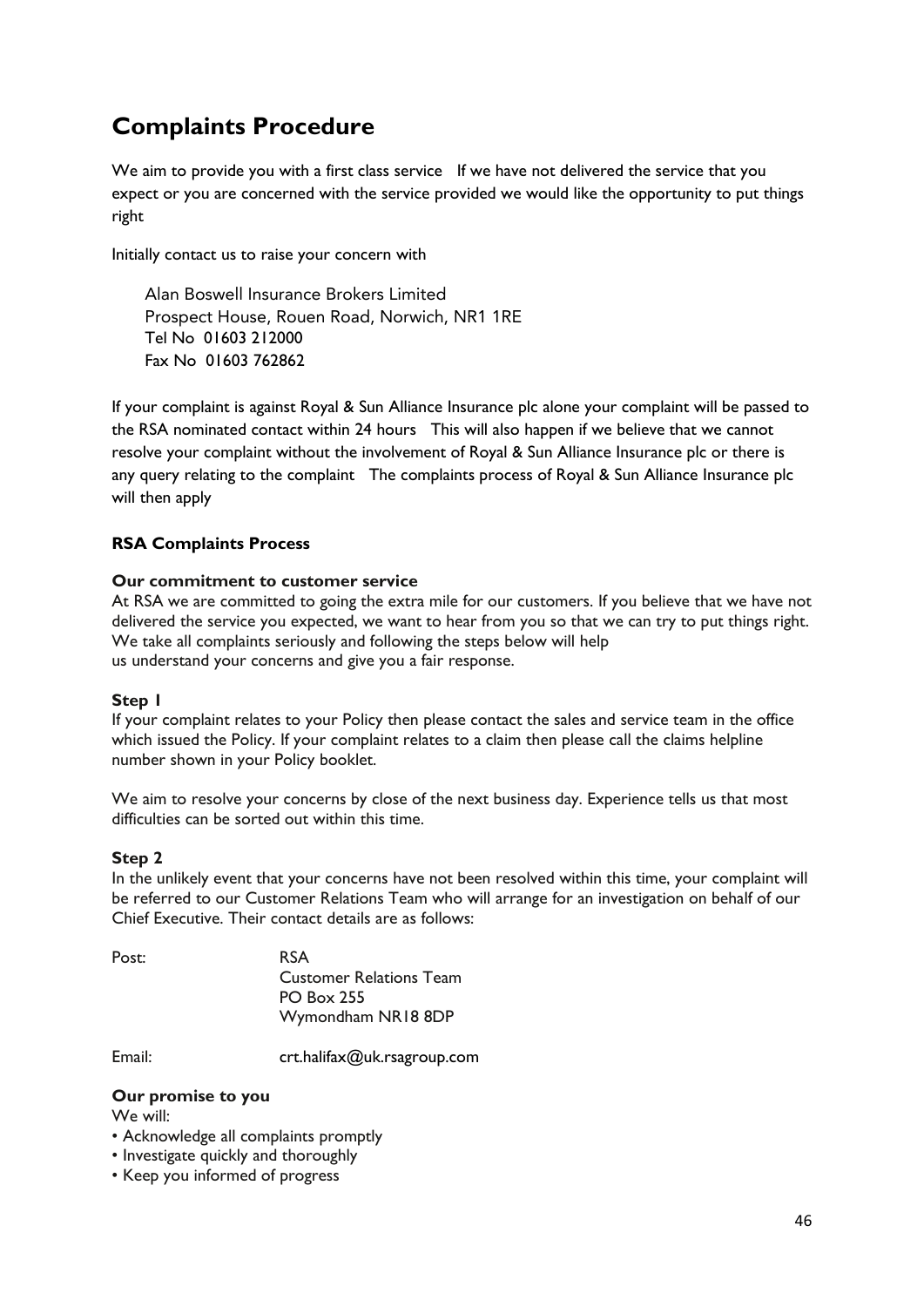• Do everything possible to resolve your complaint

• Use the information from your complaint to proactively improve our service in the future.

Once we have reviewed your complaint we will issue our final decision in writing within 8 weeks of the date we received your complaint.

## **If you are still not happy**

If you are still unhappy after our review, or you have not received a written offer of resolution within 8 weeks of the date we received your complaint, you may be eligible to refer your case to the Financial Ombudsman Service. The Financial Ombudsman Service is an independent body that arbitrates on complaints. They can be contacted at:

| Post:      | Financial Ombudsman Service<br><b>Exchange Tower</b><br>Harbour Exchange Square<br>London E14 9SR |
|------------|---------------------------------------------------------------------------------------------------|
| Telephone: | 0800 0234567 (for landline users)<br>0300 1239123 (for mobile users)                              |
| Email:     | complaint.info@financial-ombudsman.org.uk                                                         |
| Website:   | www.financial-ombudsman.org.uk                                                                    |

You have six months from the date of our final response to refer your complaints to the Financial Ombudsman Service. This does not affect your right to take legal action; however, the Financial Ombudsman Service will not adjudicate on any case where litigation has commenced.

## **Thank you for your feedback**

We value your feedback and at the heart of our brand we remain dedicated to treating our customers as individuals and giving them the best possible service at all times. If we have fallen short of this promise, we apologise and aim to do everything possible to put things right.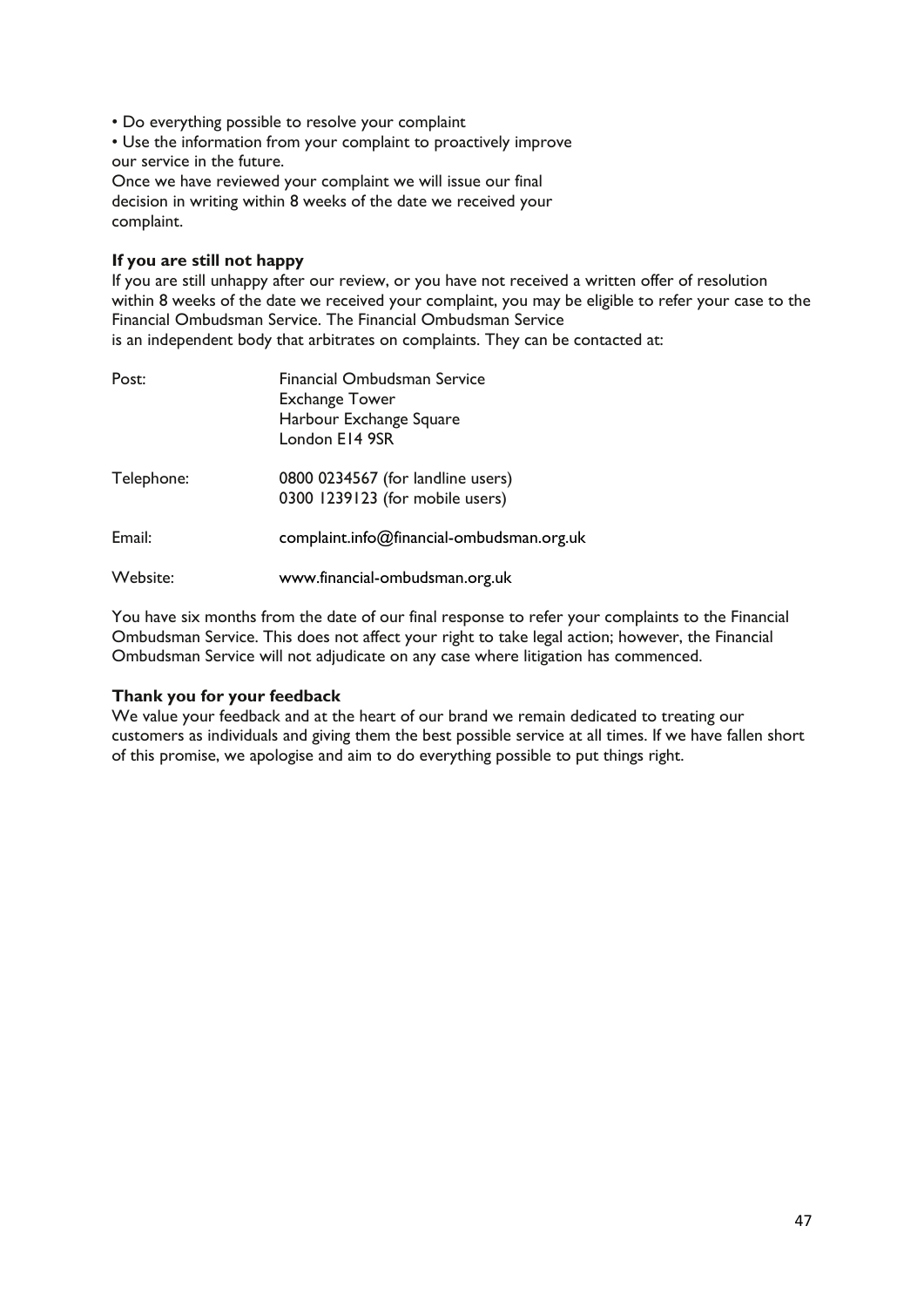## **Fair Processing Notice**

## **How we use your information**

Please read the following carefully as it contains important information relating to the details that you have given us. You should show this notice to any other party related to this insurance.

## **Who we are**

This product is underwritten by Royal & Sun Alliance Insurance plc.

You are giving your information to Royal & Sun Alliance Insurance plc, which is a member of the RSA Group of companies (the Group). In this information statement 'we', 'us' and 'our' refers to the Group unless otherwise stated.

## **How your information will be used and who we share it with**

Your information comprises all the details we hold about you and your transactions and includes information obtained from third parties.

If you contact us electronically, we may collect your information identifier, e.g. Internet Protocol (IP) Address or telephone number supplied by your Service Provider.

We may use and share your information with other members of the Group to help us and them:

- Assess financial and insurance risks;
- Recover debt:
- Prevent and detect crime;
- Develop our services, systems and relationships with you;
- Understand our customers' requirements;
- Develop and test products and services.

We do not disclose your information to anyone outside the Group except:

- Where we have your permission;
- Where we are required or permitted to do so by law;
- To credit reference and fraud prevention agencies and other companies that provide a service to us, our partners or you; or
- Where we may transfer rights and obligations under this agreement.

We may transfer your information to other countries on the basis that anyone we pass it to provides an adequate level of protection. In such cases, the Group will ensure it is kept securely and used only for the purpose for which you provided it. Details of the companies and countries involved can be provided on request.

From time to time we may change the way we use your information. Where we believe you may not reasonably expect such a change we shall write to you. If you do not object, you will consent to that change.

We will not keep your information for longer than is necessary.

## **Sensitive information**

Some of the information we ask you for may be sensitive personal data, as defined by the Data Protection Act 1998 (such as information about health or criminal convictions). We will not use such sensitive personal data about you or others except for the specific purpose